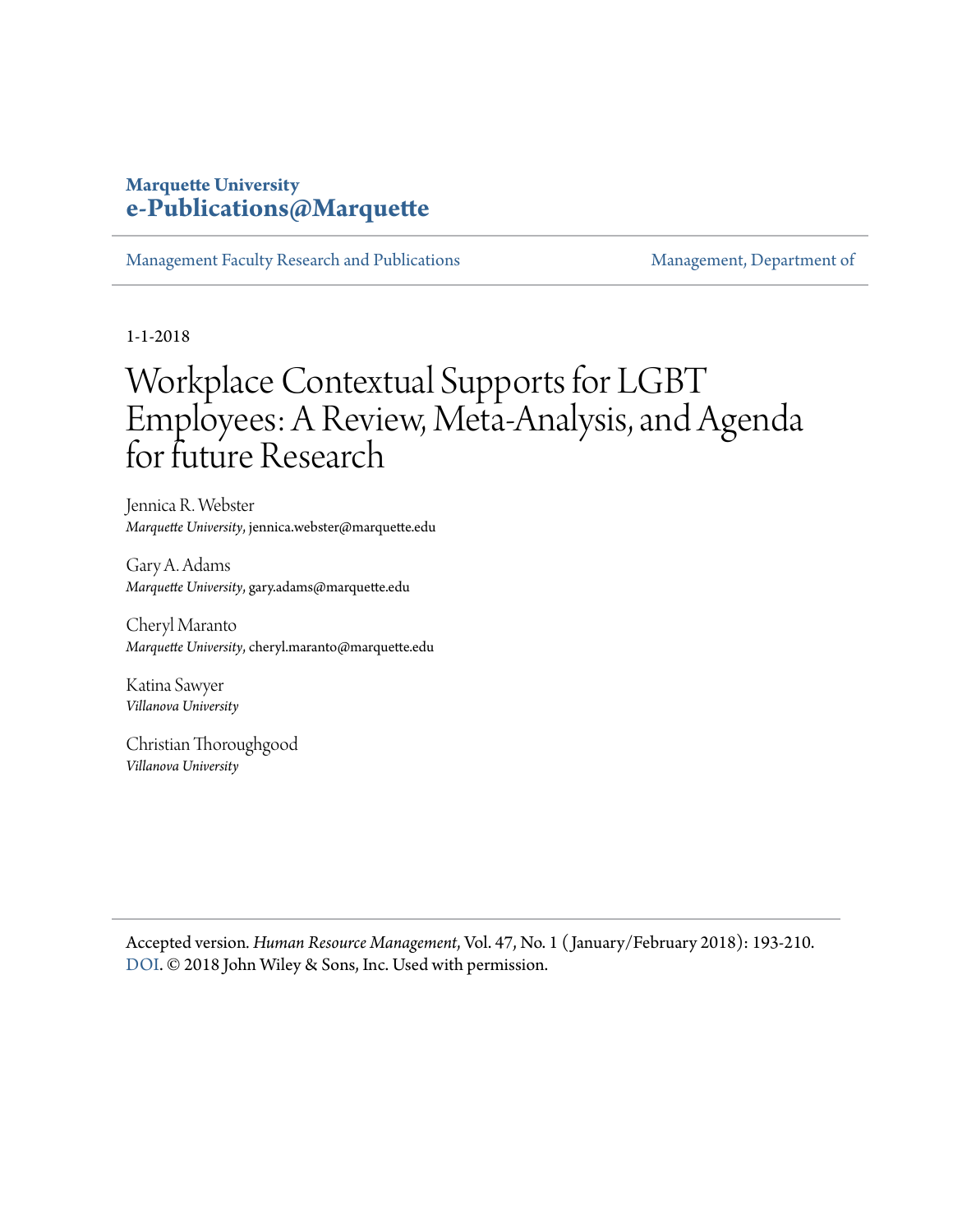**Marquette University**

# **e-Publications@Marquette**

## *Management Faculty Research and Publications/College of Business Administration*

*This paper is NOT THE PUBLISHED VERSION;* **but the author's final, peer-reviewed manuscript.** The published version may be accessed by following the link in th citation below.

*Human Resource Management*, Vol. 57, No. 1 (January/February 2018): 193-210. [DOI.](https://doi.org/10.1002/hrm.21873) This article is © Wiley and permission has been granted for this version to appear in [e-Publications@Marquette.](http://epublications.marquette.edu/) Wiley does not grant permission for this article to be further copied/distributed or hosted elsewhere without the express permission from Wiley.

# Workplace Contextual Supports for LGBT Employees: A Review, Meta-analysis, and Agenda for Future Research

Jennica R. Webster Marquette University, Milwaukee, Wisconsin Gary A. Adams Marquette University, Milwaukee, Wisconsin Cheryl L. Maranto Marquette University, Milwaukee, Wisconsin Katina Sawyer Villanova University, Villanova, Pennsylvania Christian Thoroughgood Villanova University, Villanova, Pennsylvania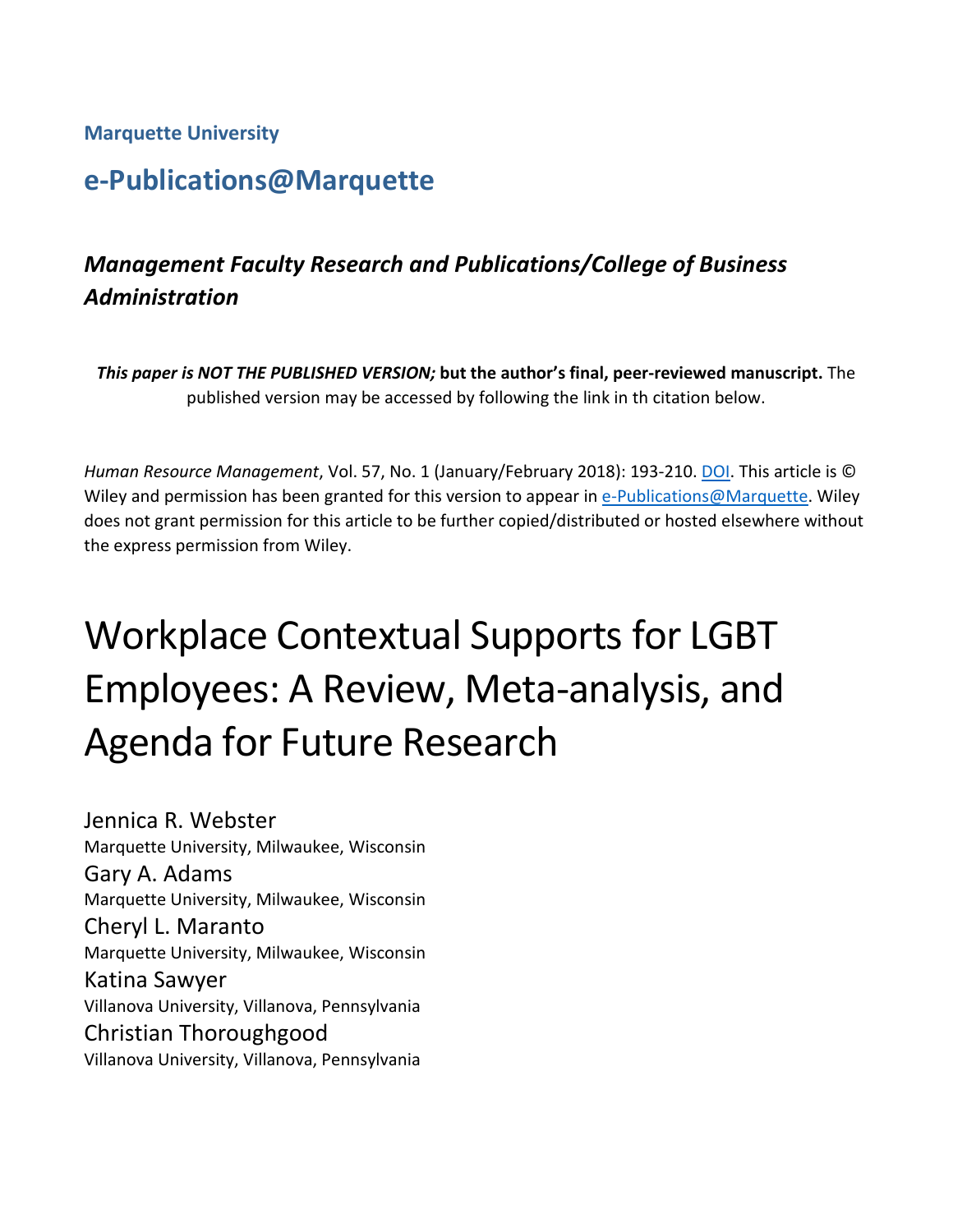## Abstract

The past decade has witnessed a rise in the visibility of the lesbian, gay, bisexual, and transgender (LGBT) community. This has resulted in some organizational researchers focusing their attention on workplace issues facing LGBT employees. While empirical research has been appropriately focused on examining the impact of workplace factors on the work lives of LGBT individuals, no research has examined these empirical relationships cumulatively. The purpose of this study was to conduct a comprehensive review and meta-analysis of the outcomes associated with three workplace contextual supports (formal LGBT policies and practices, LGBTsupportive climate, and supportive workplace relationships) and to compare the relative influence of these workplace supports on outcomes. Outcomes were grouped into four categories: (a) work attitudes, (b) psychological strain, (c) disclosure, and (d) perceived discrimination. Results show that supportive workplace relationships were more strongly related to work attitudes and strain, whereas LGBT supportive climate was more strongly related to disclosure and perceived discrimination compared to the other supports. Our findings also revealed a number of insights concerning the measurement, research design, and sample characteristics of the studies in the present review. Based on these results, we offer an agenda for future research.

## 1 INTRODUCTION

Lesbian, gay, bisexual, and transgender (LGBT) employees comprise a significant portion of the workforce. It is estimated that approximately 8 million people, or 3.5% of the U.S population, identify as LGBT (Gates, **[2011](https://onlinelibrary.wiley.com/doi/full/10.1002/hrm.21873#hrm21873-bib-0053)**). This is a conservative estimate, given that LGBT identities can be invisible and, as a result, some LGBT employees decide to conceal their identities (King, Mohr, Peddie, Jones, & Kendra, **[2014](https://onlinelibrary.wiley.com/doi/full/10.1002/hrm.21873#hrm21873-bib-0078)**). Indeed, deciding whether to disclose at work is often a challenging process that is accompanied by fear and anxiety due to the stigma associated with LGBT identities (Ragins, Singh, & Cornwell, **[2007](https://onlinelibrary.wiley.com/doi/full/10.1002/hrm.21873#hrm21873-bib-0113)**; Trau, **[2015](https://onlinelibrary.wiley.com/doi/full/10.1002/hrm.21873#hrm21873-bib-0131)**). Although public perceptions of LGBT people have become increasingly more positive in the United States, a large portion of Americans (45%) still believe that being gay is a sin (Drake, **[2013](https://onlinelibrary.wiley.com/doi/full/10.1002/hrm.21873#hrm21873-bib-0040)**), and attitudes toward gender nonconformity are even more unfavorable (Norton & Herek, **[2013](https://onlinelibrary.wiley.com/doi/full/10.1002/hrm.21873#hrm21873-bib-0099)**). Due in large part to social stigma, employees who identify as LGBT are at greater risk of unfair treatment, systematic oppression, and even violence. For example, a 2008 survey by the Williams Institute found that 38% of LGB employees reported being harassed at work, and 27% experienced employment discrimination based on their sexual orientation (Sears & Mallory, **[2011](https://onlinelibrary.wiley.com/doi/full/10.1002/hrm.21873#hrm21873-bib-0123)**). More strikingly, in the National Transgender Discrimination Survey, approximately 78% of transgender employees reported being harassed or mistreated at work, and 47% reported being discriminated against in terms of hiring, promotion, or job retention (Grant et al., **[2010](https://onlinelibrary.wiley.com/doi/full/10.1002/hrm.21873#hrm21873-bib-0055)**).

These negative experiences of LGBT workers not only stem from stigma, but also from a lack of federal legislation that protects LGBT employees from harassment and discrimination. While some states have instituted laws that cover LGBT harassment and discrimination directly, 30 states have no laws protecting the employment rights of LGBT individuals, and 3 states specifically prohibit the passage of such laws. This leaves approximately 52% of LGBT people living in states where they are especially vulnerable to harassment and discrimination at work (Movement Advancement Project, **[2016](https://onlinelibrary.wiley.com/doi/full/10.1002/hrm.21873#hrm21873-bib-0143)**). Confronted with mistreatment and an incomplete patchwork of legal protections, many organizations have recognized the "social and economic imperative" (Day & Greene, **[2008](https://onlinelibrary.wiley.com/doi/full/10.1002/hrm.21873#hrm21873-bib-0037)**; King & Cortina, **[2010](https://onlinelibrary.wiley.com/doi/full/10.1002/hrm.21873#hrm21873-bib-0077)**) of offering LGBT-supportive policies (Armstrong et al., **[2010](https://onlinelibrary.wiley.com/doi/full/10.1002/hrm.21873#hrm21873-bib-0006)**). In fact, 93% of Fortune 500 companies include sexual orientation and 75% include gender identity in their nondiscrimination policies (Human Rights Campaign, **[2016](https://onlinelibrary.wiley.com/doi/full/10.1002/hrm.21873#hrm21873-bib-0065)**).

Inconsistencies in legal and organizational protections for LGBT employees across states and organizations have prompted researchers to examine the impact of workplace contextual supports on the work experiences and decisions of LGBT employees. Theoretical frameworks have been proposed to provide a better understanding of these experiences, with most focusing on the management of LGBT identities at work and across life domains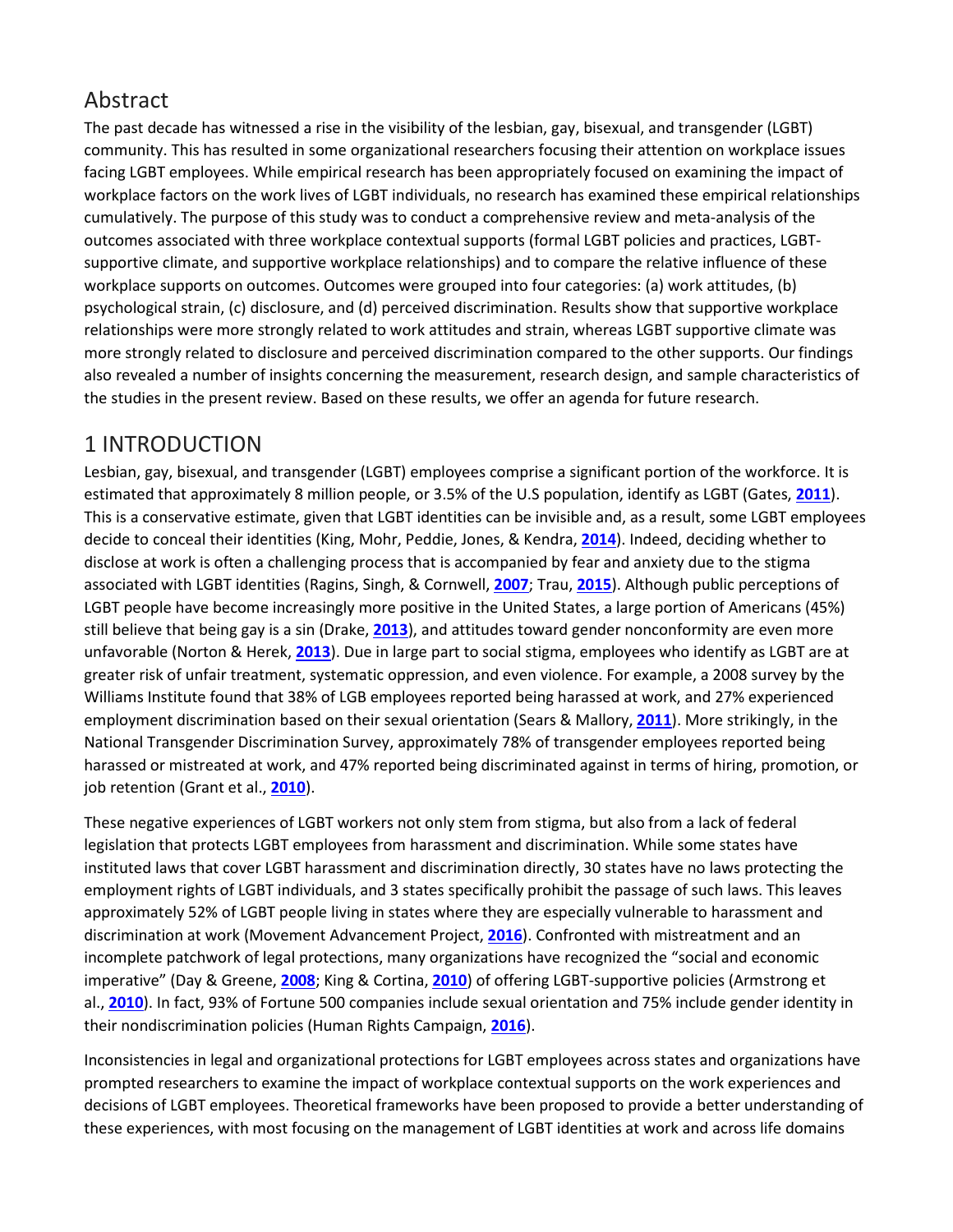(Croteau, Anderson, & VanderWal, **[2008](https://onlinelibrary.wiley.com/doi/full/10.1002/hrm.21873#hrm21873-bib-0034)**). Two of the most prominent of these models are the Home-Work Disclosure Model (Ragins, **[2004](https://onlinelibrary.wiley.com/doi/full/10.1002/hrm.21873#hrm21873-bib-0110)**, **[2008](https://onlinelibrary.wiley.com/doi/full/10.1002/hrm.21873#hrm21873-bib-0111)**) and the Interpersonal Diversity Disclosure Model (Clair, Beatty, & MacLean, **[2005](https://onlinelibrary.wiley.com/doi/full/10.1002/hrm.21873#hrm21873-bib-0029)**). While these two models offer slightly different perspectives, both agree on the importance of three common workplace contextual supports that are expected to exacerbate or alleviate the effects of negative work experiences for employees with stigmatized identities: formal LGBT policies and practices, an LGBT-supportive climate, and supportive workplace relationships.

While empirical research has been appropriately focused on examining the impact of contextual supports on the work experiences of LGBT employees, no research has examined these relationships cumulatively. Narrative reviews of the literature characterize the results of peer-reviewed studies examining the impact of contextual supports as decidedly mixed (Curtis & Dreachslin, **[2008](https://onlinelibrary.wiley.com/doi/full/10.1002/hrm.21873#hrm21873-bib-0035)**) and lacking in terms of empirical integration (Croteau et al., **[2008](https://onlinelibrary.wiley.com/doi/full/10.1002/hrm.21873#hrm21873-bib-0034)**). As a result, researchers are faced with a literature that presents mixed results from an assortment of studies on a wide array of variables, which lacks a coherent framework. The lack of integration and presence of mixed results provides an opportunity to fill an important gap in the literature that would help to advance progress in this area for both researchers and practitioners alike (Kulik & Roberson, **[2008](https://onlinelibrary.wiley.com/doi/full/10.1002/hrm.21873#hrm21873-bib-0083)**). More specifically, synthesizing existing research, developing a cohesive framework, and shedding light on the relative importance of contextual supports on the workplace experiences of LGBT employees could be used to enhance understanding and advance theory. Additionally, such work will provide guidance for practitioners who seek to make their organizations more welcoming and inclusive of LGBT employees by providing some clarity regarding the types of workplace contextual supports that are most effective.

The purpose of the present study is to fill this gap in the literature by undertaking a cumulative review of nearly two decades of empirical research on the effects of workplace contextual supports (i.e., formal LBGT policies and practices, LGBT-supportive workplace climate, and peer and leader support) on LGBT employees' work experiences. In so doing, we contribute to the literature in four ways. First, by adopting commonalities across the prominent conceptual works in this area, we provide an overarching framework with which to organize and summarize the often fragmented and diffuse literature on LGBT workplace contextual supports and outcomes. Research in this area spans several disciplines, including psychology, psychiatry, sociology, and business, each of which brings its own theoretical and empirical approaches to studying this topic. While these multiple perspectives do advance the literature, they can also make it difficult to draw firm conclusions. The integrative approach taken here will allow scholars to use existing cumulative knowledge to inform subsequent theory building and empirical research. Second, we extend previous conceptual models of disclosure decisions across life domains (e.g., Clair et al., **[2005](https://onlinelibrary.wiley.com/doi/full/10.1002/hrm.21873#hrm21873-bib-0029)**; Ragins, **[2008](https://onlinelibrary.wiley.com/doi/full/10.1002/hrm.21873#hrm21873-bib-0111)**) to a broader set of work outcomes. Better understanding the multiple ways in which workplace contextual supports may impact LGBT employees is important for researchers but also for practitioners tasked with justifying the development and implementation of workplace diversity initiatives. Third, we build on and overcome limitations inherent in narrative reviews by quantifying the direction and magnitude of the relationships between workplace contextual supports for LGBT employees and each of these outcomes. Finally, we compare the relative relationships among the three types of workplace contextual supports and outcomes using dominance analysis. This allows us to compare the relative importance of various types of supports on the work lives of LGBT employees. Disentangling the impact that these supports have on outcomes of interest will enable policy makers to make more informed decisions on how to create more inclusive, equitable, and supportive work environments. Taken together, these contributions inform and advance knowledge about LGBT experiences at work and practice aimed at increasing LGBT inclusivity.

## 2 WORKPLACE CONTEXTUAL SUPPORTS

Although all workers can benefit from working in supportive work contexts, contextual support is especially important for employees with LGBT identities (Huffman, Watrous-Rodriguez, & King, **[2008](https://onlinelibrary.wiley.com/doi/full/10.1002/hrm.21873#hrm21873-bib-0064)**). This is recognized in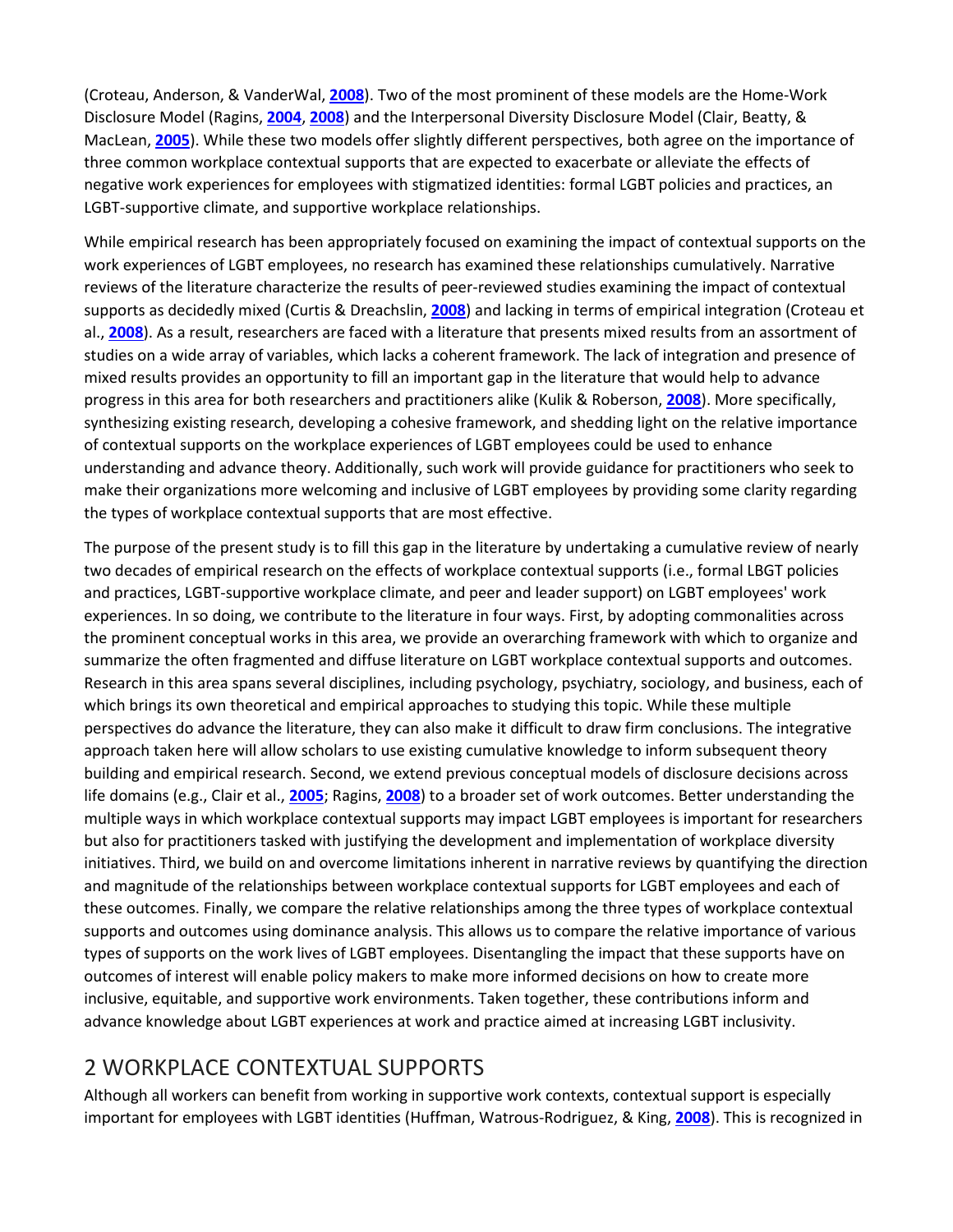two of the most prominent models used to describe the workplace experiences of those with invisible stigmas [i.e., the Interpersonal Diversity Disclosure Model (Clair et al., **[2005](https://onlinelibrary.wiley.com/doi/full/10.1002/hrm.21873#hrm21873-bib-0029)**) and the Home-Work Disclosure Model (Ragins, **[2004](https://onlinelibrary.wiley.com/doi/full/10.1002/hrm.21873#hrm21873-bib-0110)**, **[2008](https://onlinelibrary.wiley.com/doi/full/10.1002/hrm.21873#hrm21873-bib-0111)**)]. Both models call attention to personal (e.g., individual differences in personality) and contextual factors that help determine the workplace experiences of those with invisible stigmas. A complete review of all of the variables in these two models is beyond the scope of this study. Rather, we focus on the contextual supports identified by these models because they are the most often studied, most under an organization's control, and most relevant to both human resource management and individual workers.

Both the Interpersonal Diversity Disclosure Model (Clair et al., **[2005](https://onlinelibrary.wiley.com/doi/full/10.1002/hrm.21873#hrm21873-bib-0029)**) and the Home-Work Disclosure Model (Ragins, **[2004](https://onlinelibrary.wiley.com/doi/full/10.1002/hrm.21873#hrm21873-bib-0110)**, **[2008](https://onlinelibrary.wiley.com/doi/full/10.1002/hrm.21873#hrm21873-bib-0111)**) are based on stigma theory (Goffman, 1963). As described by Goffman (**[1963](https://onlinelibrary.wiley.com/doi/full/10.1002/hrm.21873#hrm21873-bib-0141)**), a stigma is a "mark" or "badge" that indicates to others that someone possesses a characteristic that is devalued by society, which can lead the stigmatized person to be ostracized, rejected, harassed, and discriminated against. This can have negative consequences in terms of poor health and well-being, job loss, and the like for the stigma holder (Sabat, Lindsey, & King, **[2014](https://onlinelibrary.wiley.com/doi/full/10.1002/hrm.21873#hrm21873-bib-0121)**). Because of their common grounding in stigma theory, it is not surprising that these two models highlight the importance of the types of contextual supports that address the stigma and its outcomes for the individual. Both models call attention to the symbolic attributes of an organization such as policies and practices, as well as the organizational climate and supportive social relationships that may serve as contextual supports for LGBT workers. These are seen as critically important to preventing harassment and discrimination, conveying acceptance and identity affirmation to the stigma holder, and protecting against status loss and social isolation.

Stigma theory not only underlies the three types of contextual support that are important to LGBT workers but also helps identify the types of outcomes those contextual supports would be expected to impact. The first of these is disclosure of the LGBT identity. Disclosure is the primary variable that the Interpersonal Diversity Disclosure Model (Clair et al., **[2005](https://onlinelibrary.wiley.com/doi/full/10.1002/hrm.21873#hrm21873-bib-0029)**) and the Home-Work Disclosure Model (Ragins, **[2004](https://onlinelibrary.wiley.com/doi/full/10.1002/hrm.21873#hrm21873-bib-0110)**, **[2008](https://onlinelibrary.wiley.com/doi/full/10.1002/hrm.21873#hrm21873-bib-0111)**) were intended to explain. For example, Clair et al. (**[2005](https://onlinelibrary.wiley.com/doi/full/10.1002/hrm.21873#hrm21873-bib-0029)**) argue that contextual supports increase the likelihood of disclosure by reducing the risks associated with making one's LGBT status known. Stigma theory points to the discrimination experienced by the stigma holder as a result of the negative reactions of others. Workplace contextual supports attempt to formally and informally prohibit discrimination and reduce the negative reactions of others to the stigma.

Stigma theory also calls attention to the negative psychological states that those with a stigma may experience. By reducing the degree to which stigma holders are shunned, rejected, have a core aspect of their identity devalued, and subjected to the stress associated with having a stigma (Herek & Garnets, **[2007](https://onlinelibrary.wiley.com/doi/full/10.1002/hrm.21873#hrm21873-bib-0060)**; Meyer, **[2003](https://onlinelibrary.wiley.com/doi/full/10.1002/hrm.21873#hrm21873-bib-0094)**), contextual supports would be expected to relate to lower psychological strains (e.g., anxiety, depression). Similarly, contextual supports may also impact the work-related attitudes of LGBT employees. This is because, by conveying positive regard (acceptance and identity affirmation) for a stigmatized identity and concern for the stigmatized person (protection against discrimination), contextual supports are likely to promote positive attitudes toward the employer. Work-related attitudes are also relevant because they relate to important work behaviors such as performance, organizational citizenship behavior, and turnover (Saari & Judge, **[2004](https://onlinelibrary.wiley.com/doi/full/10.1002/hrm.21873#hrm21873-bib-0120)**). Taken together, the three types of contextual support and these four outcomes provide the framework for our review.

### 2.1 Formal LGBT-supportive policies and practices

A growing body of research has found that the adoption of human resource management policies and practices aimed at acquiring and managing talented employees enhances the performance of individuals and organizations (Combs, Liu, Hall, & Ketchen, **[2006](https://onlinelibrary.wiley.com/doi/full/10.1002/hrm.21873#hrm21873-bib-0032)**; Subramony, **[2009](https://onlinelibrary.wiley.com/doi/full/10.1002/hrm.21873#hrm21873-bib-0128)**). One mechanism by which these performance-enhancing effects occur is via the impact of policies and practices on employee attitudes and behaviors (Gould-Williams, **[2003](https://onlinelibrary.wiley.com/doi/full/10.1002/hrm.21873#hrm21873-bib-0054)**; Kehoe & Wright, **[2013](https://onlinelibrary.wiley.com/doi/full/10.1002/hrm.21873#hrm21873-bib-0076)**; Macky & Boxall, **[2007](https://onlinelibrary.wiley.com/doi/full/10.1002/hrm.21873#hrm21873-bib-0086)**; Posthuma, Campion, Masimova,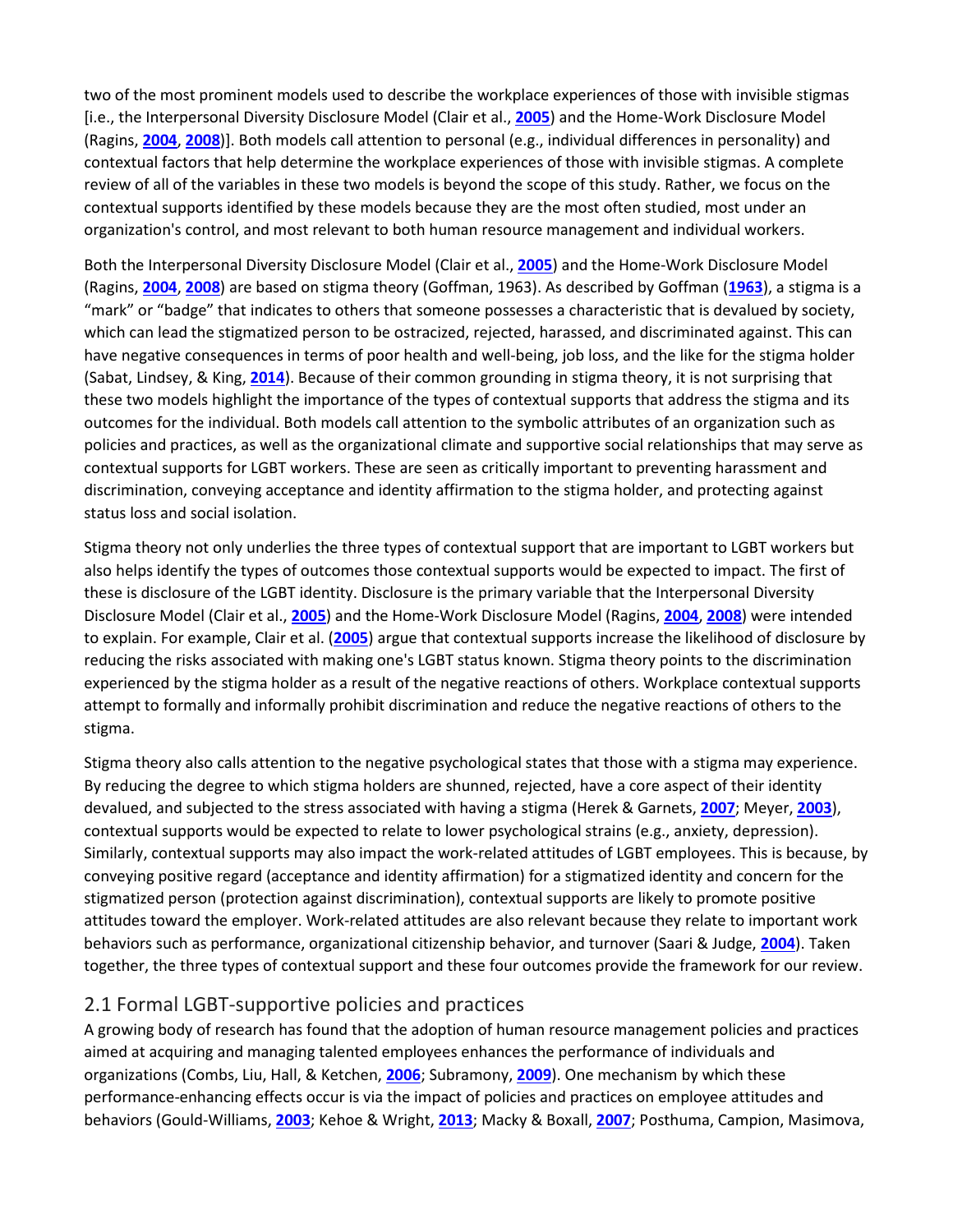& Campion, **[2013](https://onlinelibrary.wiley.com/doi/full/10.1002/hrm.21873#hrm21873-bib-0105)**). Many organizations have adopted formal policies and practices that support the equality of LGBT employees (i.e., including formal written statements barring discrimination based on LGBT status), offering same-sex benefits coverage (i.e., including sexual orientation and gender identity in diversity training initiatives, providing new hires and supervisors awareness training), creating LGBT and allies-related employee resource groups, and actively inviting same-sex partners to company-wide social events (Button, **[2001](https://onlinelibrary.wiley.com/doi/full/10.1002/hrm.21873#hrm21873-bib-0023)**; Ragins & Cornwell, **[2001](https://onlinelibrary.wiley.com/doi/full/10.1002/hrm.21873#hrm21873-bib-0112)**). Over time, best practices have become more expansive, including providing transgenderinclusive health/medical benefits, incorporating LGBT diversity metrics into senior management and executive performance measures, increasing LGBT employee recruitment efforts, enhancing supplier diversity program inclusion of certified LGBT suppliers, requiring U.S. contractors to comply with LGBT nondiscrimination policies, and fostering public commitment to the LGBT community, including philanthropic support.

Building on Schein's (**[1992](https://onlinelibrary.wiley.com/doi/full/10.1002/hrm.21873#hrm21873-bib-0124)**) seminal work on organizational culture, researchers have theorized that formal policies and practices, when consistently implemented and enforced within organizations, can act as a visible representation of the values and beliefs held by an organization and explicitly convey to organizational members that discrimination and mistreatment of LGBT workers will not be tolerated (Ragins & Cornwell, **[2001](https://onlinelibrary.wiley.com/doi/full/10.1002/hrm.21873#hrm21873-bib-0112)**; Tejeda, **[2006](https://onlinelibrary.wiley.com/doi/full/10.1002/hrm.21873#hrm21873-bib-0129)**). This notion that formal policies and practices convey important information is an application of signaling theory (Spence, **[1973](https://onlinelibrary.wiley.com/doi/full/10.1002/hrm.21873#hrm21873-bib-0126)**) to the organizational context. It suggests that formal statements by an organization send signals about the types of behaviors that are acceptable and expected. For non-LGBT workers, formal policies and practices signal information about treating their LGBT coworkers in a nondiscriminatory, welcoming, and inclusive manner. Importantly, they also signal information to LGBT workers about how they can expect to be treated in terms of hiring, promotion, termination, and other personnel decisions. They also reassure them that leaders and coworkers will be held accountable for instances of mistreatment even in the absence of legal protections (Ruggs, Martinez, Hebl, & Law, **[2015](https://onlinelibrary.wiley.com/doi/full/10.1002/hrm.21873#hrm21873-bib-0119)**). In this way, organizational policies and practices may help to reduce or eliminate discrimination and harassment toward LGBT employees.

#### 2.2 LGBT-supportive workplace climate

The adoption of formal LGBT-supportive policies and practices is intended to signal the types of behaviors that are acceptable and expected throughout the organization. However, the mere presence of these policies and practices does not necessarily reflect the messages that workers derive from them (Dwertmann, Nishii, & van Knippenberg, **[2016](https://onlinelibrary.wiley.com/doi/full/10.1002/hrm.21873#hrm21873-bib-0042)**). When policies are not consistently implemented or enforced, they are likely to be interpreted as nothing more than "empty promises" (Clair et al., **[2005](https://onlinelibrary.wiley.com/doi/full/10.1002/hrm.21873#hrm21873-bib-0029)**, p. 84). This highlights the fact that even formal policies are subject to interpretation, particularly if actions are inconsistent. Recognizing these interpretations, researchers have called attention to the importance of psychological climate, which refers to a person's psychologically meaningful interpretation of their proximal work environment (James, Hater, Gent, & Bruni, **[1978](https://onlinelibrary.wiley.com/doi/full/10.1002/hrm.21873#hrm21873-bib-0069)**). James et al. (**[1978](https://onlinelibrary.wiley.com/doi/full/10.1002/hrm.21873#hrm21873-bib-0069)**) suggested that perceptions of the work environment take on significance when they are interpreted relative to employees' values and beliefs and in relation to their personal well-being. As noted earlier, formal policies and practices can signal a set of espoused values and beliefs and prescribe acceptable behaviors. Climate, on the other hand, represents the enactment of those values, beliefs, and behaviors as perceived by the worker (McKay, Avery, & Morris, **[2009](https://onlinelibrary.wiley.com/doi/full/10.1002/hrm.21873#hrm21873-bib-0092)**). As such, it is a property of the individual worker that is distinguishable from the conceptualization of culture and attitudes (C. P. Parker et al., **[2003](https://onlinelibrary.wiley.com/doi/full/10.1002/hrm.21873#hrm21873-bib-0102)**).

Research on psychological climate has focused on perceptions of the organization broadly, as well as specific facets of the organization. While a wide range of organizational perceptions might be conceptualized in terms of a general organizational climate, taxonomies of these perceptions commonly include an affective component (Ostroff, **[1993](https://onlinelibrary.wiley.com/doi/full/10.1002/hrm.21873#hrm21873-bib-0100)**), sometimes referred to as psychological safety (Kahn, **[1990](https://onlinelibrary.wiley.com/doi/full/10.1002/hrm.21873#hrm21873-bib-0075)**), that reflects positive social interactions (i.e., warmth, cooperation, and social rewards) and being able to express one's true feeling and self without fear of repercussion. Meta-analytic studies show that this aspect of climate is related to outcomes such as job attitudes, performance, and psychological well-being (Carr, Schmidt, Ford, & DeShon, **[2003](https://onlinelibrary.wiley.com/doi/full/10.1002/hrm.21873#hrm21873-bib-0027)**). With regard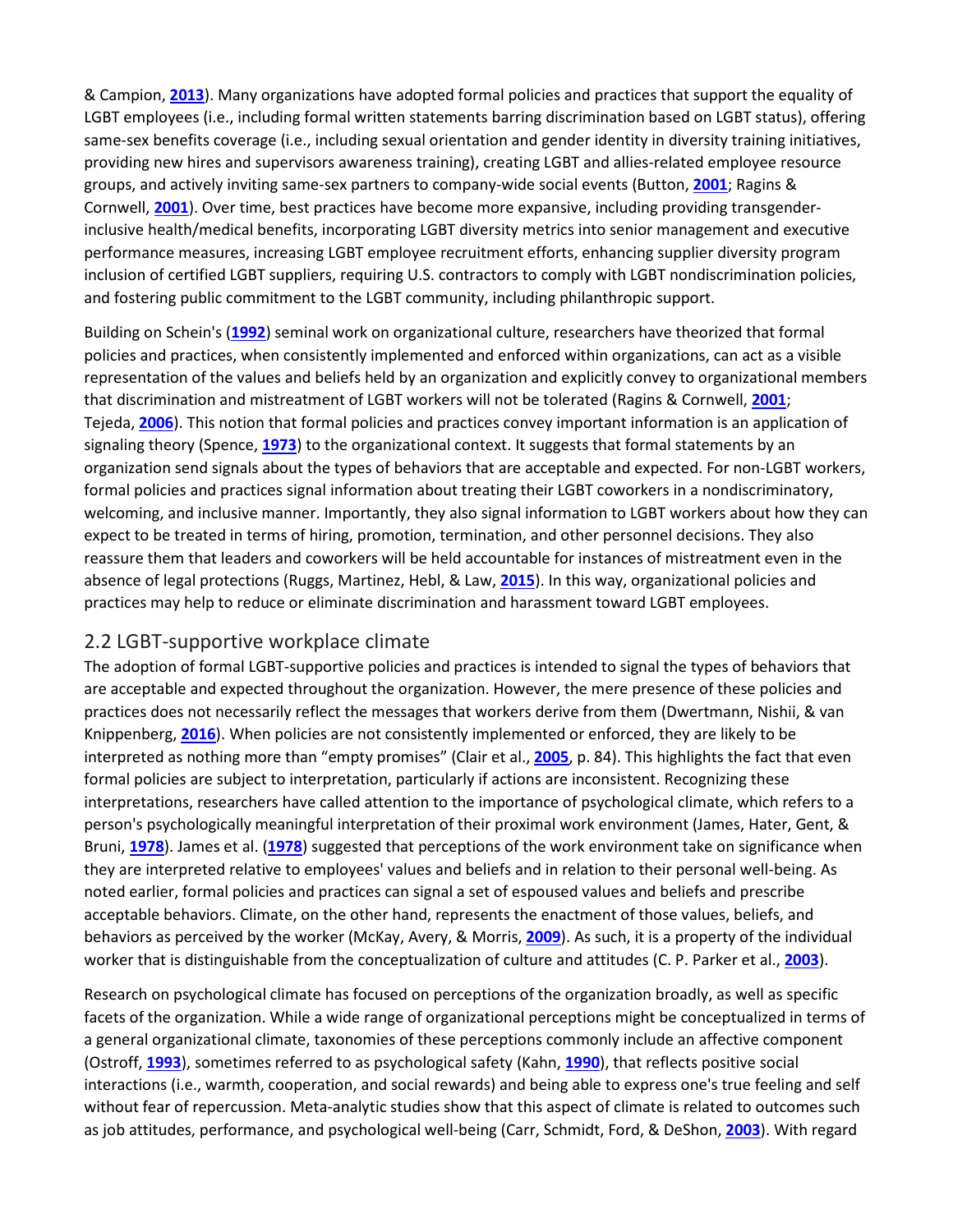to climate surrounding specific facets of the organization, researchers have proposed organizations have a *climate for diversity* (Dwertmann et al., **[2016](https://onlinelibrary.wiley.com/doi/full/10.1002/hrm.21873#hrm21873-bib-0042)**). Diversity climate is a psychologically meaningful construct that reflects the degree to which the worker views the organizational environment as nondiscriminatory, welcoming, and inclusive. Within the diversity climate literature, researchers have focused on climates for specific minority groups, including LGBT individuals (Liddle, Luzzo, Hauenstein, & Schuck, **[2004](https://onlinelibrary.wiley.com/doi/full/10.1002/hrm.21873#hrm21873-bib-0085)**). The theorizing around diversity climate underpins much of the research relating LGBT-supportive workplace climate to employee outcomes.

## 2.3 Supportive workplace relationships

Supportive workplace relationships are interpersonal resources that can influence the work experiences of employees, and can be especially crucial for those with LGBT identities. The unique work situations that LGBT employees encounter, such as social rejection and isolation, can be mitigated by the presence of others who support and accept them (Huffman et al., **[2008](https://onlinelibrary.wiley.com/doi/full/10.1002/hrm.21873#hrm21873-bib-0064)**), even individuals who are non-LGBT (Ragins, **[2008](https://onlinelibrary.wiley.com/doi/full/10.1002/hrm.21873#hrm21873-bib-0111)**; Ragins et al., **[2007](https://onlinelibrary.wiley.com/doi/full/10.1002/hrm.21873#hrm21873-bib-0113)**). Social support is a person's belief that he/she is held in positive regard, valued, and cared for by others (Cobb, **[1976](https://onlinelibrary.wiley.com/doi/full/10.1002/hrm.21873#hrm21873-bib-0030)**). The theoretical foundation underlying the relationship between social support and the work experiences of LGBT employees is rooted in classic social support theory (Caplan, Cobb, French, Harrison, & Pinneau, **[1975](https://onlinelibrary.wiley.com/doi/full/10.1002/hrm.21873#hrm21873-bib-0026)**; Cohen & Willis, **[1985](https://onlinelibrary.wiley.com/doi/full/10.1002/hrm.21873#hrm21873-bib-0031)**), which asserts that having satisfying relationships with others can help to fulfill many basic needs such as belongingness, acceptance, companionship, and self-worth (Thoits, **[2011](https://onlinelibrary.wiley.com/doi/full/10.1002/hrm.21873#hrm21873-bib-0130)**). In particular, prior research distinguishes among three forms of social support: emotional, instrumental, and informational (Beehr & McGrath, **[1992](https://onlinelibrary.wiley.com/doi/full/10.1002/hrm.21873#hrm21873-bib-0012)**; House, **[1981](https://onlinelibrary.wiley.com/doi/full/10.1002/hrm.21873#hrm21873-bib-0062)**). With respect to LGBT individuals, coworkers and supervisors may offer emotional support by showing concern, listening, and empathizing with their experiences of prejudice and discrimination at work. In turn, they may provide instrumental support by offering tangible assistance, such as corroborating their LGBT colleagues' reports of harassment to HR or even confronting perpetrators themselves to deter such behavior in the future. Finally, they may offer informational support by giving advice or useful information on how to navigate and address a discriminatory work environment.

## 3 METHOD

To locate relevant articles and dissertations, we employed four strategies. First, an electronic search was conducted using the PsychINFO, Web of Science, and Google Scholar databases. The keywords *LGBT, lesbian, gay, homosexual, bisexual, transgender, queer, gender nonconforming, gender identity, sexual minority, sexual orientation* were coupled with the keywords *policy, policies, practices, psychological climate, workplace climate, work environment perceptions, social support, allies, peer/coworker support,* and *leader/manager support*. Second, a manual search was conducted of the conference proceedings for the annual meetings of the Academy of Management (2013–2015), and Society for Industrial/Organizational Psychology (2013–2015). Third, reference lists of published and unpublished sources were mined for other potential articles. Fourth, to locate unpublished or in-press articles that would have been missed using previous methods, we sent a call to three Academy of Management listservs, Gender & Diversity in Organizations, Organizational Behavior Division List, and Human Resources Division List; however, this resulted in no additional papers or data sets.

Four inclusion criteria were selected prior to the start of the review. First, the study had to include a correlation coefficient or statistics that could be used to calculate a correlation. Second, the sample had to include employees working in the United States. Third, the sample had to be employees who were lesbian, gay, bisexual, or transgender. Fourth, we included studies that reported a relationship between a workplace contextual support and a plausible outcome.

We limited the analysis to studies using U.S. samples. Many scholars have pointed out that while sex is a biological concept, gender is socially constructed (e.g., Butler, **[1990](https://onlinelibrary.wiley.com/doi/full/10.1002/hrm.21873#hrm21873-bib-0021)**). Thus, in both principle and practice, one would expect understandings of and attitudes toward sexual and gender nonconformity to vary significantly across societies and cultures. Jewish, Christian, and Muslim religions all consider homosexuality to be a sin, but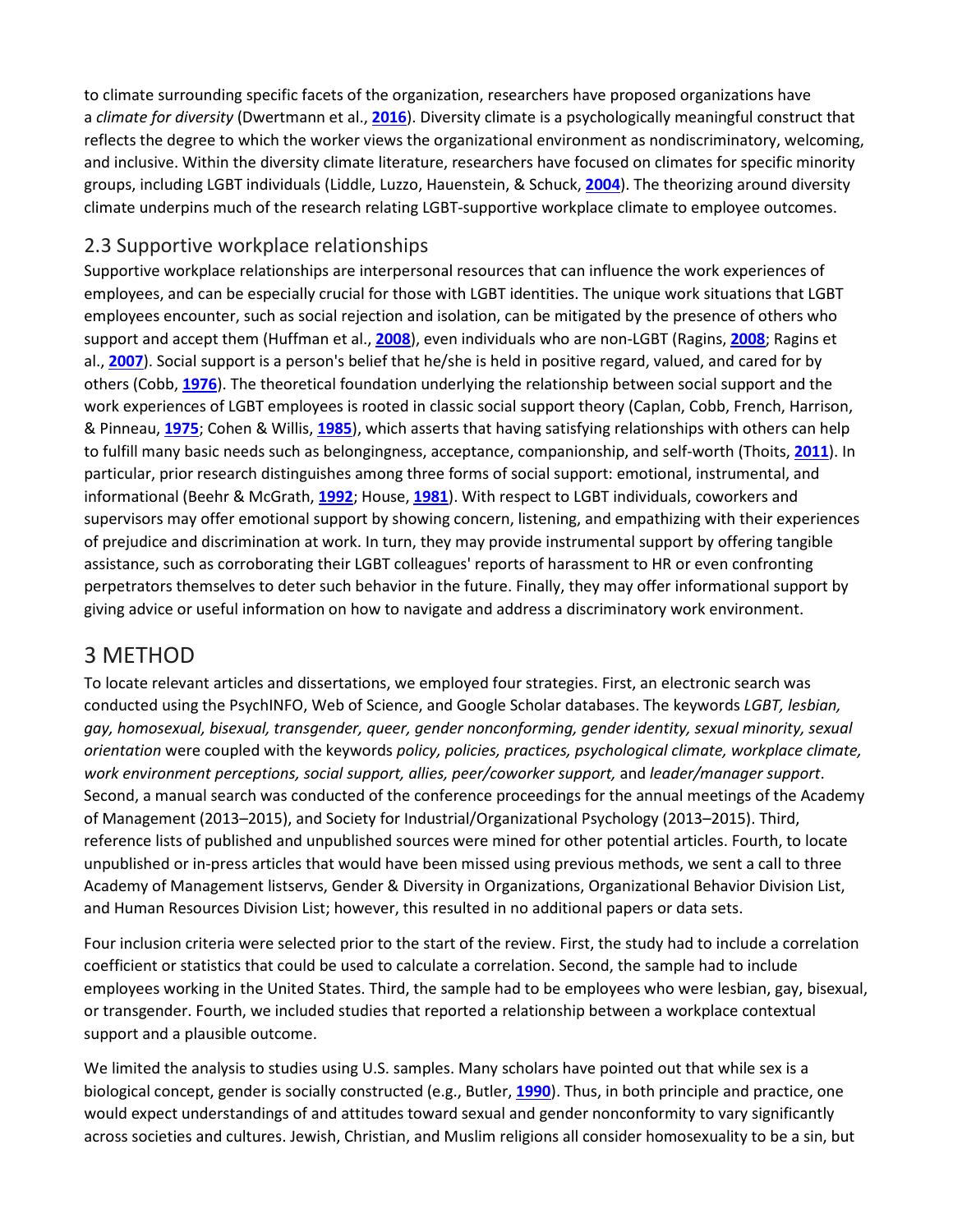countries differ dramatically in the degree of separation between church and state; even today, homosexual acts are crimes with punishments ranging from fines to jail time, to death. Thus, profound differences in culturally based attitudes would be expected to impact both the levels of the constructs in our study and the relationships among them. McDermott and Blair (**[2010](https://onlinelibrary.wiley.com/doi/full/10.1002/hrm.21873#hrm21873-bib-0091)**) examined whether the factors predicting homonegativity differ significantly in four relatively similar nations of the "Western World": Canada, the United States, the United Kingdom, and the Republic of Ireland. Distinct differences in the predictors of homonegativity were found between the North American and European samples. Similarly, Passani and Debicki (**[2016](https://onlinelibrary.wiley.com/doi/full/10.1002/hrm.21873#hrm21873-bib-0104)**) found that high school students' opinions about LGBT issues and rights differed significantly among Belgium, Estonia, Italy, and the Netherlands, which the authors attributed to differing national contexts of rights recognition. These studies suggest that researchers must account for specific sociocultural differences in analyses of prejudice toward LGBT people across countries. Such an undertaking is beyond the scope of this paper, so the meta-analysis was limited to studies using U.S. samples. We should note that most of the studies presented in our review are cross-sectional, which prohibits us from inferring a causal relationship. Moreover, in two instances, authors published different studies using the same data set. Since each of the studies reported data on different constructs of interest, the studies were included in the review. A total of 27 studies fit the inclusion criteria. Two of the authors coded the following information from each study: sample size, reliability information, and effect sizes. For studies that included multiple measures of an outcome (e.g., included both anxiety and depression to represent psychological strain), a composite correlation was calculated using Hunter and Schmidt's (**[2004](https://onlinelibrary.wiley.com/doi/full/10.1002/hrm.21873#hrm21873-bib-0067)**) formula that accounted for within-study correlations. Effect sizes were estimated for each relationship using Hunter and Schmidt's (**[1990](https://onlinelibrary.wiley.com/doi/full/10.1002/hrm.21873#hrm21873-bib-0066)**, **[2004](https://onlinelibrary.wiley.com/doi/full/10.1002/hrm.21873#hrm21873-bib-0067)**) techniques.

## 4 REVIEW AND ANALYSIS

## 4.1 Measurement of workplace contextual supports

One strength of the studies reviewed is the range of measures used to assess the different workplace contextual supports across studies. As research on LGBT employees is still rather new, this range of measures provides researchers with options to choose existing measures that best fit their research questions. Recognizing this, in the following section and in Table **[1](https://onlinelibrary.wiley.com/doi/full/10.1002/hrm.21873#hrm21873-tbl-0001)**, we provide an overview of the measures used to assess workplace contextual supports.

| Author(s) and<br>dates/Sample<br><b>LGBT identity</b> | Workplace<br>contextual<br>supports/Measures | <b>Outcomes/Measures</b>    | N   | <b>Recruitment strategy</b> | <b>Education/Salary</b> |
|-------------------------------------------------------|----------------------------------------------|-----------------------------|-----|-----------------------------|-------------------------|
| characteristic                                        |                                              |                             |     |                             |                         |
| Allan, Tebbe,                                         | Climate-Liddle et al.                        | Work attitudes-job          | 171 | posted online               | <b>NA</b>               |
| Duffy, and                                            | (2004)                                       | satisfaction (Judge, Locke, |     | announcement to             |                         |
| <b>Autin (2014)</b>                                   |                                              | Durham, & Kluger, 1998)     |     | social and professional     |                         |
| LGB                                                   |                                              |                             |     | sites and sent e-mail       |                         |
|                                                       |                                              |                             |     | announcement to             |                         |
|                                                       |                                              |                             |     | targeted listservs          |                         |
| Androsiglio                                           | Climate-Liddle et al.                        | Psychological strain-       | 181 | E-mailed online             | Completed a             |
| (2004)                                                | (2004)                                       | emotional exhaustion        |     | announcement to             | college degree          |
| G                                                     |                                              | (Maslach et al., 1996)      |     | targeted social and         | (100%) Average          |
|                                                       |                                              |                             |     | professional                | salary (\$83 k)         |
|                                                       |                                              |                             |     | networking listservs        |                         |

**Table 1.** Summary of studies and their characteristics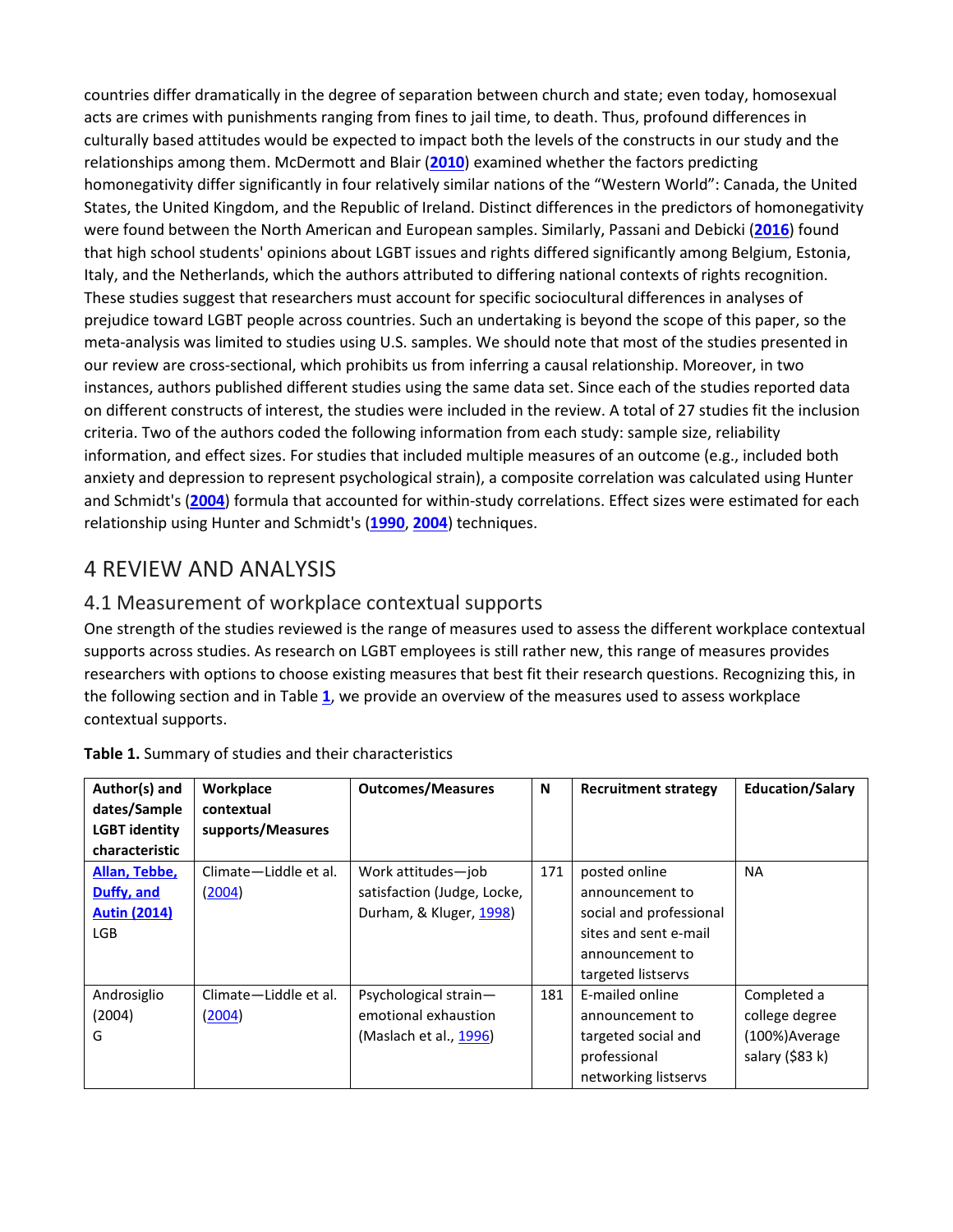|                                                                 |                                                                                                                              |                                                                                                                                                                                                                                               |            | Solicited members at a<br>Gay Pride Parade in                                                                                                                                                                |                                                                                                                                                              |
|-----------------------------------------------------------------|------------------------------------------------------------------------------------------------------------------------------|-----------------------------------------------------------------------------------------------------------------------------------------------------------------------------------------------------------------------------------------------|------------|--------------------------------------------------------------------------------------------------------------------------------------------------------------------------------------------------------------|--------------------------------------------------------------------------------------------------------------------------------------------------------------|
| Boyles (2008)<br>LGB                                            | Climate-Liddle et al.<br>(2004)<br>Social support-<br>rewarding coworker<br>interactions (May,<br>Gilson, &<br>Harter, 2004) | Work attitudes-<br>engagement (Schaufeli,<br>Bakker, & Salanova, 2006)<br>Disclosure-integrating<br>(Button, 1996)                                                                                                                            | 295        | <b>NYC</b><br>Posted online<br>announcement to LG<br>news and information<br>sites and sent e-mail<br>announcement to<br>targeted listservs                                                                  | Completed a<br>college degree<br>(73%)\$26 k to \$50<br>k (31%); \$51 k to<br>\$75 k (26%)                                                                   |
| (2003)<br>G                                                     | Policies & Practices-<br>Ragins and Cornwell<br>(2001)                                                                       | Discrimination-<br>Workplace<br>Prejudice/Discrimination<br>Inventory developed by<br>James et al. (1994) and<br>modified by Ragins and<br>Cornwell (2001)                                                                                    | 89         | Solicited members at a<br>San Diego LG<br><b>Community Center</b>                                                                                                                                            | Completed at<br>least some<br>college (90%)                                                                                                                  |
| Brenner,<br>Lyons, and<br>Fassinger<br>(2010)<br>LG (2 samples) | Climate-Waldo's<br>(1999) Organizational<br>Tolerance for<br>Heterosexism<br>Inventory (OTHI)                                | Disclosure-Mohr &<br>Fassinger's (2000)<br><b>Outness Indicator</b>                                                                                                                                                                           | 311<br>295 | Part of a large online<br>national study                                                                                                                                                                     | Completed a<br>bachelor's degree<br>(sample 1, 76%;<br>sample 2, 75%)                                                                                        |
| Brewster,<br>Velez,<br>DeBlaere, and<br>Moradi (2012)<br>т      | Climate-Liddle et al.<br>(2004)                                                                                              | Work attitudes-job<br>satisfaction (Smith,<br>Kendal, & Hulin, 1969)<br>Disclosure-Mohr &<br>Fassinger's (2000)<br>Outness Indicator<br>Discrimination-Waldo's<br>(1999) Workplace<br><b>Heterosexist Experiences</b><br>Questionnaire (WHEQ) | 263        | Posted online<br>announcement to<br>social and professional<br>sites                                                                                                                                         | Completed at<br>least some<br>college (91%)                                                                                                                  |
| Button (2001)<br>LG                                             | Policies & Practices-<br>self-developed                                                                                      | Work attitudes-job<br>satisfaction (Weiss, Davis,<br>England, &<br>Lofquist, 1967); affective<br>commitment (J. P. Meyer,<br>Allen, and Smith, 1993)<br>Disclosure-integrating<br>(Button, 1996)                                              | 537        | E-mailed<br>announcement to<br>organizations included<br>in an e-mail<br>distribution list<br>compiled by the<br>National Gay and<br>Lesbian Task Force                                                      | <b>NA</b>                                                                                                                                                    |
| Chrobot-<br>Mason,<br>Button, and<br>DiClementi<br>(2001)<br>LG | Climate-Button<br>(1996)                                                                                                     | Disclosure-integrating<br>(Button, 1996)                                                                                                                                                                                                      | 255        | Solicited attendees at<br>a national conference<br>of LG workplace issues<br>Contacted members of<br>corporate LG<br>employee groups<br>Posted online<br>announcement to<br>social and professional<br>sites | Average<br>education was<br>college or<br>secondary<br>education degree<br><b>Over 25%</b><br>reported<br>completion of a<br>master's or<br>doctorate degree |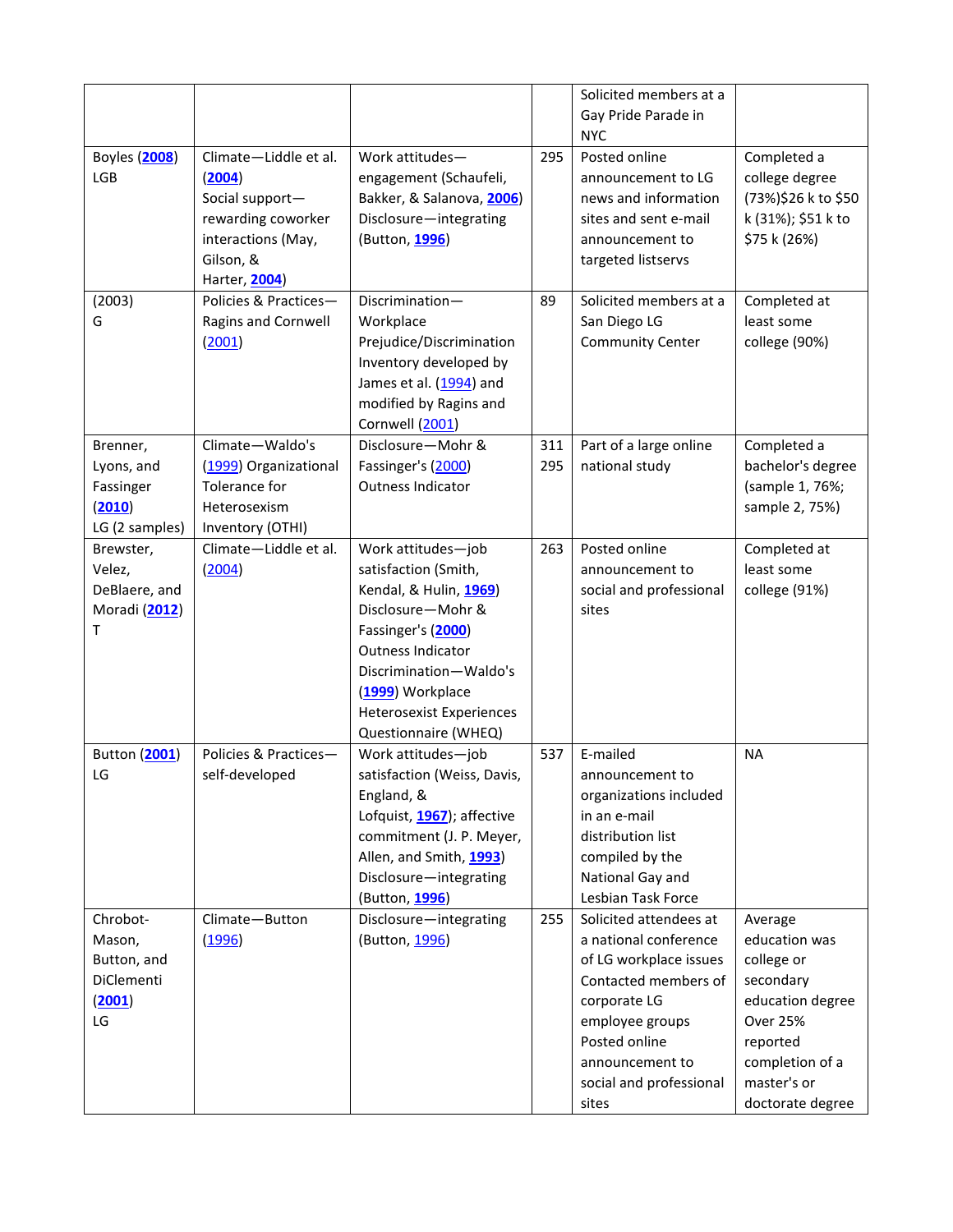| Day and      | Policies & Practices-     | Work attitudes-job           | 744 | Mailed announcement     | <b>NA</b>           |
|--------------|---------------------------|------------------------------|-----|-------------------------|---------------------|
| Schoenrade   | single item (self-        | satisfaction (Ironson,       |     | to list populated by    |                     |
| (2000)       | developed)                | Smith, Brannick, Gibson,     |     | the Human Rights        |                     |
| LG           | Social support-           | & Paul, 1989);               |     | Project                 |                     |
|              | single item of            | organizational               |     | Posted announcement     |                     |
|              | supervisor support        | commitment (N. J. Allen      |     | in print media          |                     |
|              | (self-developed)          | & Meyer, 1999)               |     |                         |                     |
|              |                           | Psychological strain-        |     |                         |                     |
|              |                           | Ironson et al., 1989)        |     |                         |                     |
|              |                           | Disclosure-self-             |     |                         |                     |
|              |                           | developed                    |     |                         |                     |
| Driscoll,    | Climate-adapted           | Work attitudes-work          | 123 | Personally contacted    | Average years of    |
| Kelley, and  | the Campus                | satisfaction (Weiss,         |     | potential participants  | education was       |
| Fassinger    | <b>Environment Survey</b> | Dawis, England, &            |     | Posted announcement     | 16.62               |
| (1996)       | (Blankenship &            | Lofquist, 1967)              |     | in local LG newsletter  | Modal annual        |
| L            | Leonard, 1985)            | Psychological strain-        |     | Used snowball           | income ranged       |
|              |                           | Osipow & Spokane's           |     | sampling                | from \$30 to \$39 k |
|              |                           | (1992) Personal Strain       |     |                         |                     |
|              |                           | Questionnaire (PSQ)          |     |                         |                     |
|              |                           | Disclosure-self-             |     |                         |                     |
|              |                           | developed                    |     |                         |                     |
| Griffith and | Policies & Practices      | Work attitudes-job           | 379 | Mailed surveys to LG-   | Average salary      |
| Hebl (2002)  | - self-developed          | satisfaction (Ironson et     |     | related nonprofit clubs | (549, 430)          |
| LG           | Climate - Waldo           | al., 1989)                   |     | and organizations       |                     |
|              | (1999)                    | Psychological strain-        |     | Posted announcement     |                     |
|              | Social support-           | anxiety (self-developed)     |     | in LG newsletter        |                     |
|              | coworkers reactions       | Disclosure-disclosure        |     | Solicited attendees     |                     |
|              | (self-developed)          | behaviors (Croteau, 1996)    |     | from a LG business      |                     |
|              |                           |                              |     | exposition              |                     |
| Hebl,        | Social support-           | Work attitudes-job           | 207 | Solicited attendees at  | Completed a         |
| Tonidandel,  | psychosocial support      | satisfaction (Balzer et      |     | a gay-friendly business | bachelor's degree   |
| and Ruggs    | (self-developed)          | al., 1990)                   |     | convention              | or higher (55.3%)   |
| (2012)       |                           |                              |     |                         |                     |
| LG           |                           |                              |     |                         |                     |
| Huebner and  | Social support-           | Work attitudes-work          | 73  | Solicited patrons of    | Completed a         |
| Davis (2005) | Frankenhaeueser et        | satisfaction (Caplan et al., |     | gay-friendly            | college degree      |
| GB           | al. (1989)                | 1980)                        |     | establishmentsPosted    | (45%)Modal          |
|              |                           | Disclosure-Mohr &            |     | announcement in         | annual income       |
|              |                           | Fassinger's (2000)           |     | various media outlets   | ranged from \$25    |
|              |                           | Outness Indicator            |     |                         | to \$35 k           |
| Huffman,     | Climate-Liddle et al.     | Work attitudes-job           | 99  | Solicited patrons at    | Completed a         |
| Watrous-     | (2004)                    | satisfaction (Cammann,       |     | gay-friendly            | bachelor's degree   |
| Rodriguez,   | Social support-           | Fichman, Jenkins, &          |     | establishments and a    | or higher (78.7%)   |
| and King     | coworker support          | Klesh, 1983)                 |     | gay-pride event         |                     |
| (2008)       | (Baruch-Feldman,          | Discrimination-Waldo's       |     |                         |                     |
| LGB          | Brondolo, Ben-Dayan,      | (1999) WHEQ                  |     |                         |                     |
|              | & Schwartz, 2002);        |                              |     |                         |                     |
|              | supervisor support        |                              |     |                         |                     |
|              | (Eisenberger,             |                              |     |                         |                     |
|              | Huntington,               |                              |     |                         |                     |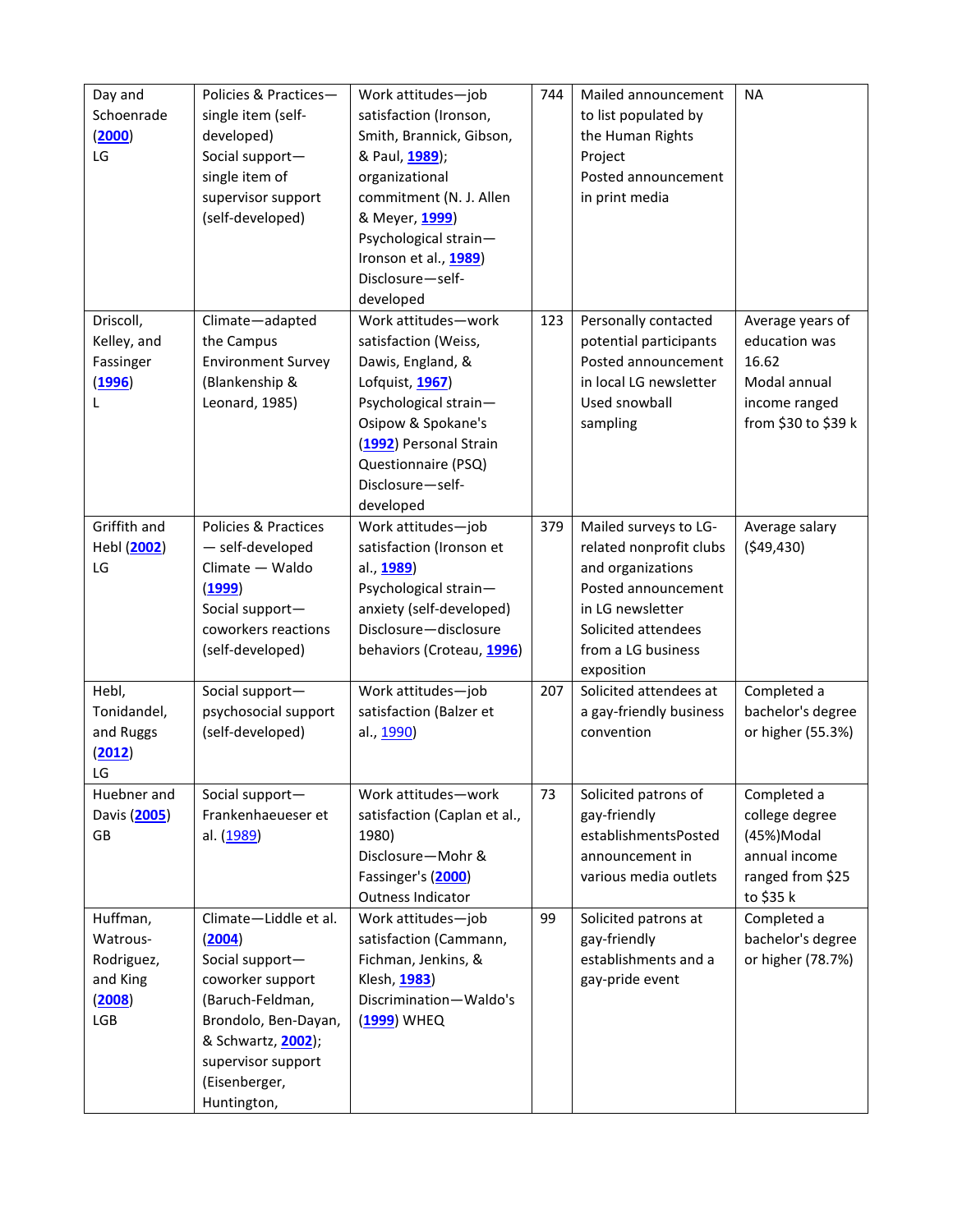|                    | Hutchison, &<br>Sowa, 1986) |                                     |     |                                                  |                     |
|--------------------|-----------------------------|-------------------------------------|-----|--------------------------------------------------|---------------------|
| King, Mohr,        | Policies & Practices-       | Disclosure-self-                    | 61  | Posted announcement                              | <b>NA</b>           |
| Peddie, Jones,     | Button (2001)               | developed                           |     | in various printed                               |                     |
| and Kendra         | Climate-Rankin              |                                     |     | media outlets                                    |                     |
| (2014)             | (2001, 2003)                |                                     |     | Used snowball                                    |                     |
| LGB                |                             |                                     |     | sampling                                         |                     |
| Law,               | Policies & Practices-       | Work attitudes-job                  | 114 | Solicited attendees at                           | <b>NA</b>           |
| Martinez,          | self-developed              | satisfaction (Ironson et            |     | a transgender health                             |                     |
| Ruggs, Hebl,       | (adapted from               | al., 1989); organizational          |     | conference                                       |                     |
| and Akers          | Friskopp &                  | commitment (Meyer et                |     | Posted online                                    |                     |
| (2011)             | Silverstein, 1995;          | al., 1993)                          |     | announcement to                                  |                     |
| T.                 | Ragins &                    | Psychological strain-               |     | social and professional                          |                     |
|                    | Cornwell, 2001)             | anxiety (self-developed)            |     | sites                                            |                     |
|                    | Social support-             | Disclosure-Griffith &               |     | Used snowball                                    |                     |
|                    | coworker reactions          | Hebl's (2002) Disclosure            |     | sampling                                         |                     |
|                    | (Griffith &                 | Scale                               |     |                                                  |                     |
|                    | Hebl, 2002)                 |                                     |     |                                                  |                     |
| Liddle, Luzzo,     | Climate-self-               | Work attitudes-work                 | 93  | Contacted researchers                            | Average salary      |
| Hauenstein,        | developed                   | satisfaction (Weiss et al.,         |     | nationwide and asked                             | ( \$53,500)         |
| and Schuck         |                             | 1977)                               |     | them to distribute a                             |                     |
| (2004)             |                             | Discrimination-Croteau              |     | paper-pencil survey to                           |                     |
| <b>LGBT</b>        | Climate-Liddle et al.       | et al. (1998)<br>Work attitudes-job | 346 | potential participants<br>Solicited members of a | Completed a         |
| Munoz (2005)<br>LG | (2004)                      | satisfaction (Cammann et            |     | local professional                               | college degree      |
|                    |                             | al., 1983); organizational          |     | association to                                   | (80%)\$26 k to \$50 |
|                    |                             | commitment (Mowday,                 |     | participate through a                            | k (39%); \$51 k to  |
|                    |                             | Steers, & Porter, 1979)             |     | newsletter                                       | \$75 k (23%)        |
|                    |                             | Psychological strain-               |     | Posted announcement                              |                     |
|                    |                             | anxiety (D. F. Parker &             |     | in online newsletter                             |                     |
|                    |                             | Decotiis, 1983)                     |     | Used snowball                                    |                     |
|                    |                             | Disclosure-integrating              |     | sampling                                         |                     |
|                    |                             | (Button, 1999)                      |     |                                                  |                     |
|                    |                             | Discrimination-                     |     |                                                  |                     |
|                    |                             | Workplace                           |     |                                                  |                     |
|                    |                             | Prejudice/Discrimination            |     |                                                  |                     |
|                    |                             | Inventory developed by              |     |                                                  |                     |
|                    |                             | James et al. (1994) and             |     |                                                  |                     |
|                    |                             | modified by Ragins and              |     |                                                  |                     |
|                    |                             | Cornwell (2001)                     |     |                                                  |                     |
| Rabelo and         | Social support-             | Work attitudes-job                  | 267 | Mailed paper-pencil                              | <b>NA</b>           |
| Cortina (2014)     | supervisor support          | satisfaction (Cammann et            |     | surveys to staff at                              |                     |
| <b>LGBT</b>        | (Eisenberger et             | al., 1979)                          |     | small public university                          |                     |
|                    | al., 2002)                  | Psychological strain-               |     | E-mailed                                         |                     |
|                    |                             | emotional exhaustion                |     | announcement to                                  |                     |
|                    |                             | (Demerouti et al., 2001)            |     | LGBT staff from other                            |                     |
|                    |                             | Disclosure-self-                    |     | universities                                     |                     |
|                    |                             | developed                           |     |                                                  |                     |
|                    |                             | Discrimination-Waldo's              |     |                                                  |                     |
|                    |                             | (1999) WHEQ                         |     |                                                  |                     |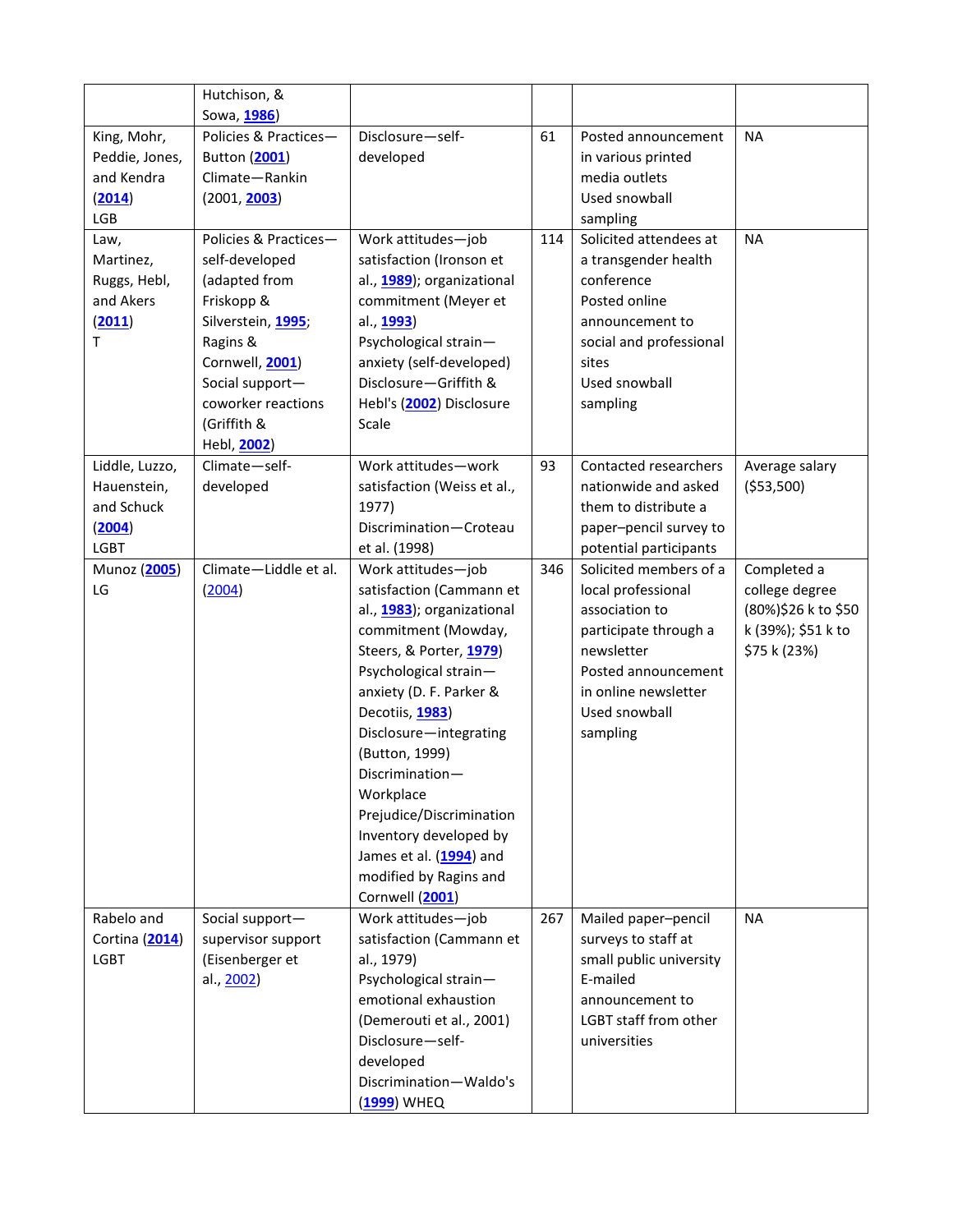| Ragins and<br>Cornwell | Policies & Practices-<br>self-developed | Work attitudes-job<br>satisfaction (R. P. Quinn & | 534 | Mailed surveys to<br>members of three<br>national gay rights | Completed a<br>bachelor's degree<br>or higher (84.7%) |  |  |
|------------------------|-----------------------------------------|---------------------------------------------------|-----|--------------------------------------------------------------|-------------------------------------------------------|--|--|
| (2001)<br>LGB          |                                         | Staines, 1979);<br>organizational                 |     | organizations in the                                         | \$26 k to \$50 k                                      |  |  |
|                        |                                         | commitment (Mowday et                             |     | <b>United States</b>                                         | (42.1%); \$51 k to                                    |  |  |
|                        |                                         | al., 1979)                                        |     |                                                              | \$75 k (25.1%)                                        |  |  |
|                        |                                         | Disclosure-self-                                  |     |                                                              |                                                       |  |  |
|                        |                                         | developed                                         |     |                                                              |                                                       |  |  |
|                        |                                         | Discrimination-                                   |     |                                                              |                                                       |  |  |
|                        |                                         | Workplace                                         |     |                                                              |                                                       |  |  |
|                        |                                         | Prejudice/Discrimination                          |     |                                                              |                                                       |  |  |
|                        |                                         | Inventory developed by                            |     |                                                              |                                                       |  |  |
|                        |                                         | James et al. (1994)                               |     |                                                              |                                                       |  |  |
| Ragins et al.          | Social support-                         | Work attitudes-job                                | 534 | Mailed surveys to                                            | Completed a                                           |  |  |
| (2007)                 | coworker and                            | satisfaction (Quinn &                             |     | members of three                                             | bachelor's degree                                     |  |  |
| LGB                    | supervisor support                      | Staines, 1979);                                   |     | national gay rights                                          | or higher (84.7%)                                     |  |  |
| Same sample            | (Caplan et al., 1975)                   | organizational                                    |     | organizations in the                                         | \$26 k to \$50 k                                      |  |  |
| as used in             |                                         | commitment (Mowday et                             |     | <b>United States</b>                                         | (42.1%); \$51 k to                                    |  |  |
| Ragins &               |                                         | al., 1979)                                        |     |                                                              | \$75 k (25.1%)                                        |  |  |
| Cornwell               |                                         | Psychological strain-                             |     |                                                              |                                                       |  |  |
| (2001)                 |                                         | depression and anxiety                            |     |                                                              |                                                       |  |  |
|                        |                                         | (Caplan et al., 1975)                             |     |                                                              |                                                       |  |  |
|                        |                                         | Disclosure-self-                                  |     |                                                              |                                                       |  |  |
|                        |                                         | developed                                         |     |                                                              |                                                       |  |  |
|                        |                                         | Discrimination-self-                              |     |                                                              |                                                       |  |  |
| Reed and               | Climate-Liddle et al.                   | developed<br>Disclosure-explicitly out            | 135 | Posted online                                                | Completed a                                           |  |  |
| Leuty (2015)           | (2004)                                  | (Anderson, Croteau,                               |     | announcement to                                              | bachelor's degree                                     |  |  |
| LG                     |                                         | Chung, &                                          |     | social and professional                                      | or higher (62.2%)                                     |  |  |
|                        |                                         | DiStefano, 2001)                                  |     | sites                                                        |                                                       |  |  |
|                        |                                         | Discrimination-Waldo's                            |     | Used snowball                                                |                                                       |  |  |
|                        |                                         | (1999) WHEQ                                       |     | sampling                                                     |                                                       |  |  |
| Rostosky and           | Policies & Practices-                   | Disclosure-self-                                  | 261 | E-mailed online                                              | ??                                                    |  |  |
| Riggle (2002)          | single item (self-                      | developed                                         |     | announcement to                                              |                                                       |  |  |
| LG                     | developed)                              |                                                   |     | targeted listservs                                           |                                                       |  |  |
| Ruggs,                 | Policies & Practices-                   | Disclosure-Griffith &                             | 118 | Solicited attendees at                                       | <b>NA</b>                                             |  |  |
| Martinez,              | self-developed                          | Hebl's (2002) Disclosure                          |     | a transgender health                                         |                                                       |  |  |
| Hebl, and Law          | (adapted from                           | Scale                                             |     | conference                                                   |                                                       |  |  |
| (2015)                 | Friskopp &                              | Discrimination-self-                              |     | Posted online                                                |                                                       |  |  |
| T.                     | Silverstein, 1995;                      | developed                                         |     | announcement to                                              |                                                       |  |  |
| Same sample            | Ragins &                                |                                                   |     | social and professional                                      |                                                       |  |  |
| as used in Law         | Cornwell, 2001)                         |                                                   |     | sites                                                        |                                                       |  |  |
| et al. (2011)          | Social support-                         |                                                   |     | Used snowball                                                |                                                       |  |  |
|                        | coworker reactions                      |                                                   |     | sampling                                                     |                                                       |  |  |
|                        | (Griffith &                             |                                                   |     |                                                              |                                                       |  |  |
|                        | Hebl, 2002)                             |                                                   |     |                                                              |                                                       |  |  |
| Tejeda (2006)          | Policies & Practices-                   | Work attitudes-work                               | 65  | Sent e-mail                                                  | Completed a                                           |  |  |
| G                      | single item (self-                      | satisfaction (Smith et                            |     | announcement to                                              | bachelor's degree                                     |  |  |
|                        | developed)                              | al., 1969)                                        |     | targeted listserv                                            | or higher (72%)                                       |  |  |
|                        |                                         | Disclosure-single item                            |     |                                                              |                                                       |  |  |
|                        |                                         | (self-developed)                                  |     |                                                              |                                                       |  |  |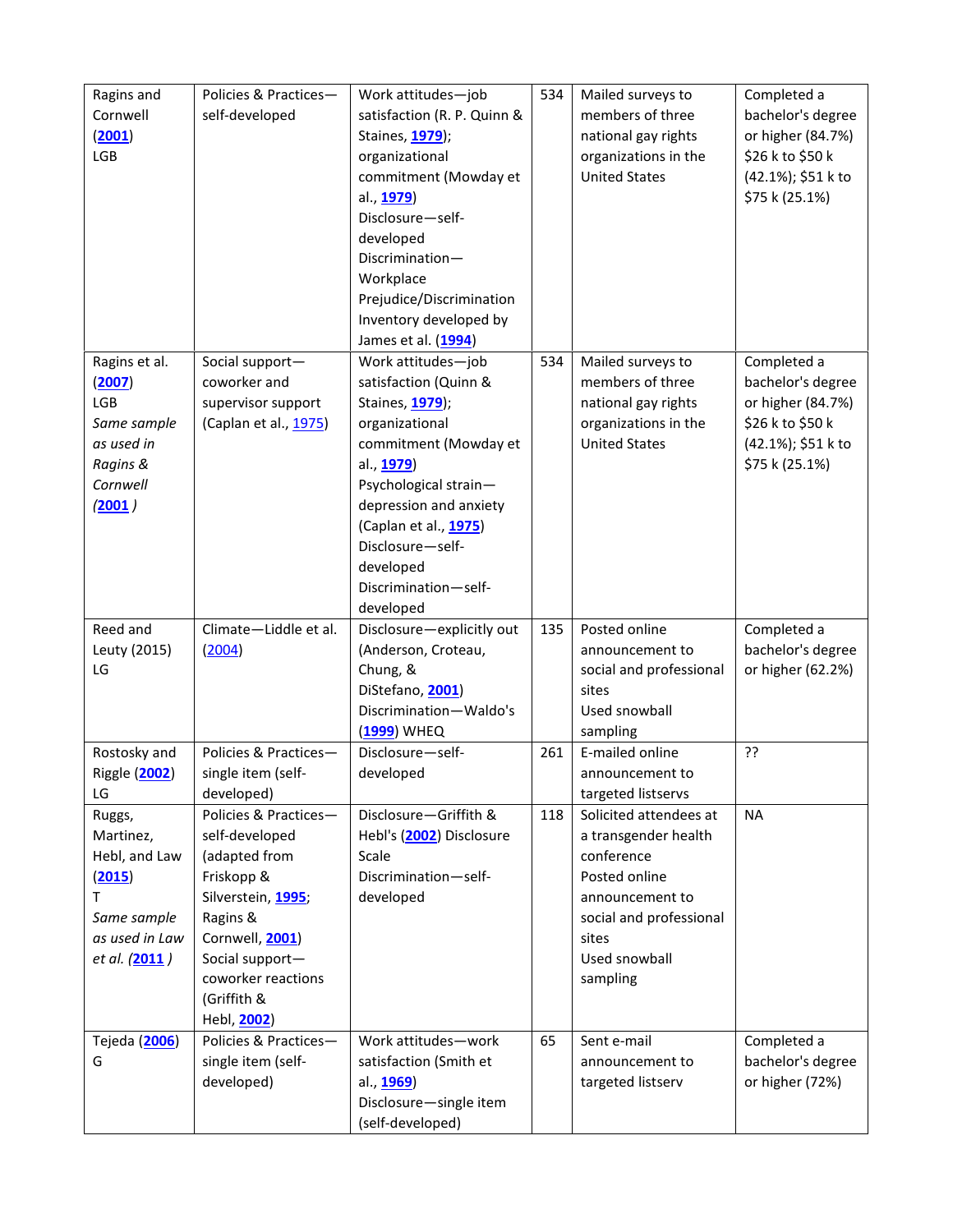|               |                        | Discrimination-self-<br>developed |     |                         |                   |
|---------------|------------------------|-----------------------------------|-----|-------------------------|-------------------|
| Velez and     | Climate: Liddle et al. | Work attitudes-job                | 326 | Posted online           | Completed a       |
|               |                        |                                   |     |                         |                   |
| Moradi (2012) | (2004)                 | satisfaction (Weiss et            |     | announcement to         | bachelor's degree |
| <b>LGB</b>    |                        | al., <b>1967</b> )                |     | social and professional | or higher (83%)   |
|               |                        | Discrimination: Waldo's           |     | sites and sent online   | \$30 k to \$50 k  |
|               |                        | (1999) WHEQ                       |     | announcement to         | (21%); \$51 k to  |
|               |                        |                                   |     | targeted listservs      | \$70 k (20%)      |
| Waldo (1999)  | Policies & Practices-  | Work attitudes-work               | 287 | Solicited attendees at  | More than half of |
| <b>LGB</b>    | self-                  | satisfaction (Smith et            |     | two gay community       | the sample        |
|               | developedClimate-      | al., <b>1969</b> )                |     | events                  | completed a       |
|               | self-developed the     | Psychological strain:             |     | Mailed surveys to       | bachelor's degree |
|               | <b>OTHI</b>            | Derogatis & Spencer's             |     | members of an LGBT      | or higher         |
|               |                        | (1982) Brief Symptoms             |     | community center        |                   |
|               |                        | Inventory                         |     |                         |                   |
|               |                        | Disclosure-self-                  |     |                         |                   |
|               |                        | developed                         |     |                         |                   |
|               |                        | Discrimination-self-              |     |                         |                   |
|               |                        | developed the WHEQ                |     |                         |                   |

• *Note*: L = lesbian, G = gay, B = bisexual, T = transgender.

•

#### 4.1.1 Formal LGBT-supportive policies and practices

The studies reviewed measured a range of formal LGBT-supportive policies and practices. This range is reflected in the number of items included in the measures. Some measures relied on a single item focused on whether sexual orientation was included in an organization's nondiscrimination policy (e.g., Day & Schoenrade, **[2000](https://onlinelibrary.wiley.com/doi/full/10.1002/hrm.21873#hrm21873-bib-0038)**; Tejeda, **[2006](https://onlinelibrary.wiley.com/doi/full/10.1002/hrm.21873#hrm21873-bib-0129)**), whereas other measures used multiple policy and practice items. For example, Ragins and Cornwell's (**[2001](https://onlinelibrary.wiley.com/doi/full/10.1002/hrm.21873#hrm21873-bib-0112)**) Organizational Policies and Practices Index includes six items, and Button's (**[2001](https://onlinelibrary.wiley.com/doi/full/10.1002/hrm.21873#hrm21873-bib-0023)**) Workplace Policies and Practices Inventory contains nine items. Both of these measures ask participants to indicate whether or not each of several policies are present in their organization (e.g., diversity training that includes LGBT awareness). The items are then summed to create an index of the overall prevalence of LGBT-supportive policies and practices. When using these types of multi-item measures, some researchers have endorsed examining the impact of each policy and practice individually, as well as the overall sum of the items (Griffith & Hebl, **[2002](https://onlinelibrary.wiley.com/doi/full/10.1002/hrm.21873#hrm21873-bib-0056)**; Ragins & Cornwell, **[2001](https://onlinelibrary.wiley.com/doi/full/10.1002/hrm.21873#hrm21873-bib-0112)**). One notable issue among the measures is that not all of the items always refer to the full range of LGBT identities. Some refer just to sexual orientation (e.g., Waldo, **[1999](https://onlinelibrary.wiley.com/doi/full/10.1002/hrm.21873#hrm21873-bib-0135)**), while others refer to only gender identity (e.g., Ruggs et al., **[2015](https://onlinelibrary.wiley.com/doi/full/10.1002/hrm.21873#hrm21873-bib-0119)**). Although this is not an inherent limitation, researchers must take care that the measures they employ make use of the referent most germane to the population they wish to study.

#### 4.1.2 LGBT-supportive workplace climate

The studies reviewed showed three general approaches to measuring LGBT climate. The first approach, developed by Waldo (**[1999](https://onlinelibrary.wiley.com/doi/full/10.1002/hrm.21873#hrm21873-bib-0135)**), is the Organizational Tolerance for Heterosexism Inventory. This measure asks participants to respond to four scenarios that depict situations in which LGB employees experience mistreatment at their organization. Participants are then asked how they believe their organization would respond if a similar situation were to occur there. The second approach used by researchers adapts Rankin's (**[2003](https://onlinelibrary.wiley.com/doi/full/10.1002/hrm.21873#hrm21873-bib-0114)**) campus diversity climate measure to LGB populations. The measure asks participants to rate their work environments using a bipolar adjective measure (e.g., respectful–disrespectful). The third and most common approach used by researchers is the LGBT Climate Inventory (LGBTCI; Liddle et al., **[2004](https://onlinelibrary.wiley.com/doi/full/10.1002/hrm.21873#hrm21873-bib-0085)**), which is a 20-item unidimensional measure assessing LGBT perceptions of their organizations' supportiveness toward them.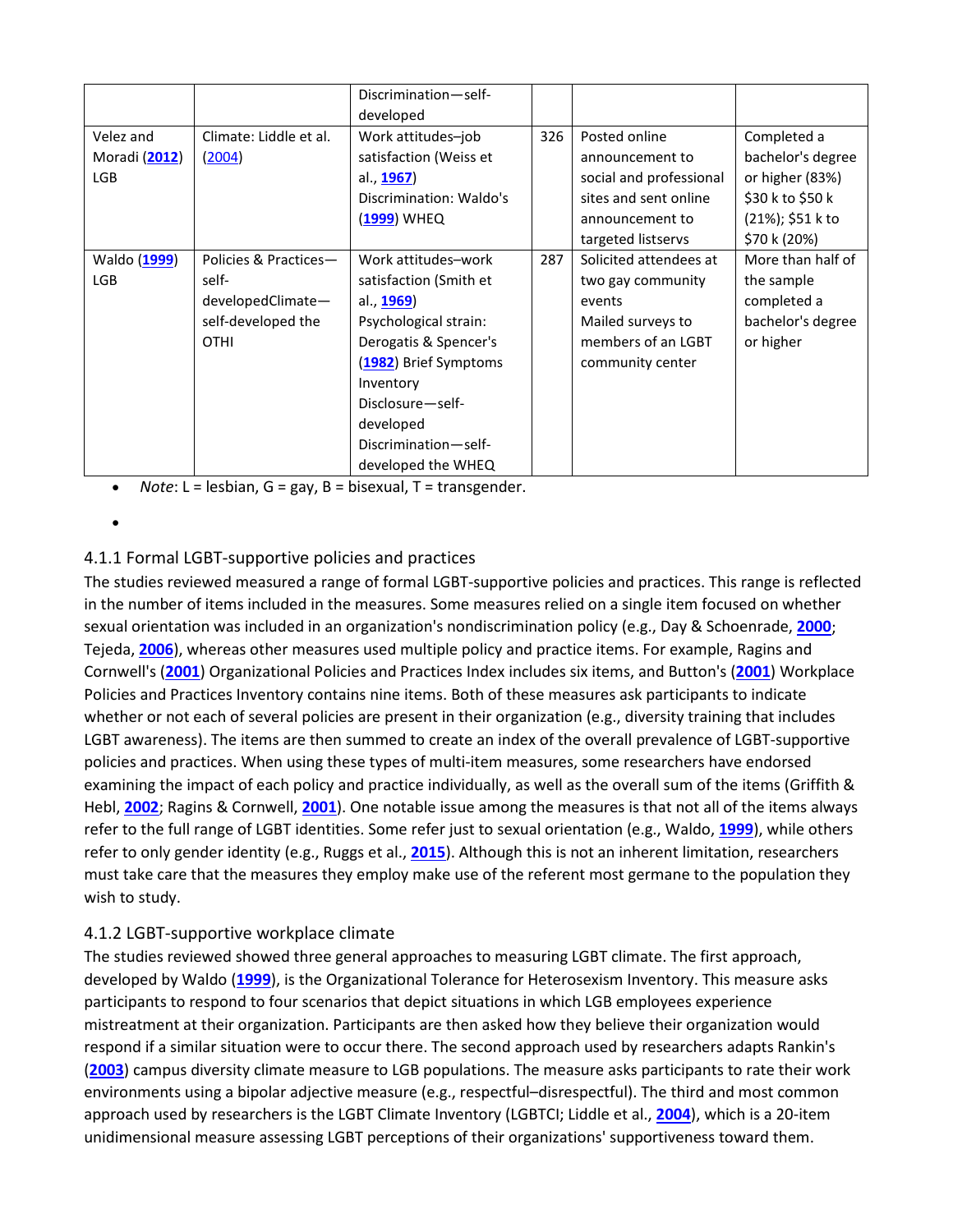Although each takes a different approach to measuring climate, they have all demonstrated acceptable psychometric characteristics. Similar to the measures assessing LGBT-supportive policies and practices, it is important that researchers take care to ensure that the referent used in the measure reflects the population under study.

#### 4.1.3 Supportive relationships

The measures used to assess supportive relationships identified a number of possible sources of support. For example, one often-cited early study of LGBT social support (Day & Schoenrade, **[2000](https://onlinelibrary.wiley.com/doi/full/10.1002/hrm.21873#hrm21873-bib-0038)**) consists of a single item that refers to support from "top management." Rabelo and Cortina (**[2014](https://onlinelibrary.wiley.com/doi/full/10.1002/hrm.21873#hrm21873-bib-0109)**) used items adapted from Eisenberger, Stinglhamber, Vandenberghe, Sucharski, and Rhoades (**[2002](https://onlinelibrary.wiley.com/doi/full/10.1002/hrm.21873#hrm21873-bib-0045)**) to assess perceived supervisor support, and Ragins et al. (**[2007](https://onlinelibrary.wiley.com/doi/full/10.1002/hrm.21873#hrm21873-bib-0113)**) used a classic measure of social support developed by Caplan et al. (**[1975](https://onlinelibrary.wiley.com/doi/full/10.1002/hrm.21873#hrm21873-bib-0026)**) to assess support from coworkers and supervisors. Along these same lines, Griffith and Hebl (**[2002](https://onlinelibrary.wiley.com/doi/full/10.1002/hrm.21873#hrm21873-bib-0056)**) used a composite measure that included support from various types of coworkers (supervisors, subordinates, and peers). Finally, although not labeled as such, items from Hebl, Tonidandel, and Rugg's (**[2012](https://onlinelibrary.wiley.com/doi/full/10.1002/hrm.21873#hrm21873-bib-0059)**) measure of psychosocial mentoring could be construed as social support from one's mentor. Items such as "I consider my mentor to be a friend" and "My mentor provides support and encouragement" reflect the theoretical definition of social support in terms of being held in positive regard and valued by others. Thus, researchers have measures available to them that can be used to study specific sources of support and composite measures of support across those sources. We also note that all of the studies focused on emotional support rather than other forms identified in the broader literature (i.e., instrumental and tangible support; Beehr & McGrath, **[1992](https://onlinelibrary.wiley.com/doi/full/10.1002/hrm.21873#hrm21873-bib-0012)**; House, **[1981](https://onlinelibrary.wiley.com/doi/full/10.1002/hrm.21873#hrm21873-bib-0062)**).

## 4.2 Workplace contextual supports and outcomes

Based on stigma theory (Goffman, 1963), we sought to identify outcomes represented in the literature that we reviewed in four meaningful categories. These four categories included: (a) work attitudes, (b) psychological strain, (c) disclosure, and (d) perceived discrimination. Based on our review of the literature, the outcomes commonly studied coincided with this framework. In the sections that follow, we summarize the meta-analytic findings relating the three workplace contextual supports to each of these outcome variables (see Table **[2](https://onlinelibrary.wiley.com/doi/full/10.1002/hrm.21873#hrm21873-tbl-0002)**).

| <b>Variable</b>                 | k  | N     | r      | ρ      | SD <sub>o</sub> | 95%CI          | Q      |
|---------------------------------|----|-------|--------|--------|-----------------|----------------|--------|
| <b>Work Attitudes</b>           |    |       |        |        |                 |                |        |
| Formal policies and practices   | 7  | 2,634 | .15    | .16    | .08             | [.11, .22]     | 13.10  |
| LGBT supportive climate         | 10 | 2,362 | .39    | .43    | .12             | [.35, .50]     | 43.35  |
| Supportive relationships        | 9  | 2,688 | .43    | .48    | .23             | [.33, .62]     | 168.64 |
| Psychological Strain            |    |       |        |        |                 |                |        |
| Formal policies and practices   | 4  | 1,498 | $-.06$ | $-.07$ | .04             | $[-.12, -.02]$ | 1.68   |
| LGBT supportive climate         | 6  | 1,600 | $-.26$ | $-.29$ | .13             | $[-.39, -.19]$ | 25.65  |
| Supportive relationships        |    | 2,296 | $-.28$ | $-.32$ | .16             | $[-.45, -.19]$ | 55.56  |
| <b>Disclosure</b>               |    |       |        |        |                 |                |        |
| Formal policies and practices   | 10 | 2,979 | .28    | .29    | .08             | [.25, .34]     | 16.32  |
| LGBT supportive climate         | 12 | 2,837 | .48    | .56    | .11             | [.50, .62]     | 41.64  |
| Supportive relationships        | 9  | 2,599 | .30    | .32    | .19             | [.20, .45]     | 89.27  |
| <b>Perceived Discrimination</b> |    |       |        |        |                 |                |        |
| Formal policies and practices   |    | 1,093 | $-.20$ | $-.22$ | .17             | $[-.36, -.07]$ | 26.11  |
| LGBT supportive climate         | 6  | 1,441 | $-.64$ | $-.69$ | .13             | $[-.79, -.59]$ | 58.20  |
| Supportive relationships        | 3  | 919   | $-.17$ | $-.21$ | .13             | $[-.35, -.07]$ | 11.10  |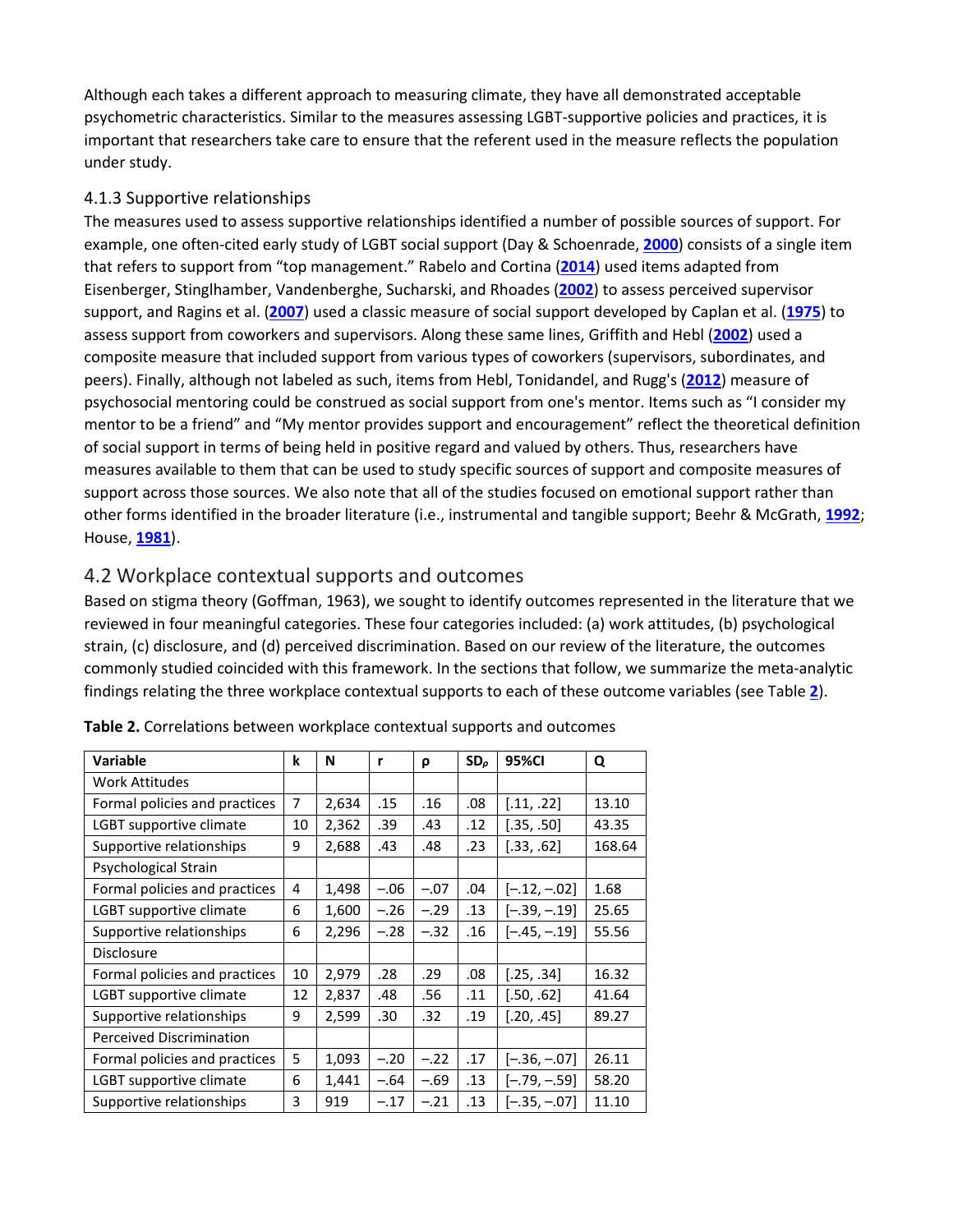*Note*: *k* is the number of independent samples; *N* is the total sample size; *r* is the sample weighted mean correlation; ρ is the mean score correlation corrected for measurement error in the predictor; *SD<sup>ρ</sup>* is the standard deviation of the corrected correlations; CI is the confidence interval around the corrected correlation; *Q* is Cochran's Q, which is a measure of heterogeneity.

#### 4.2.1 Work attitudes

The work attitudes that have received the most attention were job satisfaction and organizational commitment. As shown in Table **[2](https://onlinelibrary.wiley.com/doi/full/10.1002/hrm.21873#hrm21873-tbl-0002)**, LGBT employees who worked in organizations with supportive formal LGBT policies and practices, informal climates, and relationships reported more positive work attitudes. Specifically, the relationship between supportive LGBT policies and practices and work attitudes was .16. Across the studies, the effect sizes ranged from .07 to .42. The largest effect size was reported by Tejda (**[2006](https://onlinelibrary.wiley.com/doi/full/10.1002/hrm.21873#hrm21873-bib-0129)**). It is interesting to note that this study had a relatively small (*N =* 65) and homogeneous sample of gay men who worked full-time in geographic locations with no state legal protections for LGBT employees. In contrast, most other studies, with the exception of Law, Martinez, Ruggs, Hebl, and Akers (**[2011](https://onlinelibrary.wiley.com/doi/full/10.1002/hrm.21873#hrm21873-bib-0084)**), who had a relatively small sample (*N* = 88) of transgender employees, included samples that were more heterogeneous and consisted of LGB employees. The relationship between LGBT-supportive workplace climates and work attitudes was .43. The effect sizes across the studies ranged from .20 to .58. The study with the smallest effect size was reported by Waldo (**[1999](https://onlinelibrary.wiley.com/doi/full/10.1002/hrm.21873#hrm21873-bib-0135)**). Finally, the relationship found between supportive relationships and work attitudes was .48, and effect sizes ranged from .11 and .85. The lowest effect size was reported by Hebl et al. (**[2012](https://onlinelibrary.wiley.com/doi/full/10.1002/hrm.21873#hrm21873-bib-0059)**). Relative to other studies, Hebl et al.'s study focused on support within the context of a very specific type of relationship (i.e., mentoring). This was a different approach than that used by Griffith and Hebl (**[2002](https://onlinelibrary.wiley.com/doi/full/10.1002/hrm.21873#hrm21873-bib-0056)**), who reported the largest effect size. Griffith and Hebl's measure of social support captured the degree of social support from various sources (supervisors, subordinates, and peers).

#### 4.2.2 Psychological strain

The psychological strains most commonly measured were anxiety, depression, and emotional exhaustion. As shown in Table **[2](https://onlinelibrary.wiley.com/doi/full/10.1002/hrm.21873#hrm21873-tbl-0002)**, the three workplace supports tended to reduce the degree to which participants reported these psychological strains. The average corrected meta-analytic correlation found between formal LGBTsupportive policies and practices and psychological strain was –.07. In general, the effect sizes were relatively small and ranged from .00 to –.09, the smallest of which was reported by Waldo (**[1999](https://onlinelibrary.wiley.com/doi/full/10.1002/hrm.21873#hrm21873-bib-0135)**). The average corrected meta-analytic correlation between LGBT-supportive climates and psychological strain was –.29. Across studies, effect sizes ranged from –.05 to –.42. The smallest effect size was from a dissertation (Androsiglio, **[2009](https://onlinelibrary.wiley.com/doi/full/10.1002/hrm.21873#hrm21873-bib-0005)**) based on a sample of 181 professional gay men with an average annual salary of approximately \$83,000. Conversely, the highest effect size was reported by Driscoll, Kelley, and Fassinger (**[1996](https://onlinelibrary.wiley.com/doi/full/10.1002/hrm.21873#hrm21873-bib-0041)**), who used a sample of 123 lesbian employees. In that study, the modal annual salary for the sample ranged from \$30,000 to \$39,000. The other samples in the analysis consisted of both men and women who identified as either lesbian, gay, or bisexual. Finally, the average corrected meta-analytic correlation found between supportive workplace relationships and psychological strains was –.32. The range of effect sizes reported was –.48 to –.09, the smallest of which was reported by Day and Schoenrade (**[2000](https://onlinelibrary.wiley.com/doi/full/10.1002/hrm.21873#hrm21873-bib-0038)**). One notable feature about this study was that it relied on a single item to assess top management support as the only source of support. The other studies included in this analysis relied on multiple-item measures that examined leader and coworker support. Interestingly, the study that reported the strongest effect size (Law et al., **[2011](https://onlinelibrary.wiley.com/doi/full/10.1002/hrm.21873#hrm21873-bib-0084)**) was the only study that focused on transgender workers.

#### 4.2.3 Disclosure

As noted earlier, there have been conceptual models and narrative reviews describing the management of concealable stigmatized identities in general (e.g., Clair et al., **[2005](https://onlinelibrary.wiley.com/doi/full/10.1002/hrm.21873#hrm21873-bib-0029)**) and LGBT identities in particular (Croteau et al., **[2008](https://onlinelibrary.wiley.com/doi/full/10.1002/hrm.21873#hrm21873-bib-0034)**). These models describe a range of strategies and behaviors LGBT employees use to manage their identities at work. While some of the strategies and behaviors identified focus on the ways in which workers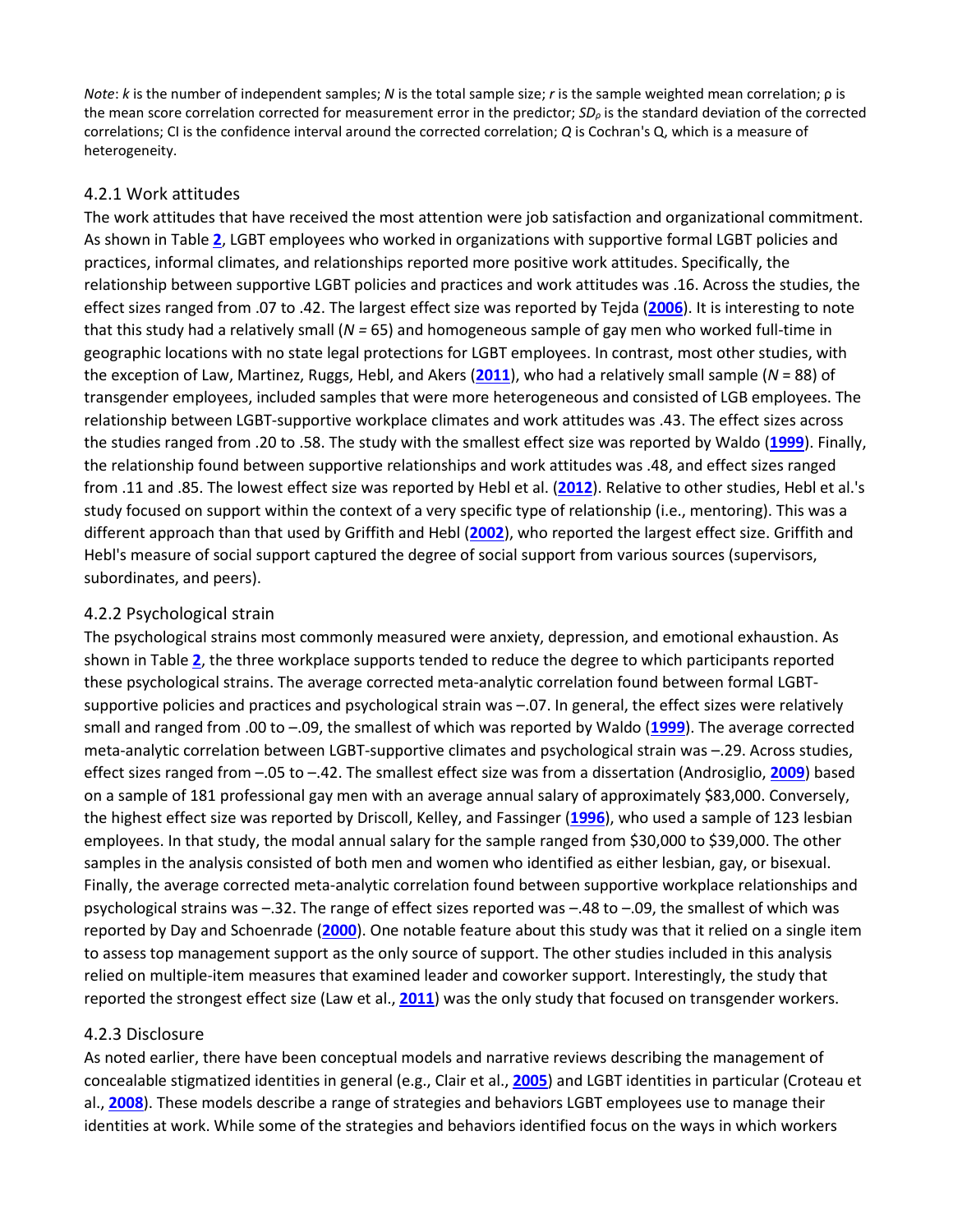conceal their stigmas, our focus was on disclosure of the stigmatized identity. Disclosure was one of the most often studied outcomes among the studies included in this review, and was operationalized in a number of ways. Some studies used a single item that asked, "At work, have you disclosed your sexual orientation to: 1) no one 2) some people 3) most people 4) everyone" (Ragins & Cornwell, **[2001](https://onlinelibrary.wiley.com/doi/full/10.1002/hrm.21873#hrm21873-bib-0112)**, pp. 1250). Other studies used multiple items asking respondent to rate the degree to which they were out to various others at work, such as coworkers, supervisors, and subordinates (Huffman et al., **[2008](https://onlinelibrary.wiley.com/doi/full/10.1002/hrm.21873#hrm21873-bib-0064)**; Rabelo & Cortina, **[2014](https://onlinelibrary.wiley.com/doi/full/10.1002/hrm.21873#hrm21873-bib-0109)**). Still, other studies assessed a range of identity management strategies; when this was the case we focused on the one facet addressing disclosure [e.g., "explicitly out" (Reed & Leuty, **[2016](https://onlinelibrary.wiley.com/doi/full/10.1002/hrm.21873#hrm21873-bib-0115)**) and "integrating" (Button, **[2001](https://onlinelibrary.wiley.com/doi/full/10.1002/hrm.21873#hrm21873-bib-0023)**)]. The average corrected meta-analytic correlation found between formal LGBT supportive policies and practices and disclosure was .29, with a range of .14 to .42. As was the case for the relationships between policies and practices and work attitudes (*r* = .20), as well as policies and practices and psychological strain (*r* = .00), we note that the smallest of these effect sizes was estimated in the study by Waldo (**[1999](https://onlinelibrary.wiley.com/doi/full/10.1002/hrm.21873#hrm21873-bib-0135)**). The average corrected meta-analytic correlation found between LGBT-supportive climate and disclosure was .56, with a range from .32 to .69. In general, the estimated effect sizes were fairly similar and with no outliers. The average corrected meta-analytic correlation found between social support and disclosure was .32. The effect sizes reported ranged from –.08 to .50. Within this range, both Huebner and Davis (**[2005](https://onlinelibrary.wiley.com/doi/full/10.1002/hrm.21873#hrm21873-bib-0063)**) and Ruggs et al. (**[2015](https://onlinelibrary.wiley.com/doi/full/10.1002/hrm.21873#hrm21873-bib-0119)**) reported small negative effect sizes for the relationship between social support and disclosure (*r* = –.08 and –.06, respectively). These counterintuitive results were found despite that at least one of them (Ruggs et al., **[2015](https://onlinelibrary.wiley.com/doi/full/10.1002/hrm.21873#hrm21873-bib-0119)**) used the same measures and sampling strategy as many of the other studies in the analysis.

#### 4.2.4 Perceived discrimination

The studies in this review focused on LGBT employees' perceptions of workplace treatment discrimination. In contrast to access discrimination that focuses on the differential access that marginalized groups have to employment opportunities (e.g., hiring), treatment discrimination focuses on how these groups are treated once they are hired (Dwertmann et al., **[2016](https://onlinelibrary.wiley.com/doi/full/10.1002/hrm.21873#hrm21873-bib-0042)**). Perceived discrimination was the least studied among the outcomes. Some studies measured perceived discrimination using Waldo's (**[1999](https://onlinelibrary.wiley.com/doi/full/10.1002/hrm.21873#hrm21873-bib-0135)**) 22-item Workplace Heterosexist Experiences Questionnaire (WHEQ; e.g., Rabelo & Cortina, **[2014](https://onlinelibrary.wiley.com/doi/full/10.1002/hrm.21873#hrm21873-bib-0109)**; Velez & Moradi, **[2012](https://onlinelibrary.wiley.com/doi/full/10.1002/hrm.21873#hrm21873-bib-0133)**). The measure asks respondents whether they have been in a number of social situations with coworkers or supervisors during the past year. Example items include "made you feel it was necessary for you to 'act straight'" and "called you a 'dyke,' 'faggot,' 'fence-sitter,' or some other slur." Other studies developed specific items for the study (e.g., Ragins et al., **[2007](https://onlinelibrary.wiley.com/doi/full/10.1002/hrm.21873#hrm21873-bib-0113)**; Tejda, **[2006](https://onlinelibrary.wiley.com/doi/full/10.1002/hrm.21873#hrm21873-bib-0129)**) and some adapted James, Lovato, and Cropanzano's (**[1994](https://onlinelibrary.wiley.com/doi/full/10.1002/hrm.21873#hrm21873-bib-0070)**) Workplace Prejudice/Discrimination Inventory (Munoz, **[2005](https://onlinelibrary.wiley.com/doi/full/10.1002/hrm.21873#hrm21873-bib-0098)**; Ragins & Cornwell, **[2001](https://onlinelibrary.wiley.com/doi/full/10.1002/hrm.21873#hrm21873-bib-0112)**). In general, the results of the metaanalysis show that workplace contextual supports related to lower reported levels of discrimination. More specifically, the average corrected meta-analytic correlation between formal LGBT policies and practices and perceived discrimination was –.22. The effect sizes reported in the studies ranged from .31 to –.35. Tejada (**[2006](https://onlinelibrary.wiley.com/doi/full/10.1002/hrm.21873#hrm21873-bib-0129)**) reported the only positive effect (.31) among the studies, and offered two explanations for this finding. First, he argued that unless a formal policy is enforced, employees may disregard that policy and engage in inappropriate behavior. The second explanation Tejada proposed was that in environments with formal LGBT supportive policies, LGBT minorities may feel more stigmatized and nonminorities may feel more threatened, thereby creating an environment conducive to greater hostility. Of the five studies that examined this relationship, this was the only counterintuitive finding. The next relationship examined was between LGBT supportive climates and perceived discrimination. The average corrected meta-analytic effect size found was – .69, and effect sizes ranged from –.52 to –.79. In general, the results seemed fairly consistent across studies, and all of the studies used similar measures and data collection strategies. Finally, the average corrected metaanalytic effect size was calculated for the relationship between supportive work relationships and perceived discrimination. Here, only three studies were located (*N* = 919). The estimated meta-analytic correlation was –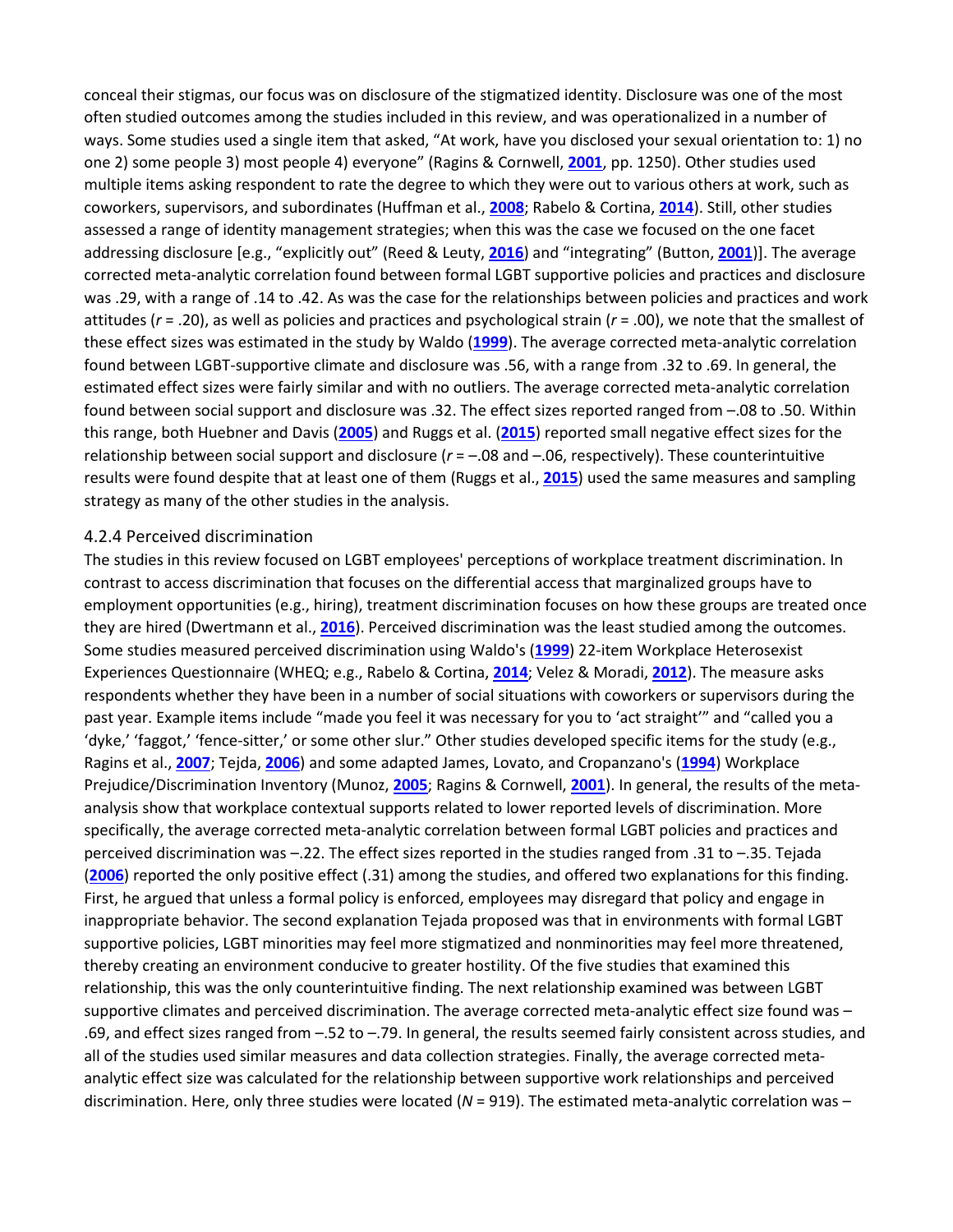.21, and ranged from –.12 to –.42. It is interesting to note that the study that reported the strongest relationship (–.42; Ruggs et al., **[2015](https://onlinelibrary.wiley.com/doi/full/10.1002/hrm.21873#hrm21873-bib-0119)**) was the only study in the analysis to include only participants who were transgender.

In summary, based on the meta-analytic correlations, each of the three contextual supports demonstrated a significant relationship with work attitudes, psychological strains, disclosure, and discrimination across studies. One study that stood out from the others in some ways was the study by Waldo (**[1999](https://onlinelibrary.wiley.com/doi/full/10.1002/hrm.21873#hrm21873-bib-0135)**). First, this was one of the earliest studies to examine supportive LGBT climate and policies on work attitudes and psychological strain. As such, it called attention to an area that had been largely neglected among those studying minority experiences in the workplace. It is also interesting to note that the results of this particular study reported some of the smallest relationships between, for example, LGBT-supportive climate and attitudes. It differed from the other studies included in the review in that it was the only study to rely on the Organizational Tolerance for Heterosexism Inventory to assess climate's relationship to attitudes and strains. As noted above, this measure assesses climate perceptions using a vignette methodology. The only other study to use this vignette methodology was by Brenner, Lyons, and Fassinger (**[2010](https://onlinelibrary.wiley.com/doi/full/10.1002/hrm.21873#hrm21873-bib-0017)**), who examined its relationship to disclosure as opposed to attitudes and strains. One other feature of the Waldo study, compared to the others, was that it combined data from two different samples using two different methodologies. One portion of the sample came from data that were collected at two community events in a Northeastern city where researchers approached potential participants. For the second portion of the sample, data were collected by mailing surveys to members of an LGB community center in a Midwestern city. These differences in terms of measures used, data collection methods, and combing geographic locations may have played a role in the relationships reported relative to those reported in other studies.

#### 4.3 Relative importance of workplace contextual supports on outcomes

One of the contributions of this review is to determine the relative importance of the three types of workplace supports in shaping the work experiences of LGBT employees. In order to do this, we conducted a dominance analysis (Budescu, **[1993](https://onlinelibrary.wiley.com/doi/full/10.1002/hrm.21873#hrm21873-bib-0020)**) using the meta-analytic correlation matrix in Table **[3](https://onlinelibrary.wiley.com/doi/full/10.1002/hrm.21873#hrm21873-tbl-0003)**. The matrix includes the corrected correlation coefficients among the study variables. In order to have a complete matrix, we coded all of the relationships from the primary studies (Viswesvaran & Ones, **[1995](https://onlinelibrary.wiley.com/doi/full/10.1002/hrm.21873#hrm21873-bib-0134)**). As shown in Table **[4](https://onlinelibrary.wiley.com/doi/full/10.1002/hrm.21873#hrm21873-tbl-0004)**, 26% of the total explained variance in the *work attitudes* of LGBT workers was attributable to the workplace contextual supports. Of that explained variance, supportive workplace relationships contributed 55%, LGBT-supportive workplace climate contributed 41%, and formal LGBT policies and practices contributed only 4%. For *psychological strain*, the workplace contextual supports accounted for 12% of the total explained variance, of which supportive workplace relationships contributed 57%, LGBT climate contributed 41%, and formal policies and practices only contributed 2%. Thus, for both work attitudes and psychological strain, supportive workplace relationships had the strongest effects, followed by LGBT-supportive climate. Regarding *disclosure*, the workplace contextual supports accounted for 34% of the total variance explained, as shown in Table **[4](https://onlinelibrary.wiley.com/doi/full/10.1002/hrm.21873#hrm21873-tbl-0004)**. Of that explained variance, LGBT supportive climate contributed 73%, formal policies and practices contributed 14%, and supportive workplace relationships contributed 13% of the total variance explained. Finally, 55% of the total variance explained in *perceived discrimination* was attributed to the workplace supports, of which LGBT supportive climate accounted for 86%, supportive workplace relationships accounted for 9%, and formal policies and practices accounted for 4% of the total variance explained. For the outcomes of both disclosure and perceived discrimination, LGBT supportive workplace climate accounted for the vast majority of variance explained.

**Table 3.** Meta-analytic correlation matrix used for dominance analysis

| Variable      |    |  |  |  |
|---------------|----|--|--|--|
| Formal policy |    |  |  |  |
| LBGT climate  | 26 |  |  |  |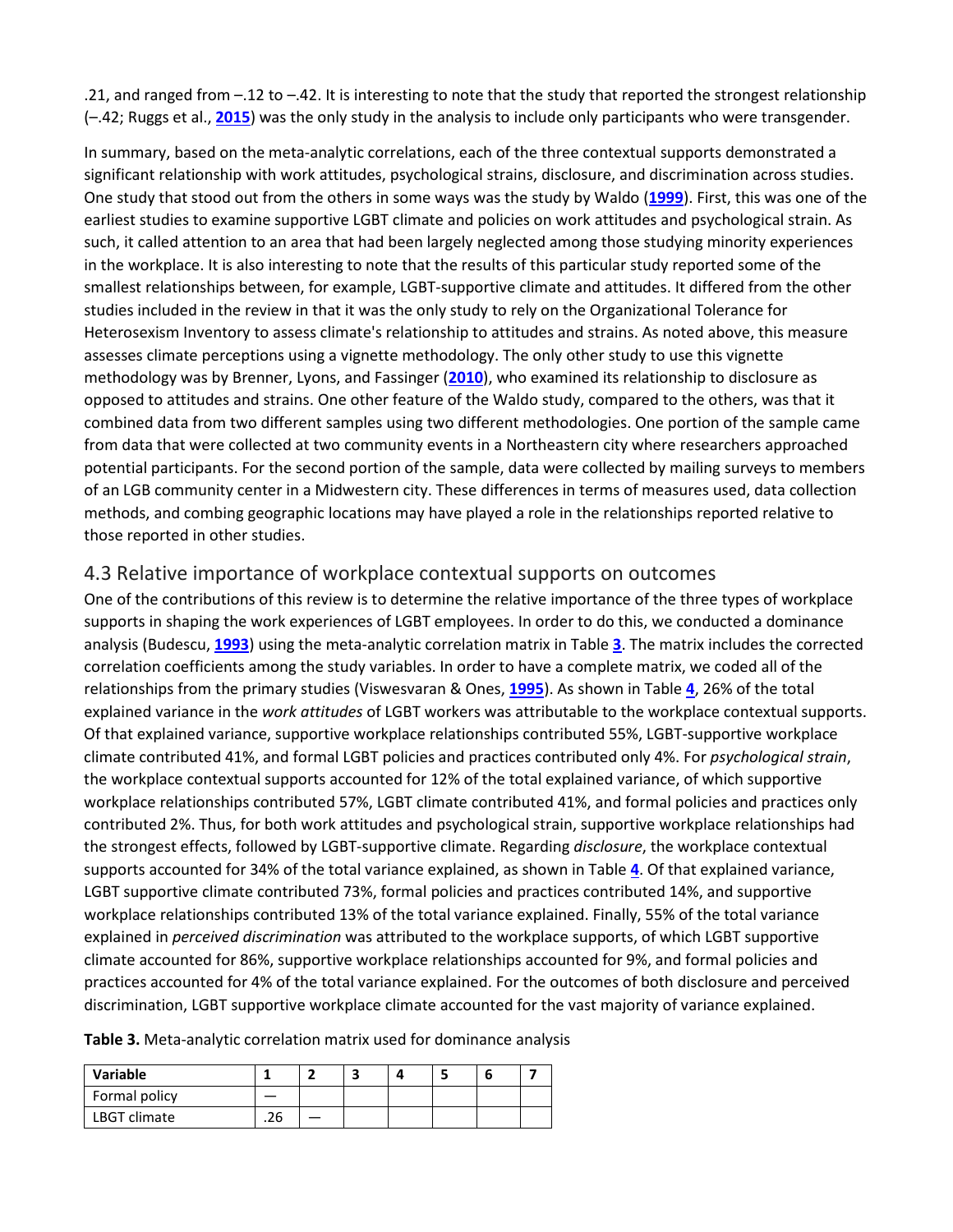| Supportive relationships | .32    | .59    |        |      |       |  |
|--------------------------|--------|--------|--------|------|-------|--|
| Work attitudes           | .16    | .43    | .47    |      |       |  |
| Psychological strain     | -.07   | $-.29$ | $-.32$ | -.30 |       |  |
| <b>Disclosure</b>        | .29    | .56    | .32    | .13  | $-12$ |  |
| Discrimination           | $-.22$ | - 69   | $-.21$ | -.34 | .28   |  |

*Note*: All the correlations are corrected correlations that are calculated with the Hunter and Schmidt method.

|  |  |  | Table 4. Summary of dominance analysis for workplace contextual supports and outcomes |
|--|--|--|---------------------------------------------------------------------------------------|
|--|--|--|---------------------------------------------------------------------------------------|

|               | <b>Work</b><br><b>Attitu</b><br>des |      |                |                              | Psychol<br>ogical<br><b>Strain</b> |           |                |                        | <b>Disclos</b><br>ure |                 |                    |                    | <b>Discrimin</b><br>ation |                           |           |                              |
|---------------|-------------------------------------|------|----------------|------------------------------|------------------------------------|-----------|----------------|------------------------|-----------------------|-----------------|--------------------|--------------------|---------------------------|---------------------------|-----------|------------------------------|
|               | $R^2$                               | X1   | <b>X2</b>      | X3                           | $R^2$                              | X1        | X <sub>2</sub> | X <sub>3</sub>         | $R^2$                 | X1              | X <sub>2</sub>     | X3                 | $R^2$                     | $\boldsymbol{\mathsf{x}}$ | <b>X2</b> | $\boldsymbol{\mathsf{x}}$    |
|               |                                     |      |                |                              |                                    |           |                |                        |                       |                 |                    |                    |                           | $\mathbf{1}$              |           | 3                            |
|               |                                     | D    | D              | D                            |                                    | <b>DW</b> | <b>DW</b>      | D                      |                       | D               | D                  | D                  |                           | D                         | <b>DW</b> | D                            |
|               |                                     | W    | W              | W                            |                                    |           |                | W                      |                       | W               | W                  | W                  |                           | W                         |           | W                            |
|               |                                     | .03  | $\cdot$ 1<br>9 | $\cdot$ .2<br>$\overline{2}$ |                                    | .01       | .08            | $\cdot$ 1<br>$\pmb{0}$ |                       | ${\bf .0}$<br>8 | .3<br>$\mathbf{1}$ | $\mathbf{.1}$<br>0 |                           | ${\bf .0}$<br>5           | .48       | ${\bf .0}$<br>$\overline{4}$ |
| X1.           | .03                                 |      | $\cdot$ 1      | $\cdot$ .2                   | .01                                |           | .08            | $\mathbf{.1}$          | .08                   |                 | $\cdot$ .2         | ${\bf .0}$         | .05                       |                           | .43       | ${\bf .0}$                   |
| Policy        |                                     |      | 6              | $\mathbf 0$                  |                                    |           |                | $\mathbf 0$            |                       |                 | 5                  | 6                  |                           |                           |           | $\overline{2}$               |
| X2.           | .19                                 | .01  |                | ${\bf .0}$                   | .08                                | .00       |                | $.0\,$                 | .31                   | ${\bf .0}$      |                    | .0                 | .48                       | ${\bf .0}$                |           | ${\bf .0}$                   |
| <b>LBGT</b>   |                                     |      |                | $\overline{7}$               |                                    |           |                | 3                      |                       | $\overline{2}$  |                    | 0                  |                           | $\mathbf{1}$              |           | 6                            |
| Climate       |                                     |      |                |                              |                                    |           |                |                        |                       |                 |                    |                    |                           |                           |           |                              |
| X3.           | .22                                 | .00. | ${\bf .0}$     |                              | .10                                | .01       | .02            |                        | .10                   | ${\bf .0}$      | $.2\phantom{0}$    |                    | .04                       | ${\bf .0}$                | .49       |                              |
| Social        |                                     |      | 4              |                              |                                    |           |                |                        |                       | $\overline{4}$  | $\mathbf{1}$       |                    |                           | $\overline{3}$            |           |                              |
| Suppor        |                                     |      |                |                              |                                    |           |                |                        |                       |                 |                    |                    |                           |                           |           |                              |
| t             |                                     |      |                |                              |                                    |           |                |                        |                       |                 |                    |                    |                           |                           |           |                              |
| X1, X2        | .19                                 |      |                | ${\bf .0}$                   | .08                                |           |                | $.0\,$                 | .34                   |                 |                    | .0                 | .48                       |                           |           | ${\bf .0}$                   |
|               |                                     |      |                | $\overline{7}$               |                                    |           |                | $\overline{4}$         |                       |                 |                    | $\mathbf{1}$       |                           |                           |           | $\overline{7}$               |
| X1, X3        | .22                                 |      | .3             |                              | .10                                |           | .02            |                        | .14                   |                 | $.2\phantom{0}$    |                    | .07                       |                           | .48       |                              |
|               |                                     |      | 6              |                              |                                    |           |                |                        |                       |                 | $\mathbf 0$        |                    |                           |                           |           |                              |
| X2, X3        | .26                                 |      | .3             |                              | .12                                | .01       |                |                        | .31                   | $\cdot 0$       |                    |                    | .54                       | ${\bf .0}$                |           |                              |
|               |                                     |      | 6              |                              |                                    |           |                |                        |                       | $\overline{2}$  |                    |                    |                           | $\mathbf{1}$              |           |                              |
| X1, X2,<br>X3 | .26                                 |      |                |                              | .12                                |           |                |                        | .34                   |                 |                    |                    | .55                       |                           |           |                              |
| Overall       |                                     | .01  | $\cdot$ 1      | $\cdot$ 1                    |                                    | .01       | .05            | ${\bf .0}$             |                       | ${\bf .0}$      | $\cdot$ .2         | ${\bf .0}$         |                           | ${\bf .0}$                | .47       | ${\bf .0}$                   |
| Avg. (C)      |                                     |      | $\mathbf{1}$   | $\overline{4}$               |                                    |           |                | $\overline{7}$         |                       | 5               | 5                  | 4                  |                           | $\overline{2}$            |           | 5                            |
| % of          |                                     | 4%   | 41             | 55                           |                                    | 2%        | 41             | 57                     |                       | 14              | 73                 | 13                 |                           | $\overline{4}$            | 86        | 9                            |
| Explain       |                                     |      | $\%$           | $\%$                         |                                    |           | $\%$           | $\%$                   |                       | $\%$            | $\%$               | $\%$               |                           | %                         | $\%$      | $\%$                         |
| able          |                                     |      |                |                              |                                    |           |                |                        |                       |                 |                    |                    |                           |                           |           |                              |
| Varianc       |                                     |      |                |                              |                                    |           |                |                        |                       |                 |                    |                    |                           |                           |           |                              |
| e             |                                     |      |                |                              |                                    |           |                |                        |                       |                 |                    |                    |                           |                           |           |                              |

*Note*: DW = dominance weights.

An examination of these results reveals several clear patterns. First, formal policies and practices were found to be the weakest predictor of all four outcomes relative to each of the other workplace supports based on the dominance analysis (Table **[4](https://onlinelibrary.wiley.com/doi/full/10.1002/hrm.21873#hrm21873-tbl-0004)**). This does not imply that they are unimportant. After all, formal policies and practices were predictive of all four outcomes. Instead, this finding provides evidence for the often-made assertion that, by themselves, formal policies and practices are "not enough" to protect LGBT workers (Ragins et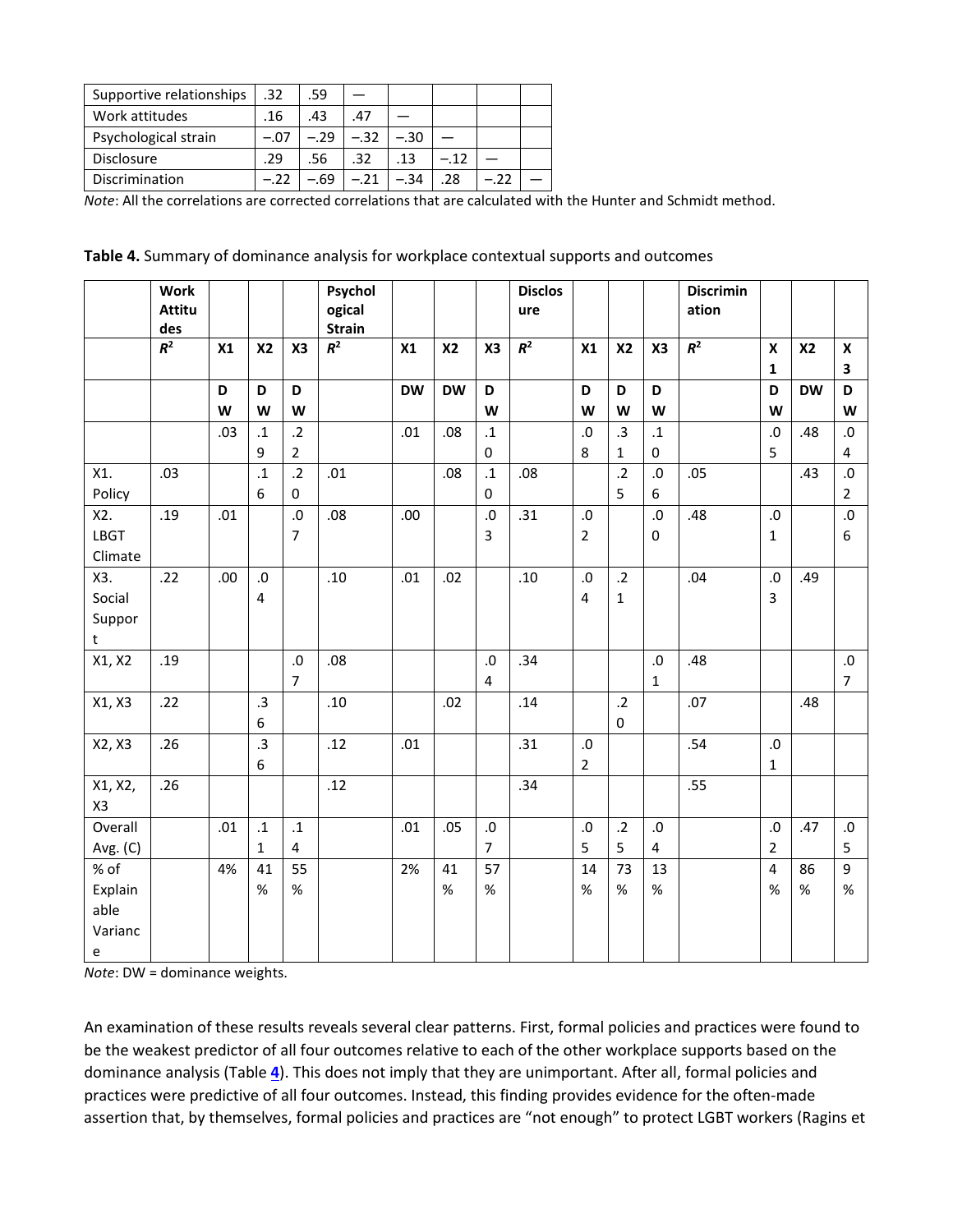al., **[2007](https://onlinelibrary.wiley.com/doi/full/10.1002/hrm.21873#hrm21873-bib-0113)**). Indeed, as noted earlier, it is not simply the presence of formal policies and procedures that matters, but also the extent to which they are consistently implemented and enforced within the organization; that is, the extent to which such policies and procedures are embedded in the organization's culture. One explanation for why policies may not be consistently embedded in an organization's culture can be drawn from the work of Martin (**[1992](https://onlinelibrary.wiley.com/doi/full/10.1002/hrm.21873#hrm21873-bib-0087)**, **[2001](https://onlinelibrary.wiley.com/doi/full/10.1002/hrm.21873#hrm21873-bib-0088)**), who proposed that culture need not be uniform throughout the organization. Rather, she suggested that culture can be differentiated (i.e., subcultures) and even fragmented (i.e., around a specific issue). Based on this logic, there need not be consensus about the interpretation and implementation of policies organization-wide, across subcultures within the organization, or around specific LGBT policies. Further support for this observation can be seen in the finding that supportive workplace climate had the strongest relative importance to both disclosure and discrimination and the second-strongest relative importance to work attitudes and strain. This suggests that, in contrast to formal policies and practices that merely espouse a set of values, beliefs, and behaviors, it is the *perception* of these that matter more to LGBT workers especially with respect to their disclosure and perceptions of discrimination. The relatively strong findings for LGBT-supportive workplace climate vis-à-vis work attitudes and strains is also noteworthy. They support theories of work adjustment (Dawis & Lofquist, **[1984](https://onlinelibrary.wiley.com/doi/full/10.1002/hrm.21873#hrm21873-bib-0036)**) and person–environment fit (Kristof, **[1996](https://onlinelibrary.wiley.com/doi/full/10.1002/hrm.21873#hrm21873-bib-0082)**), which assert that favorable job attitudes and even well-being result when there is a match between characteristics of the work environment and of the worker. The results reported here extend the empirical findings of these theories to include LGBTsupportive workplace climate as an organizational characteristic and an LGBT identity as an employee characteristic. Finally, even more so than an LGBT-supportive workplace climate, our results call attention to the importance of supportive workplace relationships. This type of support was found to be the strongest predictor of work attitudes and well-being relative to the other types of workplace supports. This finding is consistent with models of occupational stress in general (Ganster & Rosen, **[2013](https://onlinelibrary.wiley.com/doi/full/10.1002/hrm.21873#hrm21873-bib-0052)**) and theories of minority stress in particular (I. H. Meyer, **[1995](https://onlinelibrary.wiley.com/doi/full/10.1002/hrm.21873#hrm21873-bib-0093)**, **[2003](https://onlinelibrary.wiley.com/doi/full/10.1002/hrm.21873#hrm21873-bib-0094)**). Both of these literatures suggest that social support provides important coping resources that can help mitigate the negative effects of stressors that are experienced in the workplace. Moreover, social support may play a particularly important role in directly reducing specific stressors (e.g., social isolation; Sabat et al., **[2014](https://onlinelibrary.wiley.com/doi/full/10.1002/hrm.21873#hrm21873-bib-0121)**) experienced by LGBT workers.

#### 4.4 Theoretical implications

Although not always explicitly stated, a number of different theories were used across the studies to explain the relationship between workplace contextual supports and outcomes. For policies and practices, most studies use signaling theory to justify the relationships between LGBT supportive policy and practices and outcomes (e.g., Day & Schoenrade, **[2000](https://onlinelibrary.wiley.com/doi/full/10.1002/hrm.21873#hrm21873-bib-0038)**; Law et al., **[2011](https://onlinelibrary.wiley.com/doi/full/10.1002/hrm.21873#hrm21873-bib-0084)**; Rostosky & Riggle, **[2002](https://onlinelibrary.wiley.com/doi/full/10.1002/hrm.21873#hrm21873-bib-0118)**). Other studies relied on Schein's (**[1984](https://onlinelibrary.wiley.com/doi/full/10.1002/hrm.21873#hrm21873-bib-0144)**, **[1992](https://onlinelibrary.wiley.com/doi/full/10.1002/hrm.21873#hrm21873-bib-0124)**) work that points out that policies and practices are visible artifacts for organizational culture and represent expected employee behavior (e.g., Ragins & Cornwell, **[2001](https://onlinelibrary.wiley.com/doi/full/10.1002/hrm.21873#hrm21873-bib-0112)**; Tejeda, **[2006](https://onlinelibrary.wiley.com/doi/full/10.1002/hrm.21873#hrm21873-bib-0129)**). Few studies explicitly pointed out the underlying theory used in making predictions about LGBT-supportive climates and outcomes. Brenner et al. (**[2010](https://onlinelibrary.wiley.com/doi/full/10.1002/hrm.21873#hrm21873-bib-0017)**) suggested that a supportive climate implicitly signals to LGBT employees whether the work environment is one in which they are protected and feel comfortable in revealing their status. Others have employed Kahn's (**[1990](https://onlinelibrary.wiley.com/doi/full/10.1002/hrm.21873#hrm21873-bib-0075)**) theory of employee engagement, which suggests that one of the key drivers of engagement is the condition of psychological safety (e.g., Boyles, **[2008](https://onlinelibrary.wiley.com/doi/full/10.1002/hrm.21873#hrm21873-bib-0015)**). Studies involving social support varied in terms of underlying theory. These theories included Blau's (**[1964](https://onlinelibrary.wiley.com/doi/full/10.1002/hrm.21873#hrm21873-bib-0139)**) social exchange theory (e.g., Huffman et al., **[2008](https://onlinelibrary.wiley.com/doi/full/10.1002/hrm.21873#hrm21873-bib-0064)**), Kahn's (**[1990](https://onlinelibrary.wiley.com/doi/full/10.1002/hrm.21873#hrm21873-bib-0075)**) theory regarding psychological meaningfulness (e.g., Boyles, **[2008](https://onlinelibrary.wiley.com/doi/full/10.1002/hrm.21873#hrm21873-bib-0015)**), and Goffman's (1963) stigma theory (e.g., Ragins et al., **[2007](https://onlinelibrary.wiley.com/doi/full/10.1002/hrm.21873#hrm21873-bib-0113)**). This use of multiple theories to explain complex phenomena such as workplace experiences of LGBT workers is neither surprising nor should it be considered a weakness of the literature reviewed. Studies come from multiple disciplinary areas that bring to bear their own dominant theoretical lenses. An advantage of this is that there is the potential for cross-fertilization across disciplinary boundaries that may advance science and practice. On the other hand, when diffuse perspectives are not integrated, it can lead to a lack of clarity and duplication of effort.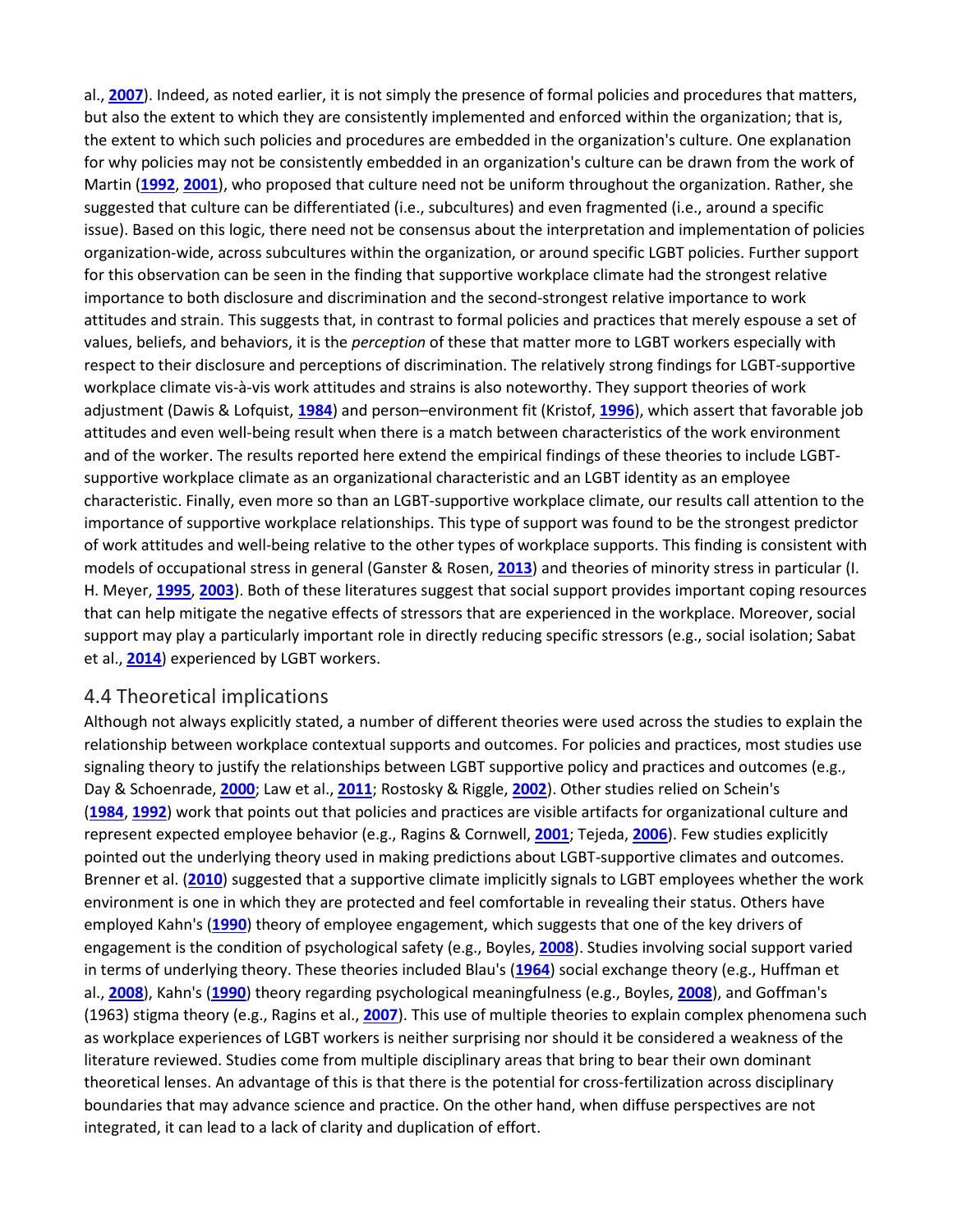In the present study, we empirically integrate and summarize research on the workplace contextual support variables included in the two most prominent conceptual models describing the experiences of LGBT workers: the Home-Work Disclosure Model (Ragins, **[2004](https://onlinelibrary.wiley.com/doi/full/10.1002/hrm.21873#hrm21873-bib-0110)**, **[2008](https://onlinelibrary.wiley.com/doi/full/10.1002/hrm.21873#hrm21873-bib-0111)**) and the Interpersonal Diversity Disclosure Model (Clair et al., **[2005](https://onlinelibrary.wiley.com/doi/full/10.1002/hrm.21873#hrm21873-bib-0029)**). Although we did not test these models in their entirety (i.e., did not include individual differences owing to too few studies), our results provide important insights about them. First, we provide meta-analytic evidence for the proposition that workplace contextual supports are related to disclosure decisions as predicted by the models. In addition, we extend those models to include a wider range of outcomes, including workrelated attitudes, psychological strain, and experienced discrimination. In so doing, we demonstrate the efficacy of stigma theory, which lies at the base of both models, for understanding the workplace experiences of LGBT workers. We also make it possible to draw firm conclusions from past research. First, in support of signaling theory, LGBT-supportive policies and practices and climate convey important information to LGBT workers. Second, social support theory (Beehr & McGrath, **[1992](https://onlinelibrary.wiley.com/doi/full/10.1002/hrm.21873#hrm21873-bib-0012)**; Cohen & Willis, 1984) was also supported as key to their experiences at work. Taken together, the contextual supports previously examined relate to the work attitudes, well-being, and behaviors of LGBT workers. These findings should steer research toward the less well understood aspects of the processes linking contextual support to outcomes for LGBT workers. This could be done, for example, by examining theoretical mechanisms (e.g., mediators such as belongingness, self-esteem, identity affirmation derived from social support theory) for the relationships we found, and the boundary conditions under which theory would suggest the favorable effects of supportive workplace contexts are more (or less) likely to be realized. Other suggestions for future research are given below.

#### 4.5 Future research

Our review reveals important insights regarding the relationships between workplace supports, both individually and relative to each other, and the experiences of LGBT employees at work. It also identifies a number of areas for future research. From a methodological perspective, it is important to note that nearly all of the studies included in our review used cross-sectional designs. This makes it impossible to determine the causal ordering of contextual support variables in relation to each other and to the four outcomes. For example, some researchers have suggested that formal policies and practices stem from and reflect the values and beliefs of an organization's members (Ragins & Cornwell, **[2001](https://onlinelibrary.wiley.com/doi/full/10.1002/hrm.21873#hrm21873-bib-0112)**; Tejeda, **[2006](https://onlinelibrary.wiley.com/doi/full/10.1002/hrm.21873#hrm21873-bib-0129)**). This implies that the values and beliefs temporally precede the adoption of policies and practices. An alternative to this view is that like other HRM policies (e.g., Bowen & Ostroff, **[2004](https://onlinelibrary.wiley.com/doi/full/10.1002/hrm.21873#hrm21873-bib-0014)**; Ferris et al., **[1998](https://onlinelibrary.wiley.com/doi/full/10.1002/hrm.21873#hrm21873-bib-0048)**), the implementation of LGBT-supportive policies and practices can influence the values and beliefs held by employees. This would suggest organizational policies and practices would temporally precede employee values and beliefs. In order to determine this type of temporal precedence, a necessary condition for establishing causality, longitudinal studies are needed.

Another area warranting further investigation concerns the possible impact of sampling strategies used in most LGBT studies, including social and professional websites, LGBT conference attendees, and members of LGBT national organizations. As reported in Table **[1](https://onlinelibrary.wiley.com/doi/full/10.1002/hrm.21873#hrm21873-tbl-0001)**, all of the studies that report education and/or salary data (*k =* 18) for respondents use sampling methodologies that yield a substantially more educated and higher earning sample than national averages. According to the 2000 Census, 24.4% of adults had a bachelor's (BA) degree or above. In 2015, it had risen to 44%. In comparison, educational attainment of the samples used in the studies ranged from 53 to 100% BA or above. Most samples also had substantially higher earnings than the 2015 national average of \$48,000. The use of convenience samples are not automatically problematic. However, researchers should articulate why the convenience sample is sufficiently similar to the intended population. The characteristics of the samples for which we have demographic data clearly exhibit range restriction on education and earnings. To the extent that these variables are correlated with the workplace contextual supports examined in the present study or that respondents have higher than average occupational status (which tends to provide greater resources that may buffer the experience of harassment), the external validity of the findings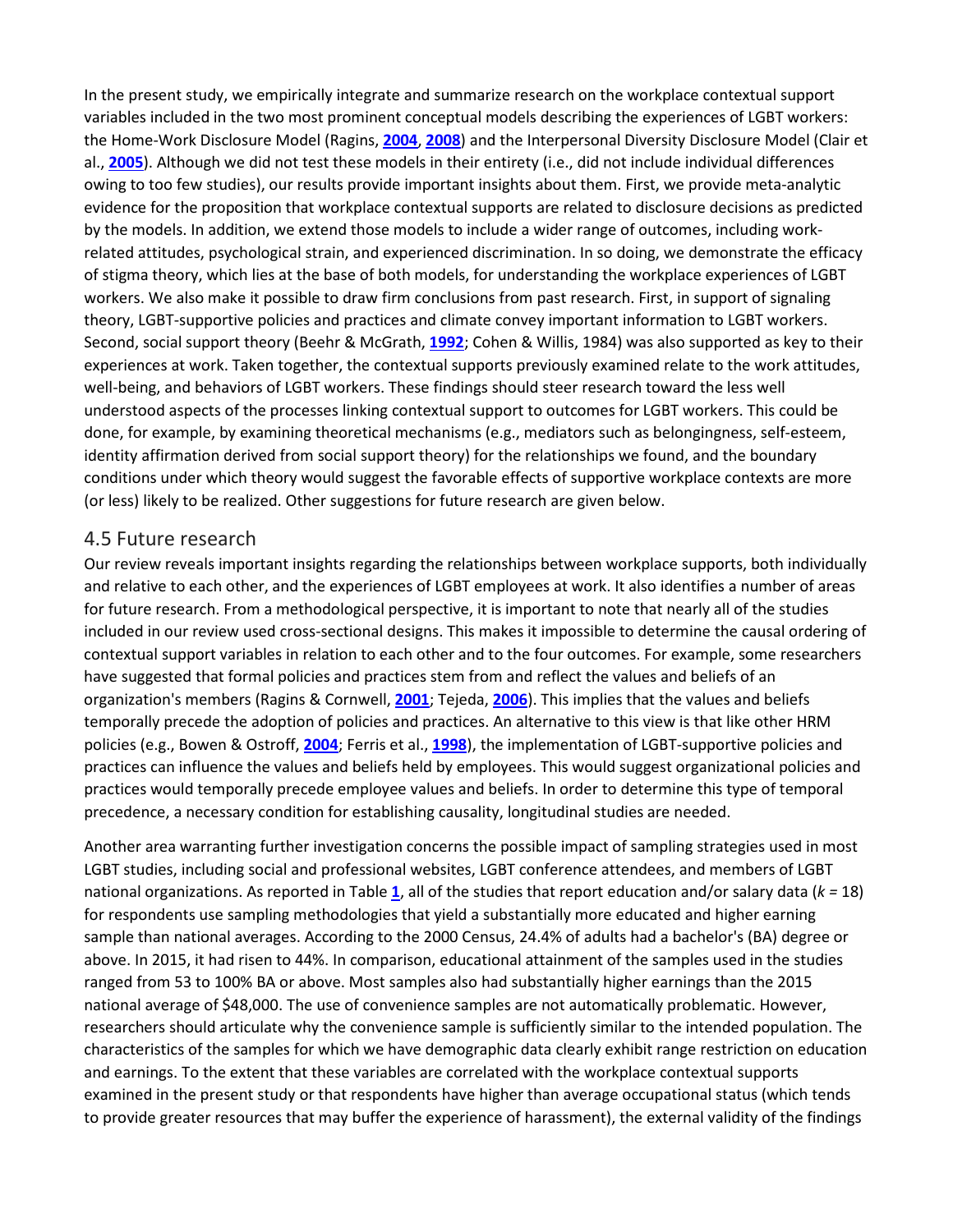is compromised. One must also question whether these samples represent the overall LGBT population, particularly women. Lesbians and bisexual women are least likely to have completed college and have high levels of occupational attainment (Ueno, Pena-Talamantes, & Roach, **[2013](https://onlinelibrary.wiley.com/doi/full/10.1002/hrm.21873#hrm21873-bib-0132)**). Thus, additional research that captures the experiences of a broader range of LGBT workers is needed.

One of the more exciting findings in our review was the overwhelming positive impact that supportive workplace relationships can have on the work attitudes and well-being of LGBT employees. It is important to recognize that the studies in the review operationalized social support as a general support measure. It seems likely that there may be differences among the types of support received. For example, it is unclear whether the support was active, passive, or specific to one's LGBT identity. This difference may help to explain some of the variation in effect sizes across studies. Future research on support for LGBT employees should investigate possible differences in types of support by focusing more broadly on the developments in the ally literature. Allies are nonstigmatized individuals who support and advocate on behalf of those who are stigmatized (Ragins, **[2008](https://onlinelibrary.wiley.com/doi/full/10.1002/hrm.21873#hrm21873-bib-0111)**). Sabat et al. (**[2014](https://onlinelibrary.wiley.com/doi/full/10.1002/hrm.21873#hrm21873-bib-0121)**) distinguished between two types of ally strategies: (a) ally confrontation and (b) ally acknowledgment. Ally confrontation is the outward expression of dissatisfaction toward acts of prejudice and discrimination by others that are targeted toward LGBT employees. Ally acknowledgment, on the other hand, refers to positively demonstrating support for and acknowledgment of LGBT identities. Both strategies of support are specific to one's LGBT identity. Future research should examine the ways that allies can help improve the work lives of LGBT employees by specifically identifying behaviors that are beneficial in the workplace. For example, researchers could examine the ways in which allies can stand up to or "confront" those who act in a discriminatory manner toward LGBT employees. The current work highlights the potentially untapped power of allies and creates an impetus for organizations to engage *all* employees in supporting their LGBT peers.

Future research might also focus on the links between the micro perspective taken in the present review with a more macro perspective. The micro perspective focuses on variables measured at the individual level, while a macro view focuses on variables aggregated at the firm or industry level. Research adopting a macro focus shows that adoption of LGBT supportive policies and practices provides benefits to the organization relative to their competitors (Badgett, Durso, Kastanis, & Mallory, **[2013](https://onlinelibrary.wiley.com/doi/full/10.1002/hrm.21873#hrm21873-bib-0007)**), including increased financial performance (Johnston & Malina, **[2008](https://onlinelibrary.wiley.com/doi/full/10.1002/hrm.21873#hrm21873-bib-0072)**). Although this is important research, it suffers from what is sometimes referred to as the "black box" (Becker & Gerhart, **[1996](https://onlinelibrary.wiley.com/doi/full/10.1002/hrm.21873#hrm21873-bib-0011)**); the underlying mechanisms linking formal policies to firm performance remain unexamined. That is, current macro-level research does not specify the intervening mechanisms that link HR policies and practices to financial performance. Research relating other types of HR policies to firm performance suggests that individual-level variables, such as attitudes and psychological climate, may play just such a linking role (e.g., Gardner et al., **[2001](https://onlinelibrary.wiley.com/doi/full/10.1002/hrm.21873#hrm21873-bib-0140)**). It seems likely that LGBT supportive policies and practices would be linked to firm performance via some of the individual-level variables included in this review. Thus, future research may benefit from empirically testing such linkages.

## 5 PRACTICAL IMPLICATIONS

Given the negative public relations that might result for companies that do not support LGBT employees, organizations wishing to be labeled "best in class" for diversity and inclusion would stand to benefit from proactively supporting LGBT employees instead of waiting for formal legislation that protects LGBT individuals from discrimination. However, our findings demonstrate that employers who wish to truly be inclusive of LGBT employees need more than just policies and practices; they need cultures of support for LGBT employees that are grounded in supportive coworker interactions. In 2016, there were 321 organizations in the Fortune 500 that participated in the Human Rights Campaign's Corporate Equality Index (CEI) ranking of "Best Companies to Work For" for LGBT employees in 2016 (Human Rights Campaign, **[2016](https://onlinelibrary.wiley.com/doi/full/10.1002/hrm.21873#hrm21873-bib-0065)**). However, the requirements for a 100%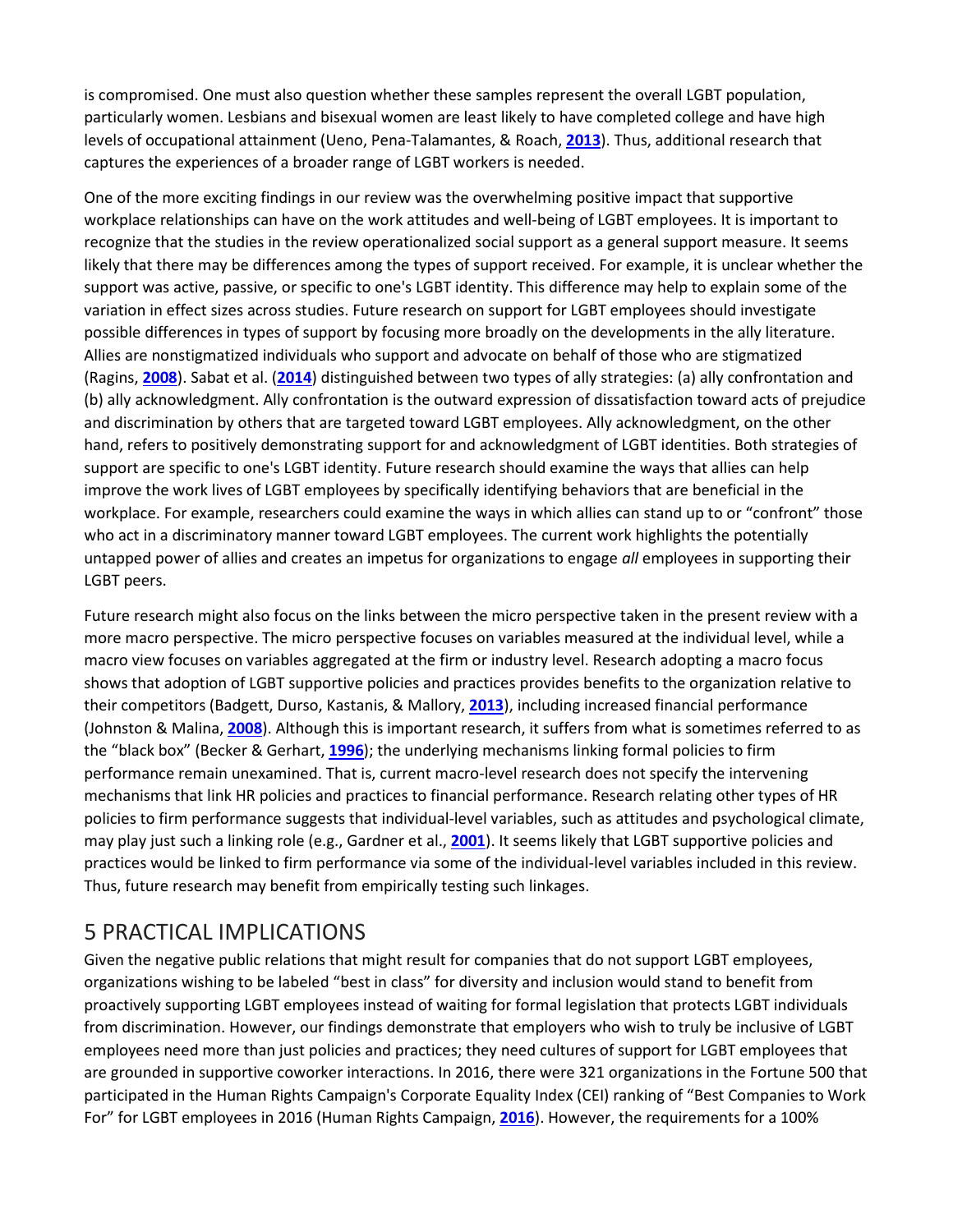ranking are entirely based on the presence of policies and procedures, and not on corporate culture. Thus, while 165 of these companies received a perfect score on the CEI (Human Rights Campaign, **[2016](https://onlinelibrary.wiley.com/doi/full/10.1002/hrm.21873#hrm21873-bib-0065)**), this may not be enough evidence to suggest that these companies truly have a positive impact on LGBT employees' workplace outcomes. As a result, these companies may continue to experience a lack of engagement and higher turnover rates for LGBT employees relative to the general population, causing both talent and productivity losses.

Although companies ranked at the top of the list might appear externally to be inclusive, our study demonstrates that true inclusivity starts with the attitudes, well-being, and experiences of individual employees. Companies might be best served by asking LGBT employees about their perceptions of the corporate climate and active initiatives that truly inspire attitudinal change in employees who may have misconceptions about the LGBT community (or who are simply unaware of the concerns of the community in general). Leveraging employee resource groups might provide an avenue for employers to engage LGBT employees as partners in creating positive organizational change. Proactively engaging LGBT allies might also enable an inclusive climate to take root, mobilizing those who wish to support LGBT employees but who are unaware of how or when it is appropriate (Brooks & Edwards, **[2009](https://onlinelibrary.wiley.com/doi/full/10.1002/hrm.21873#hrm21873-bib-0019)**). Promoting allyship might be particularly useful given that allies have been characterized as engaging in both supportive and advocacy behaviors (Ji, **[2007](https://onlinelibrary.wiley.com/doi/full/10.1002/hrm.21873#hrm21873-bib-0071)**). Because this study provides evidence that supportive behaviors are effective in increasing positive workplace outcomes for LGBT employees, empowering allies may help to create true organizational change. Thus, finding ways to create and engage allies at work may be an effective practice to enhance LGBT inclusivity.

Overall, managers would be well suited to use the findings from our study as leverage to enhance organizational-level commitment to creating truly inclusive workplace cultures, as opposed to solely focusing on eliminating bias from the workplace. While avoiding negative, discriminatory behaviors is certainly important, an absence of negative work behaviors does not mean that the workplace overall, or coworkers more specifically, will be actively inclusive of LGBT employees (i.e., focusing on being "diverse" without also focusing on breeding inclusivity; Hope Pelled, Ledford, & Albers Mohrman, **[1999](https://onlinelibrary.wiley.com/doi/full/10.1002/hrm.21873#hrm21873-bib-0061)**). Thus, our findings suggest that managers, and organizational leaders more broadly, should shift their focus from avoiding traditional forms of deviance (Bennett & Robinson, **[2000](https://onlinelibrary.wiley.com/doi/full/10.1002/hrm.21873#hrm21873-bib-0013)**; Robinson & Bennett, **[1995](https://onlinelibrary.wiley.com/doi/full/10.1002/hrm.21873#hrm21873-bib-0117)**) to modeling positive deviance (Cameron, Dutton, & Quinn, **[2003](https://onlinelibrary.wiley.com/doi/full/10.1002/hrm.21873#hrm21873-bib-0024)**). Positive deviance, or honorable and voluntary behaviors that depart from current organizational or team norms (Spreitzer & Sonenshein, **[2004](https://onlinelibrary.wiley.com/doi/full/10.1002/hrm.21873#hrm21873-bib-0127)**), has been linked to a host of positive workplace outcomes outside of the diversity and inclusion literature (R. E. Quinn, **[1996](https://onlinelibrary.wiley.com/doi/full/10.1002/hrm.21873#hrm21873-bib-0106)**; R. E. Quinn & Quinn, **[2002](https://onlinelibrary.wiley.com/doi/full/10.1002/hrm.21873#hrm21873-bib-0107)**). By encouraging employees to actively and voluntarily (i.e., not because a policy requires it) treat LGBT employees honorably, managers may be able to improve the work attitudes of LGBT employees, ostensibly improving their workplace performance as a result. Further, given that increased representation of minority groups can enhance the job attitudes of majority group members, but only if the workplace culture is inclusive (Kossek, Markel, & McHugh, **[2003](https://onlinelibrary.wiley.com/doi/full/10.1002/hrm.21873#hrm21873-bib-0081)**), this strategy may increase job attitudes and work performance for non-LGBT employees as well. Finally, because top management team support of diversity initiatives is key in supporting workplace culture (Konrad & Linnehan, **[1995](https://onlinelibrary.wiley.com/doi/full/10.1002/hrm.21873#hrm21873-bib-0080)**; Roberson, **[2006](https://onlinelibrary.wiley.com/doi/full/10.1002/hrm.21873#hrm21873-bib-0116)**), managers should view our findings as further impetus to become fully invested in LGBT equality at work. This might mean attending or leading LGBT employee resource group meetings or events or taking a public stand on issues of LGBT equality at a national, state, or local level. By role modeling ally behavior from the top down, leaders may be in a unique position to create or expand an LGBT inclusive work climate, as well as the number of supportive relationships at work.

Finally, our findings demonstrate that disclosure is related to supportive relationships and organizational climate. We also mentioned previously that a bulk of the participants in prior studies came from white collar jobs, with higher than average salaries. As a result, it is important to note that our participants may have had more access to support and positive organizational climates because they were in greater positions of power within their organizations and society at large. Prior work has demonstrated that LGBT employees often have to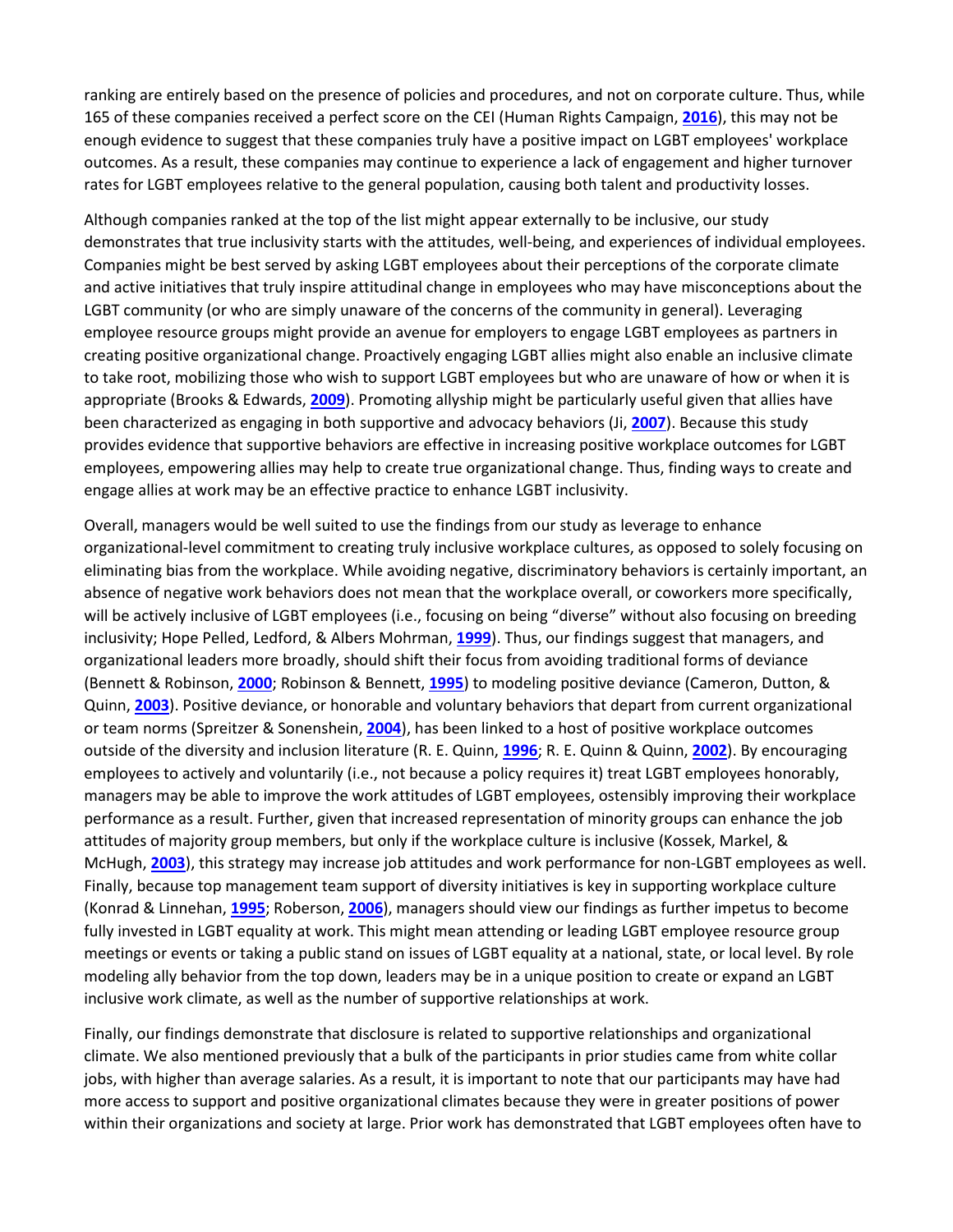choose between being satisfied at work and being successful, given that being "out" can have detrimental consequences on perceptions of promotability and salary (Ellis & Riggle, **[1996](https://onlinelibrary.wiley.com/doi/full/10.1002/hrm.21873#hrm21873-bib-0046)**). Thus, while some LGBT individuals may benefit from coming out at work, those in noninclusive cultures may be negatively affected. For example, research has shown that men are more likely to discriminate against gay men (Fasoli, Maas, Paladino, Sulpizio, **[2017](https://onlinelibrary.wiley.com/doi/full/10.1002/hrm.21873#hrm21873-bib-0047)**), and that individuals living in particular regions within the United States (Hasenbush, Flores, Kastanis, Sears, & Gates, **[2017](https://onlinelibrary.wiley.com/doi/full/10.1002/hrm.21873#hrm21873-bib-0058)**) or in other countries globally (see Barak, **[2016](https://onlinelibrary.wiley.com/doi/full/10.1002/hrm.21873#hrm21873-bib-0009)**, for a review) may also face greater discrimination. If possible, we recommend that employees who work in noninclusive workplace climates might attempt to create change from within by making the business case for inclusivity. Specifically, the findings derived from the current study help to make the case for the negative impact of heterosexism and the positive impact of LGBT inclusivity at work, using rigorous methodology. If the risks of advocating for oneself are too high, we hope that LGBT employees who are concerned about broader disclosure and advocacy at work might make known allies aware of the current findings and request help in raising awareness about the importance of LGBT inclusivity at work. This kind of action may be possible even in workplaces that have a noninclusive climate, given LGBT employees often come out to select, trusted individuals even under adverse circumstances (Ragins, **[2008](https://onlinelibrary.wiley.com/doi/full/10.1002/hrm.21873#hrm21873-bib-0111)**). Of course, not every workplace contains allies or leaders open to positive change. In these instances, we hope that our findings are useful to LGBT employees who might look for more fulfilling and affirming organizations to work for in the future.

## ENDNOTE

\*References marked with an asterisk indicate studies included in the meta-analysis.

## **Biographies**

- **JENNICA R. WEBSTER,** PhD, is an Associate Professor of Management at Marquette University. She received a PhD from Central Michigan University, an MS from the University of Wisconsin Oshkosh, and a BA from Bowling Green State University. Dr. Webster's research interests lie in the areas of occupational health, gender, and diversity. She has published her research in journals such as the *Journal of Vocational Behavior, Journal of Organizational Behavior, Journal of Business and Psychology*, and *Psychology of Women Quarterly*.
- **GARY A. ADAMS,** PhD, is a Professor of Management and Director of the Master of Science in Human Resources program in the College of Business at Marquette University. He received his PhD from Central Michigan University. His research interests include older workers, diversity, and occupational health. His research has been published in journals such as *Personnel Psychology, Journal of Applied Psychology, Journal of Occupational Health Psychology, Journal of Organizational Behavior*, and *American Psychologist*.
- **CHERYL L. MARANTO,** PhD, is an Associate Professor of Management in the College of Business at Marquette University. She received her PhD from Michigan State University. Her research interests include various perspectives on gender in organizations and diversity management. Her work has been published in *Human Relations, International Journal of Selection and Assessment,* and *Employee Responsibilities and Rights Journal*.
- **KATINA SAWYER,** PhD, is an Assistant Professor at Villanova University in the Graduate Programs in Human Resource Development, in the psychology department. Her areas of expertise include leadership, diversity, and work-family conflict. Currently, Katina is the owner and operator of K. Sawyer Solutions, LLC, which offers consulting services in selection, assessment, performance management, training, and diversity/inclusion. Over the years, Katina has published numerous peer-reviewed articles and book chapters about leadership, diversity, and work–family conflict. Katina received a dual PhD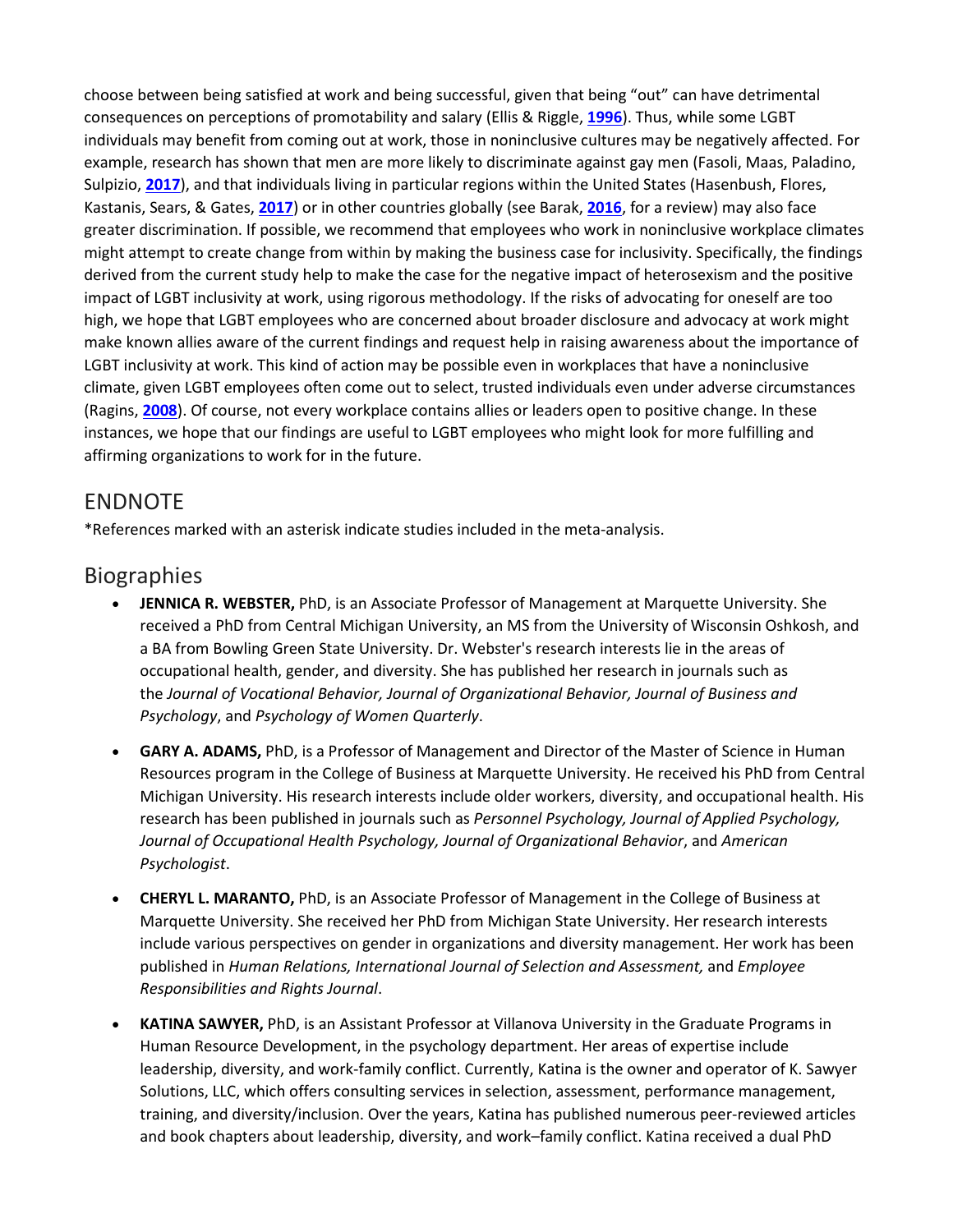from Pennsylvania State University in psychology and women's studies. She holds a BA from Villanova University in Psychology.

• **CHRISTIAN THOROUGHGOOD** earned his PhD in Industrial/Organizational Psychology from the Pennsylvania State University. He is currently an Assistant Professor of Psychology and Human Resource Development at Villanova University. Dr. Thoroughgood's research focuses on leadership, diversity, and the "dark" side of organizational behavior. He has published his work in top-tier industrial– organizational journals, such as the *Journal of Applied Psychology* and the *Leadership Quarterly*, and gained media attention from various outlets, including *The Washington Post, Bloomberg Business Week, The Atlantic, Psychology Central, Live Science,* and *Buzzfeed*.

## References

- \*Allan, B. A., Tebbe, E. A., Duffy, R. D., & Autin, K. L. ( 2015). Living a calling, life satisfaction, and workplace climate among a lesbian, gay, and bisexual population. *Career Development Quarterly*, **63**, 306– 319.
- Allen, N. J., & Meyer, J. P. ( 1999). The measurement and antecedents of affective, continuance and normative commitment to the organization. *Journal of Occupational Psychology*, **63**, 1– 18.
- Anderson, M. Z., Croteau, J. M., Chung, Y. B., & DiStefano, T. M. ( 2001). Developing an assessment of sexual identity management for lesbian and gay workers. *Journal of Career Assessment*, **9**, 243– 260.
- \*Androsiglio, R. J. ( 2009). *Workplace climate, job stress, and burnout among gay men (Doctoral dissertation)*. Available from ProQuest Dissertations and Theses database.
- Armstrong, C., Flood, P. C., Guthrie, J. P., Liu, W., MacCurtain, S., & Mkamwa, T. ( 2010). The impact of diversity and equality management on firm performance: Beyond high performance work systems. *Human Resource Management*, **49**, 977– 998.
- Badgett, M. V. L., Durso, L., Kastanis, A., & Mallory, C. ( 2013). *The business impact of LGBT supportive workplace policies*. Los Angeles, CA: The Williams Institute. Retrieved from <https://escholarship.org/uc/item/3vt6t9zx>
- Balzer, W. K., Smith, P. C., Kravitz, D. E., Lovell, S. E., Paul, K. B., Reilly, B. A., et al. ( 1990). *User's manual for the Job Descriptive Index (JDI) and the Job in General (JIG) scales*. Bowling Green, OH: Bowling Green State University.
- Barak, M. E. M. ( 2016). *Managing diversity: Toward a globally inclusive workplace*. Thousand Oaks, CA: Sage.
- Baruch-Feldman, C., Brondolo, E., Ben-Dayan, D., & Schwartz, J. ( 2002). Sources of social support and burnout, job satisfaction and productivity. *Journal of Occupational Health Psychology*, **7**, 84– 93.
- Becker, B., & Gerhart, B. ( 1996). The impact of human resource management on organizational performance: Progress and prospects. *Academy of Management Journal*, **39**, 779– 801.
- Beehr, T. A., & McGrath, J. E. ( 1992). Social support, occupational stress and anxiety. *Anxiety, Stress, and Coping*, **5**, 7– 19.
- Bennett, R. J., & Robinson, S. L. ( 2000). Development of a measure of workplace deviance. *Journal of Applied Psychology*, **85**, 349– 360.
- Blau, P. M. ( 1964). *Exchange and power in social life*. New York, NY: Wiley.
- Bowen, D. E., & Ostroff, C. ( 2004). Understanding HRM firm performance linkages: The role of the "strength" of the HRM system. *Academy of Management Review*, **29**, 203– 221.
- \*Boyles, P. A. ( 2008). *"Thank you for letting me be myself": Exploring the effects of identity management strategies on engagement levels of lesbian, gay and bisexual employees (Doctoral dissertation). Virginia Polytechnic Institute and State University*, Blacksburg, VA.
- \*Brackmann, D. A. ( 2003). *The impact of organizational culture, gay male identity, and HIV/AIDS stigma on the perception of discrimination in the workplace*. Available from ProQuest Information & Learning.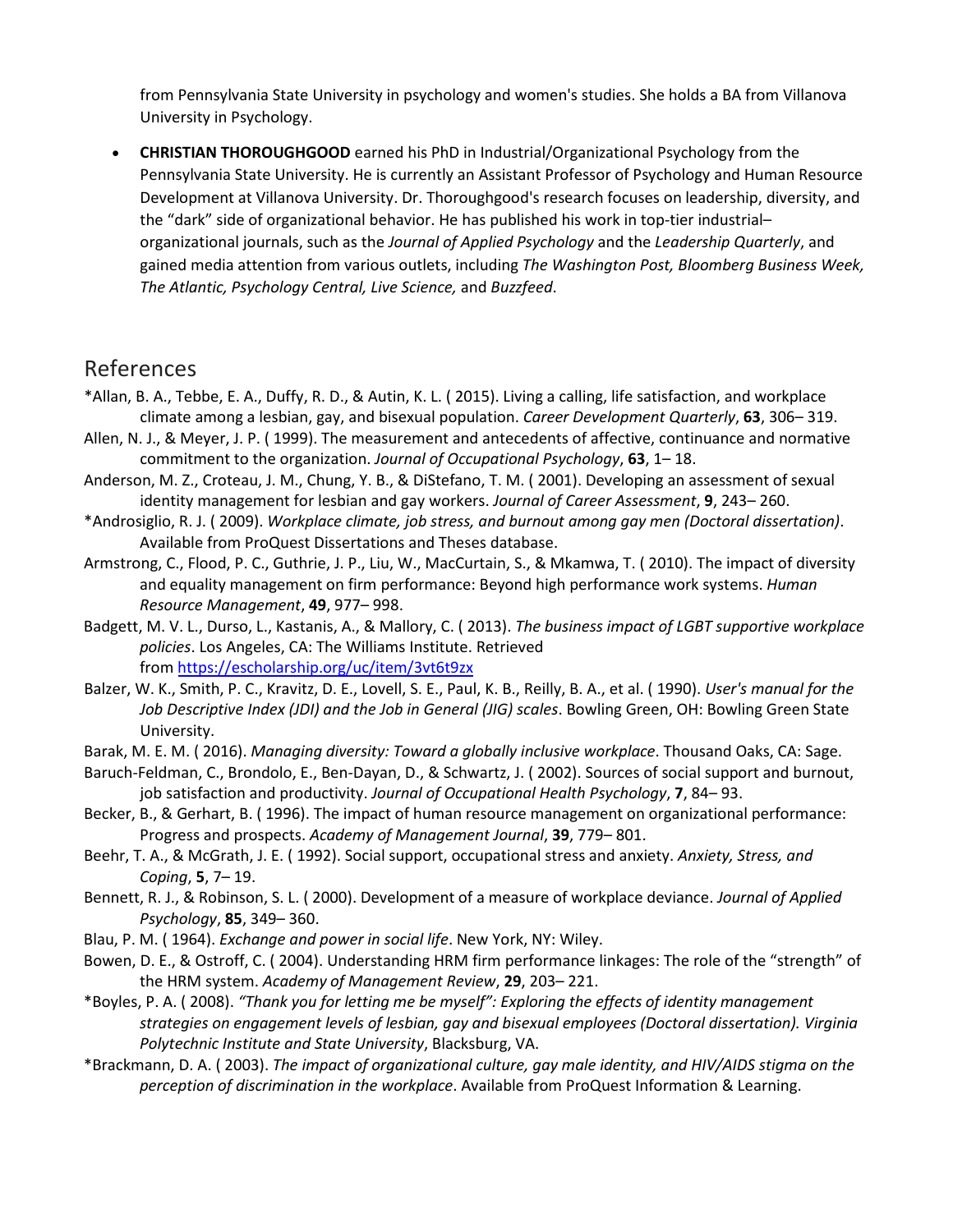- \*Brenner, B. R., Lyons, H. Z., & Fassinger, R. E. ( 2010). Can heterosexism harm organizations? Predicting the perceived organizational citizenship behaviors of gay and lesbian employees. *Career Development Quarterly*, **58**, 321– 335.
- \*Brewster, M. E., Velez, B., DeBlaere, C., & Moradi, B. ( 2012).Transgender individuals' workplace experiences: The applicability of sexual minority measures and models. *Journal of Counseling Psychology*, **59**, 60.
- Brooks, A. K., & Edwards, K. ( 2009). Allies in the workplace: Including LGBT in HRD. *Advances in Developing Human Resources*, **11**, 136– 149.
- Budescu, D. V. ( 1993). Dominance analysis: A new approach to the problem of relative importance of predictors in multiple regression. *Psychological Bulletin*, **114**, 542– 551.
- Butler, J. ( 1990). *Gender trouble*. New York, NY: Routledge.
- Button, S. B. ( 1996). *Organizational efforts to affirm sexual diversity: A multi‐level examination*. University Park: Pennsylvania State University.
- \*Button, S. B. ( 2001). Organizational efforts to affirm sexual diversity: A cross-level examination. *Journal of Applied Psychology*, **86**,17.
- Cameron, K. S., Dutton, J. E., & Quinn, R. E. ( 2003). An introduction to positive organizational scholarship. *Positive Organizational Scholarship*, **3**, 13.
- Cammann, C., Fichman, M., Jenkins, G. D., & Klesh, J. ( 1983).Michigan organizational assessment questionnaire. In S. E. Seashore, E. E. Lawler, P. H. Mirvis, & C. Camman (Eds.), *Assessing organizational change: A guide to methods, measures, and practices* (pp.71– 138). New York, NY: Wiley.
- Caplan, R. D., Cobb, S., French, J. R. P., Harrison, R. V., & Pinneau, S. R.( 1975). *Job demands and worker health: Main effects and occupational differences*. Washington, DC: U.S. Department of Health, Education, & Welfare.
- Carr, J. Z., Schmidt, A. M., Ford, J. K., & DeShon, R. P. ( 2003). Climate perceptions matter: a meta-analytic path analysis relating molar climate, cognitive and affective states, and individual level work outcomes. *Journal of Applied Psychology*, **88**, 605– 619.
- \*Chrobot-Mason, D., Button, S. B., & DiClementi, J. D. ( 2001). Sexual identity management strategies: An exploration of antecedents and consequences. *Sex Roles*, **45**, 321– 336.
- Clair, J. A., Beatty, J., & MacLean, T. ( 2005). Out of sight but not out of mind: Managing invisible social identities in the workplace. *Academy of Management Review*, **30**, 78– 95.
- Cobb, S. ( 1976). Social support as a moderator of life stress. *Psychosomatic Medicine*, **38**, 300– 314.
- Cohen, S., & Willis, T. ( 1985). Stress and social support and the buffering hypothesis. *Psychological Bulletin*, **98**, 310– 357.
- Combs, J., Liu, Y., Hall, A., & Ketchen, D. ( 2006). How much do high-performance work practices matter? A meta-analysis of their effects on organizational performance. *Personnel Psychology*, **59**, 501– 528.
- Croteau, J. M. ( 1996). Research on the work experience of lesbian, gay, and bisexual people: An integrative review of methodology and findings. *Journal of Vocational Behavior*, **48**, 195– 209.
- Croteau, J. M., Anderson, M. Z., & VanderWal, B. L. ( 2008). Models of workplace sexual identity disclosure and management: Reviewing and extending concepts. *Group & Organization Management*, **33**, 532– 565.
- Curtis, E. F., & Dreachslin, J. L. ( 2008). Diversity management interventions and organizational performance: A synthesis of current literature. *Human Resource Development Review*, **7**, 107– 134.
- Dawis, R. B., & Lofquist, L. H. ( 1984). *A psychological theory of work adjustment*. Minneapolis: University of Minnesota Press.
- Day, N. E., & Greene, P. ( 2008). A case for sexual orientation diversity management in small and large organizations. *Human Resource Management*, **47**, 637– 654.
- \*Day, N. E., & Schoenrade, P. ( 2000). The relationship among reported disclosure of sexual orientation, antidiscrimination policies, top management support and work attitudes of gay and lesbian employees. *Personnel Review*, **29**, 346– 363.
- Derogatis, L. R., & Spencer, P. M. ( 1982). *The brief symptom inventory*.Towson, MD: Clinical Psychometrics Research.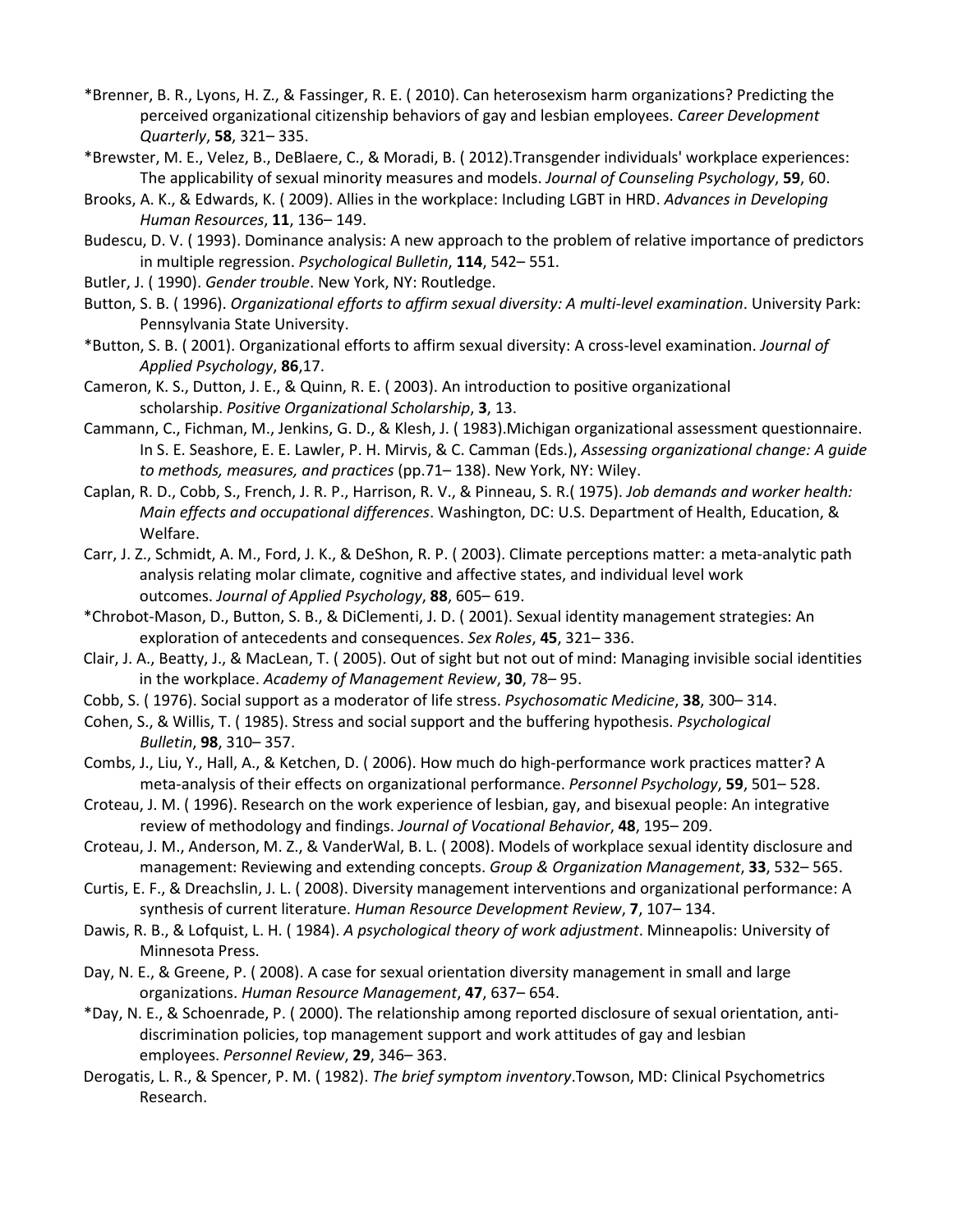- Drake, B. ( 2013). *As more Americans have contacts with gays and lesbians, social acceptance rises*. Washington, DC: Pew Research Center. Retrieved from <http://www.pewresearch.org/>
- \*Driscoll, J. M., Kelley, F. A., & Fassinger, R. E. ( 1996). Lesbian identity and disclosure in the workplace: Relation to occupational stress and satisfaction. *Journal of Vocational Behavior*, **48**, 229– 242.
- Dwertmann, D. J. G., Nishii, L. H., & van Knippenberg, D. ( 2016).Disentangling the fairness & discrimination and synergy perspectives on diversity climate: Moving the field forwards. *Journal of Management*, **42**, 1136– 1168.
- Eisenberger, R., Huntington, R., Hutchison, S., & Sowa, D. ( 1986).Perceived organizational support. *Journal of Applied Psychology*, **71**,500– 507.
- Eisenberger, R., Stinglhamber, F., Vandenberghe, C., Sucharski, I. L., & Rhoades, L. ( 2002). Perceived supervisor support: Contributions to perceived organizational support and employee retention. *Journal of Applied Psychology*, **87**, 565– 573.
- Ellis, A. L., & Riggle, E. D. ( 1996). The relation of job satisfaction and degree of openness about one's sexual orientation for lesbians and gay men. *Journal of Homosexuality*, **3**, 75– 85.
- Fasoli, F., Maass, A., Paladino, M. P., & Sulpizio, S. ( **2017**). Gay- and lesbian-sounding auditory cues elicit stereotyping and discrimination. *Archives of Sexual Behavior*, 2017, 1– 17.
- Ferris, G. R., Arthur, M. M., Berkson, H. M., Kaplan, D. M., Harrell-Cook, G., & Frink, D. D. ( 1998). Toward a social context theory of the human resource management organization effectiveness relationship. *Human Resource Management Review*, **8**, 235– 264.
- Frankenhaeueser, M., Lundberg, U., Fredrikson, M., Melin, B., Tuomisto, M., Myrsten, A.-L., … Wallin, L. ( 1989). Stress on and off the job as related to sex and occupational status in white-collar workers. *Journal of Organizational Behavior*, **10**, 321– 346.
- Friskopp, A., & Silverstein, S. ( 1995). *Straight jobs, gay lives. New York*,NY: Touchstone.
- Ganster, D. C., & Rosen, C. C. ( 2013). Work stress and employee health: A multidisciplinary review. *Journal of Management*, **39**, 1085– 1122.
- Gardner, T., Moynihan, L., Park, H., & Wright, P. ( 2001). *Beginning to unlock the black box in the HR firm performance relationship: The impact of HR practices on employee attitude and employee outcomes*[CAHRS Working Paper No. 01-12]. Ithaca, NY: Cornell University, School of Industrial and Labor Relations, Center for Advanced Human Resource Studies.
- Gates, G. J. ( 2011). *How many people are lesbian, gay, bisexual, and transgender?* Los Angeles, CA: The Williams Institute. Retrieved from [wiliamsinstitute.law.ucla.edu](http://wiliamsinstitute.law.ucla.edu/)
- Goffman, E. ( 1963). Stigma. Englewood Cliffs, NJ: Prentice Hall.
- Gould-Williams, J. ( 2003). The importance of HR practices and workplace trust in achieving superior performance: A study of public-sector organizations. *International Journal of Human Resource Management*, **14**, 28– 54.
- Grant, J. M., Mottet, L. A., Tanis, J., Herman, J. L., Harrison, J., & Keisling, M. ( 2010). National transgender discrimination survey report on health and health care. *National Center for Transgender Equality and the National Gay and Lesbian Task Force*. Retrieved

from [http://www.thetaskforce.org/static\\_html/downloads/reports/reports/ntds\\_report\\_on\\_health.pdf](http://www.thetaskforce.org/static_html/downloads/reports/reports/ntds_report_on_health.pdf)

- \*Griffith, K. H., & Hebl, M. R. ( 2002). The disclosure dilemma for gay men and lesbians: "Coming out" at work. *Journal of Applied Psychology*, **87**, 1191– 1199.
- Hasenbush, A., Flores, A., Kastanis, A., Sears, B., & Gates, G. ( 2017)*The LGBT divide*. Los Angeles, CA: The Williams Institute. Retrieved from <https://williamsinstitute.law.ucla.edu/lgbtdivide/#/cover>
- \*Hebl, M. R., Tonidandel, S., & Ruggs, E. N. ( 2012). The impact of like-mentors for gay/lesbian employees. *Human Performance*, **25**, 52– 71.
- Herek, G. M., & Garnets, L. D. ( 2007). Sexual orientation and mental health. *Annual Review of Clinical Psychology*, **3**, 353– 375.
- Hope Pelled, L., Ledford Jr, G. E., & Albers Mohrman, S. ( 1999).Demographic dissimilarity and workplace inclusion. *Journal of Management Studies*, **36**, 1013– 1031.
- House, J. ( 1981). *Work stress and social support*. Reading, MA: Addison-Wesley.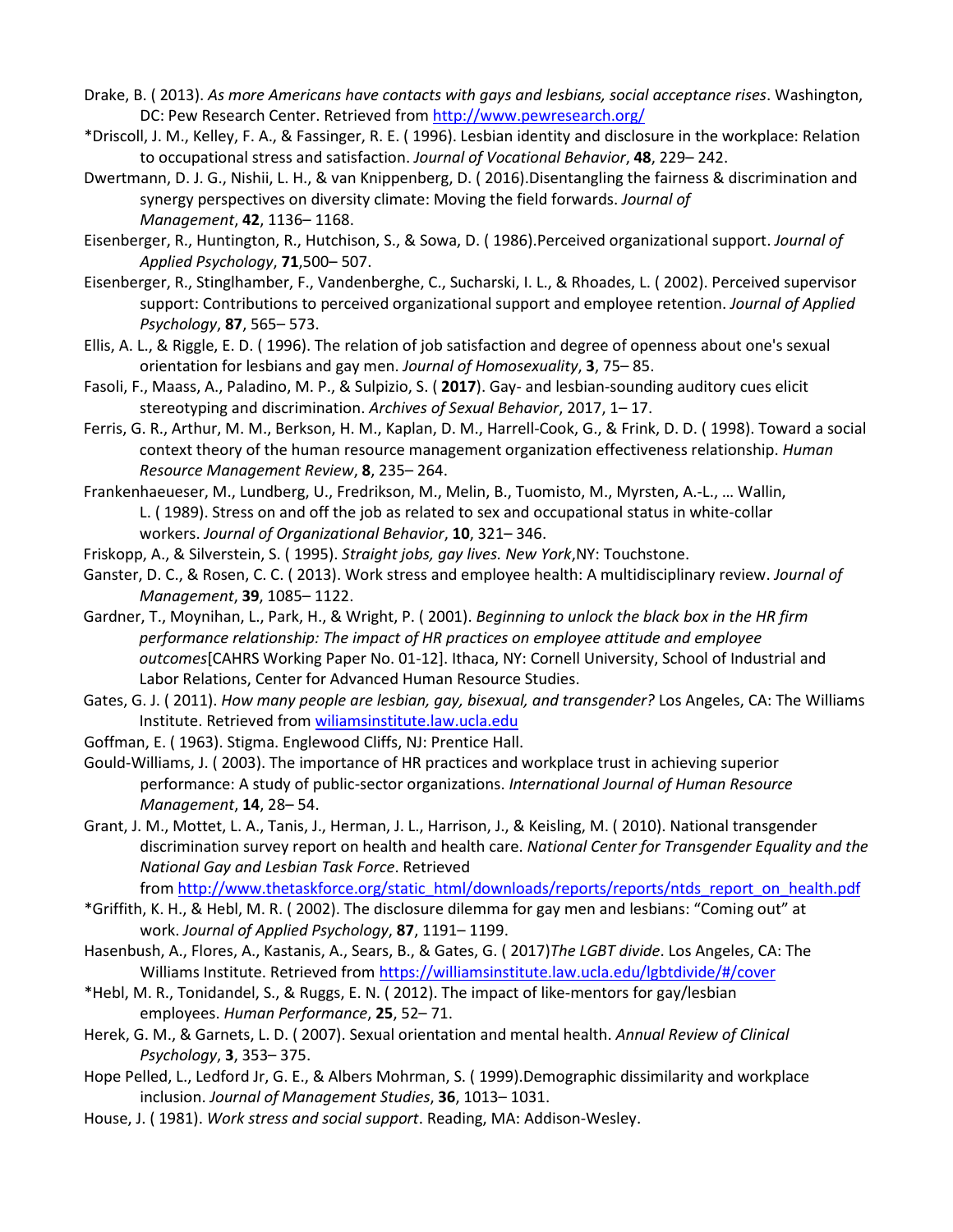- \*Huebner, D. M., & Davis, M. C. ( 2005). Gay and bisexual men who disclose their sexual orientations in the workplace have higher workday levels of salivary cortisol and negative affect. *Annals of Behavioral Medicine*, **30**, 260– 267.
- \*Huffman, A. H., Watrous-Rodriguez, K. M., & King, E. B. ( 2008).Supporting a diverse workforce: What type of support is most meaningful for lesbian and gay employees? *Human Resource Management*, **47**, 237– 253.
- Human Rights Campaign ( 2016). LGBT equality at the Fortune 500. Retrieved from <http://www.hrc.org/resources/lgbt-equality-at-the-fortune-500>
- Hunter, J. E., & Schmidt, F. L. ( 1990). *Methods of meta‐analysis: Correcting error and bias in research findings*. Newbury Park, CA: Sage.
- Hunter, J. E., & Schmidt, F. L. ( 2004). *Methods of meta‐analysis: Correcting error and bias in research findings* ( 2nd ed.). Thousand Oaks, CA: Sage.
- Ironson, G. H., Smith, P. C., Brannick, M. T., Gibson, W. M., & Paul, K. B. ( 1989). Construction of a job in general scale: A comparison of global, composite and specific measures. *Journal of Applied Psychology*, **74**, 193– 200.
- James, L., Hater, J., Gent, M., & Bruni, J. ( 1978). Psychological climate: Implications from cognitive social learning theory and interactional psychology. *Personnel Psychology*, **31**, 783– 813.
- James, K., Lovato, C., & Cropanzano, R. ( 1994). Correlational and known-group comparison validation of a workplace prejudice/discrimination inventory. *Journal of Applied Social Psychology*, **24**, 1573– 1592.
- Ji, P. ( 2007). Being a heterosexual ally to the lesbian, gay, bisexual, and transgendered community: Reflections and development. *Journal of Gay and Lesbian Psychotherapy*, **11**, 173– 185.
- Johnston, D., & Malina, M. A. ( 2008). Managing sexual orientation diversity: The impact on firm value. *Group and Organizational Management*, **33**, 602– 625.
- Judge, T. A., Locke, E. A., Durham, C. C., & Kluger, A. N. ( 1998).Dispositional effects on job and life satisfaction: The role of core evaluations. *Journal of Applied Psychology*, **83**, 17– 34.
- Kahn, W. A. ( 1990). Psychological conditions of personal engagement and disengagement at work. *Academy of Management Journal*, **33**, 692– 724.
- Kehoe, R. R., & Wright, P. M. ( 2013). The impact of high-performance human resource practices on employees' attitudes and behaviors. *Journal of Management*, **39**, 366– 391.
- King, E. B., & Cortina, J. M. ( 2010). The social and economic imperative of lesbian, gay, bisexual and transgendered supportive organizational policies. *Industrial and Organizational Psychology*, **3**,69– 78.
- \*King, E. B., Mohr, J. J., Peddie, C. I., Jones, K. P., & Kendra, M. ( 2014).Predictors of identity management an exploratory experience-sampling study of lesbian, gay, and bisexual workers. *Journal of Management*, **43**, 476– 502.
- Konrad, A. M., & Linnehan, F. ( 1995). Formalized HRM structures: Coordinating equal employment opportunity or concealing organizational practices? *Academy of Management Journal*, **38**, 787– 820.
- Kossek, E., Markel, K. S., & McHugh, P. P. ( 2003). Increasing diversity as an HRM change strategy. *Journal of Organizational Change Management*, **16**, 328– 352.
- Kristof, A. L. ( 1996). Person–organization fit: An integrative review of its conceptualizations, measurement, and implications. *Personnel Psychology*, **53**, 643– 671.
- Kulik, C. T., & Roberson, L. 2008. Diversity initiative effectiveness: What organizations can (and cannot) expect from diversity recruitment, diversity training, and formal mentoring programs. In A. P. Brief (Ed.), *Diversity at work* (pp. 265– 317). Cambridge, England: Cambridge University Press.
- \*Law, C. L., Martinez, L. R., Ruggs, E. N., Hebl, M. R., & Akers, E. ( 2011). Transparency in the workplace: How the experiences of transsexual employees can be improved. *Journal of Vocational Behavior*, **79**, 710– 723.
- \*Liddle, B. J., Luzzo, D. A., Hauenstein, A. L., & Schuck, K. ( 2004).Construction and validation of the lesbian, gay, bisexual, and transgendered climate inventory. *Journal of Career Assessment*, **12**,33– 50.
- Macky, K., & Boxall, P. ( 2007). The relationship between "high-performance work practices" and employee attitudes: An investigation of additive and interaction effects. *International Journal of Human Resource Management*, **18**, 537– 567.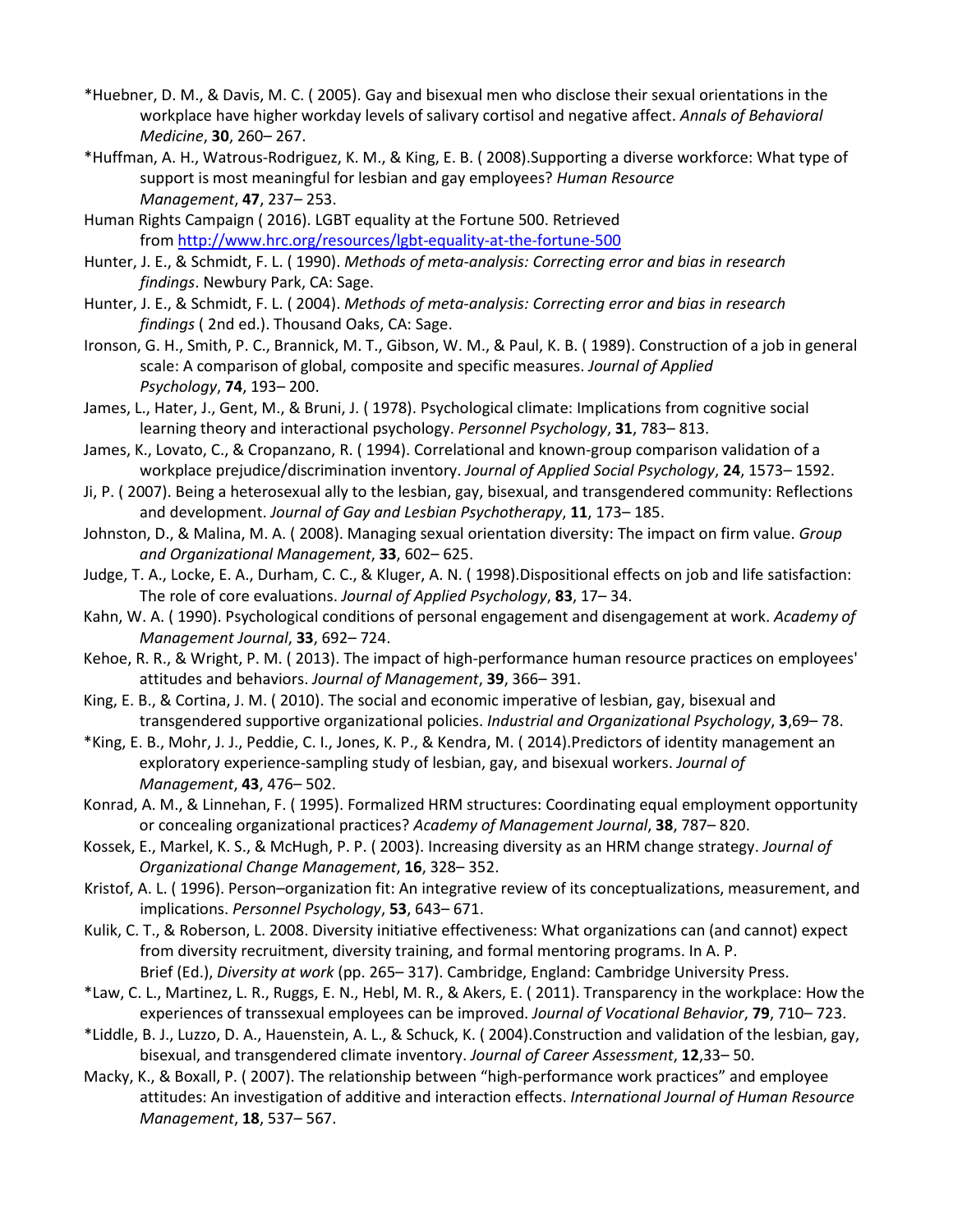Martin, J. ( 1992). *Cultures in organizations: Three perspectives*. New York, NY: Oxford University Press.

- Martin, J. ( 2001). *Organizational culture: Mapping the terrain*.Thousand Oaks, CA: Sage.
- Maslach, C., Jackson, S. E., & Leiter, M. P. ( 1996). Maslach burnout inventory manual ( 3rd ed.). Palo Alto: Consulting Psychology Press.
- May, D. R., Gilson, R. L., & Harter, L. M. ( 2004). The psychological conditions of meaningfulness, safety and availability and the engagement of the human spirit at work. *Journal of Occupational and Organizational Psychology*, **77**, 11– 37.
- McDermott, D.T. and Blair, K.L. ( 2010). "What's it like on your side of the pond?": A cross-cultural comparison of modern and old-fashioned homonegativity between North American and European samples. *Psychology and Sexuality*, **3**, 277– 296.
- McKay, P. F., Avery, D. R., & Morris, M. A. ( 2009). A tale of two climates: Diversity climate from subordinates' and managers' perspectives and their role in store unit sales performance. *Personnel Psychology*, **62**, 767– 791.
- Meyer, I. H. ( 1995). Minority stress and mental health in gay men. *Journal of Health and Social Behavior*, **36**, 38– 56.
- Meyer, I. H. ( 2003). Prejudice, social stress, and mental health in lesbian, gay, and bisexual populations: Conceptual issues and research evidence. *Psychological Bulletin*, **129**, 674– 697.
- Meyer, J. P., Allen, N. J., & Smith, C. A. ( 1993). Commitment to organizations and occupations: Extension and test of a three-component conceptualization. *Journal of Applied Psychology*, **78**, 538– 551.
- Mohr, J., & Fassinger, R. E. ( 2000). Measuring dimensions of lesbian and gay male experience. *Measurement and Evaluation in Counseling and Development*, **33**, 66– 90.
- Movement Advancement Project ( 2016). Equity maps. Retrieved from [http://www.lgbtmap.org/equality-maps.](http://www.lgbtmap.org/equality-maps)
- Mowday, R., Steers, R. M., & Porter, L. W. ( 1979). The measurement of organizational commitment. *Journal of Vocational Behavior*, **14**,224– 247.
- \*Munoz, C. S. ( 2005). *A multi‐level examination of career barriers for sexual minority employees*. Unpublished doctoral dissertation.
- Norton, A. T., & Herek, G. M. ( 2013). Heterosexuals' attitudes toward transgender people: Findings from a national probability sample of U.S. adults. *Sex Roles*, **68**, 738– 753.
- Ostroff, C. ( 1993). The effects of climate and personal influences on individual behavior and attitudes in organizations. *Organizational Behavior and Human Decision Processes*, **56**, 56– 90.
- Osipow, S. H., & Spokane, A. R. ( 1992). *Occupational Stress Inventory: Manual research version*. Odessa, FL: Psychological Assessment Resources, Inc.
- Parker, C. P., Baltes, B. B., Young, S. A., Huff, J. W, Altmann, R. A., Lacost, H. A., Roberts, J. R. ( 2003). Relationships between psychological climate perceptions and work outcomes: A metaanalytic review. *Journal of Organizational Behavior*, **24**, 389– 416.
- Parker, D. F., & Decotiis, T. A. ( 1983). Organizational determinants of job stress. *Organizational Behavior and Human Performance*, **32**, 160– 177.
- Passani, A, & Debicki, M. ( 2016). *Journal of LGBT Youth*, **13**, 67– 88.
- Posthuma, R. A., Campion, M. C., Masimova, M., & Campion, M. A. ( 2013). A high performance work practices taxonomy: Integrating the literature and directing future research. *Journal of Management*, **39**,1184– 1220.
- Quinn, R. E. ( 1996). *Deep change: Discovering the leader within*. San Francisco, CA: Jossey-Bass.
- Quinn, R. E., & Quinn, G. ( 2002). *Letters to Garrett: Stories of change, power and possibility*. San Francisco, CA: Jossey-Bass.
- Quinn, R. P., & Staines, G. L. ( 1979). *The 1977 Quality of Employment Survey*. Ann Arbor: University of Michigan, Institute for Social Research, Survey Research Center.
- \*Rabelo, V. C., & Cortina, L. M. ( 2014). Two sides of the same coin: Gender harassment and heterosexist harassment in LGBQ work lives. *Law and Human Behavior*, **38**, 378.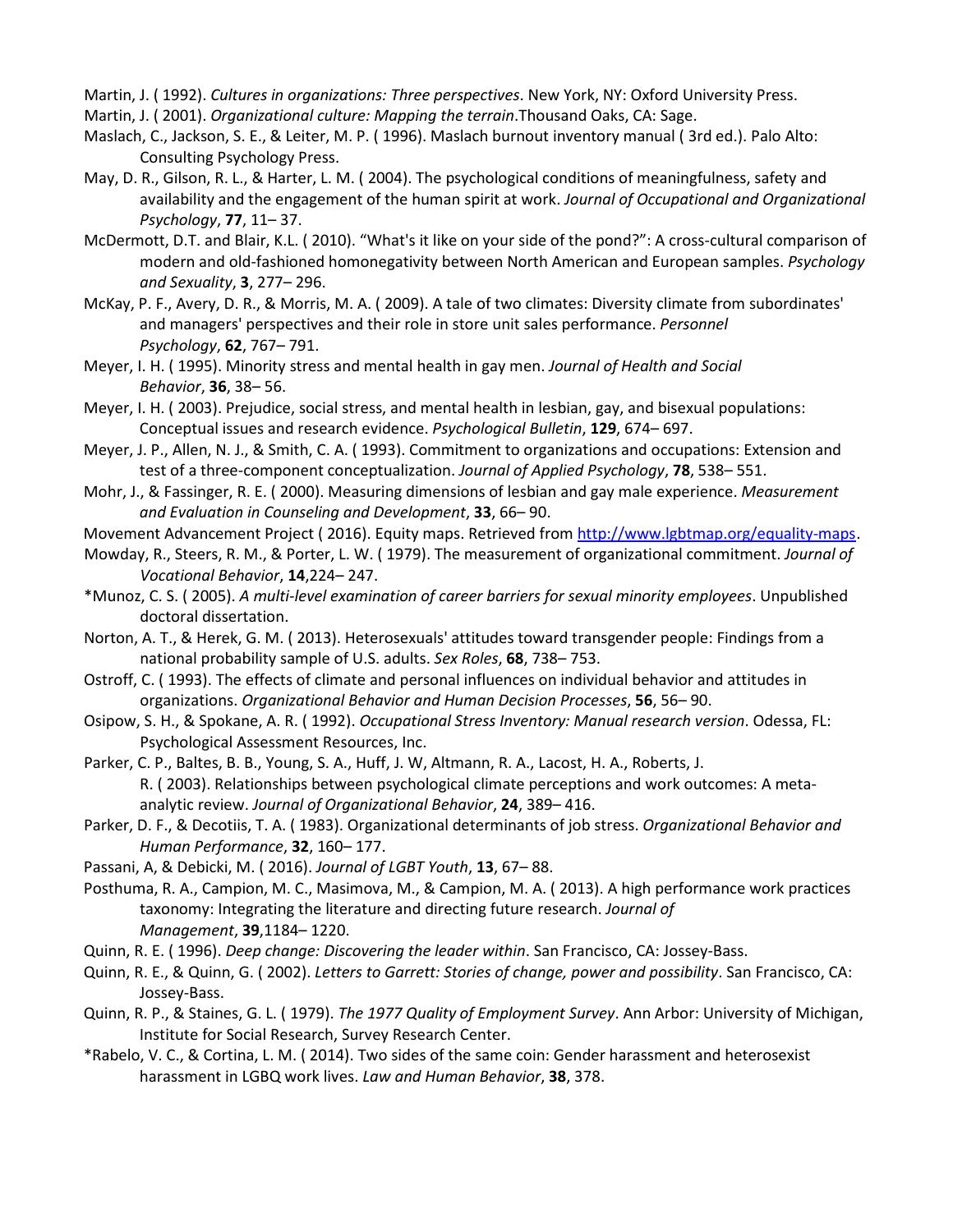- Ragins, B. R. ( 2004). Sexual orientation in the workplace: The unique work and career experiences of gay, lesbian and bisexual workers. InJ. J. Martocchio (Ed.), *Research in personnel and human resources management* (Vol. **23**, pp. 35– 120). Bingley, England: Emerald Group.
- Ragins, B. R. ( 2008). Disclosure disconnects: Antecedents and consequences of disclosing invisible stigmas across life domains. *Academy of Management Review*, **33**, 194– 215.
- \*Ragins, B. R., & Cornwell, J. M. ( 2001). Pink triangles: Antecedents and consequences of perceived workplace discrimination against gay and lesbian employees. *Journal of Applied Psychology*, **86**, 1244– 1261.
- \*Ragins, B. R., Singh, R., & Cornwell, J. M. ( 2007). Making the invisible visible: Fear and disclosure of sexual orientation at work. *Journal of Applied Psychology*, **92**, 1103– 1118.
- Rankin, S. ( 2003). *Campus climate for gay, lesbian, bisexual, and transgender people: A national perspective*. New York, NY: The National Gay and Lesbian Task Force Policy Institute.
- \*Reed, L., & Leuty, M. E. ( 2016). The role of individual differences and situational variables in the use of workplace sexual identity management strategies. *Journal of Homosexuality*, **63**, 1– 33.
- Roberson, Q. M. ( 2006). Disentangling the meanings of diversity and inclusion in organizations. *Group & Organization Management*, **31**,212– 236.
- Robinson, S. L., & Bennett, R. J. ( 1995). A typology of deviant workplace behaviors: A multidimensional scaling study. *Academy of Management Journal*, **38**, 555– 572.
- \*Rostosky, S. S., & Riggle, E. D. ( 2002). "Out" at work: The relation of actor and partner workplace policy and internalized homophobia to disclosure status. *Journal of Counseling Psychology*, **49**, 411– 419.
- \*Ruggs, E. N., Martinez, L. R., Hebl, M. R., & Law, C. L. ( 2015).Workplace "trans"-actions: How organizations, coworkers, and individual openness influence perceived gender identity discrimination. *Psychology of Sexual Orientation and Gender Diversity*,**2**, 404– 412.
- Saari, L. M., & Judge, T. A. ( 2004). Employee attitudes and job satisfaction. *Human Resource Management*, **43**, 395– 407.
- Sabat, I. E., Lindsey, A. P., & King, E. B. ( 2014). Antecedents, outcomes, prevention, and coping strategies for lesbian, gay, and bisexual workplace stress. In P. L. Perrewe, J. Halbesleben, & C. C. Rosen (Eds.), *The role of demographics in occupational stress and well‐being: Research in occupational stress and well‐ being* (Vol. **12**, pp. 173– 198). London, England: Emerald Group.
- Schaufeli, W. B., Bakker, A. B., & Salanova, M. ( 2006). The measurement of work engagement with a short questionnaire. *Educational and Psychological Measurement*, **66**, 701– 716.
- Sears, D., & Mallory, C. ( 2011). *Documented evidence of employment discrimination and its effects on LGBT people*. Los Angeles, CA: The Williams Institute. Retrieved from [wiliamsinstitute.law.ucla.edu](http://wiliamsinstitute.law.ucla.edu/)
- Schein, E. H. ( 1992). *Organizational culture and leadership* ( 2nd ed.).San Francisco, CA: Jossey-Bass.
- Schein, E. H. ( 1984). Coming to a new awareness of organizational culture. *Sloan Management Review*, **12**, 3– 16.
- Smith, P. C., Kendall, L., & Hulin, C. L. ( 1969). *The measurement of satisfaction in work and retirement*. Chicago, IL: Rand McNally.
- Spence, M. ( 1973). Job market signaling. *Quarterly Journal of Economics*, **87**, 355– 374.
- Spreitzer, G. M., & Sonenshein, S. ( 2004). Toward the construct definition of positive deviance. *American Behavioral Scientist*, **47**, 828– 847.
- Subramony, M. ( 2009). A meta-analytic investigation of the relationship between HRM bundles and firm performance. *Human Resource Management*, **48**, 745– 768.
- \*Tejeda, M. J. ( 2006). Nondiscrimination policies and sexual identity disclosure: Do they make a difference in employee outcomes?*Employee Responsibilities and Rights Journal*, **18**, 45– 59.
- Thoits, P. A. ( 2011). Mechanisms linking social ties and support to physical and mental health. *Journal of Health and Social Behavior*, **52**,145– 161.
- Trau, R. N. ( 2015). The impact of discriminatory climate perceptions on the composition of intraorganizational developmental networks, psychosocial support, and job and career attitudes of employees with an invisible stigma. *Human Resource Management*, **54**, 345– 366.